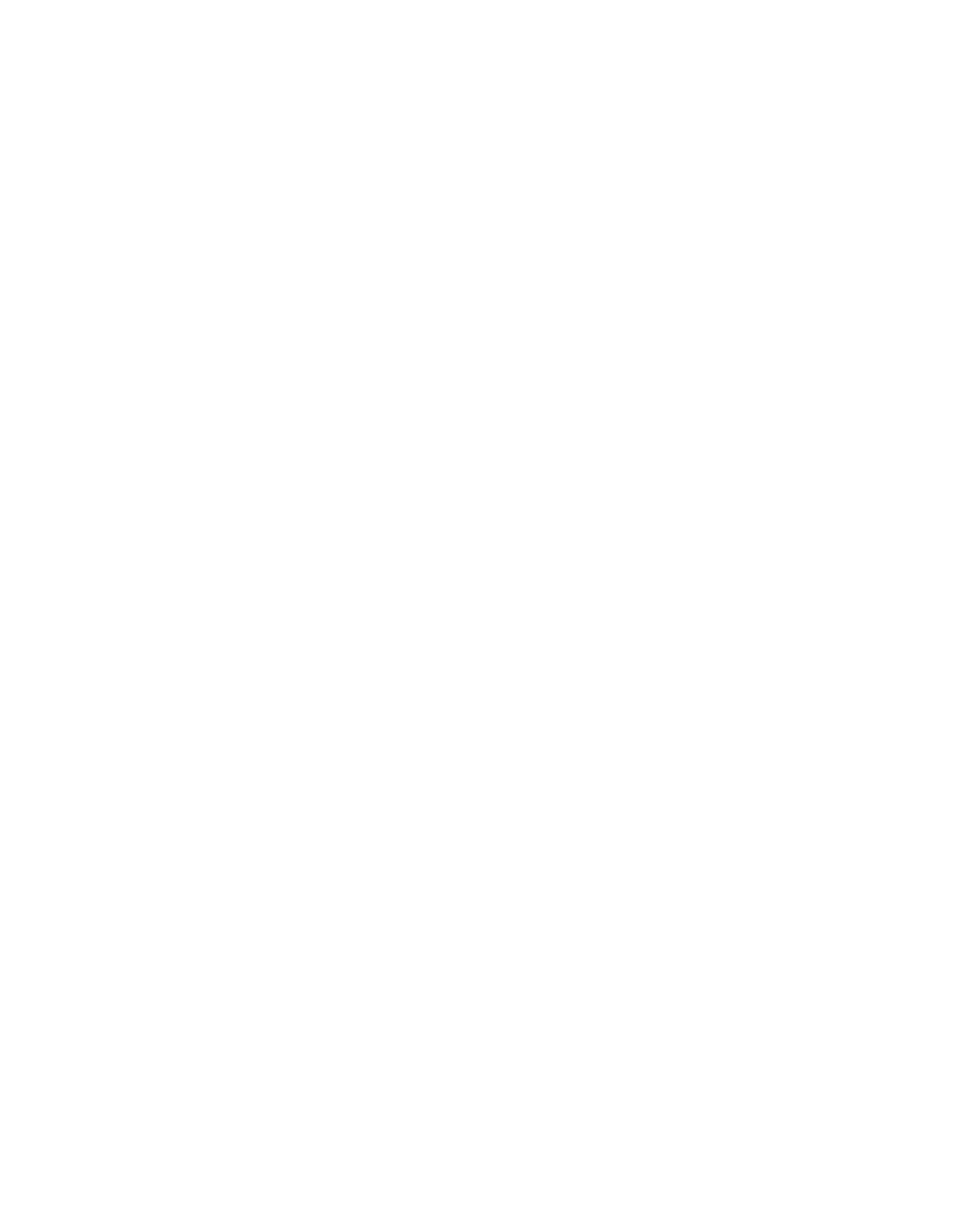#### Abstract

Peer-to-peer systems (p2p) are highly dynamic in nature and the topology of these networks changes rapidly. Such a system may consist of millions of peers joining only for a limited period of time, resulting in hundreds of join and leave events per second. While there has been a lot of research on peer-topeer computing over the last few years, we believe that the dynamics of such systems has not received the appropriate amount of attention. In this thesis, we introduce eQuus, a novel distributed hash table (DHT) suitable for highly dynamic environments. eQuus guarantees that lookups are always fast—as far as both the total number of hops as well as the effective distance traveled is concerned—, although peers may join and leave the network at any time and concurrently. All desirable properties such as a small peer degree, small network diameter and small stretch are maintained without incurring a large message overhead.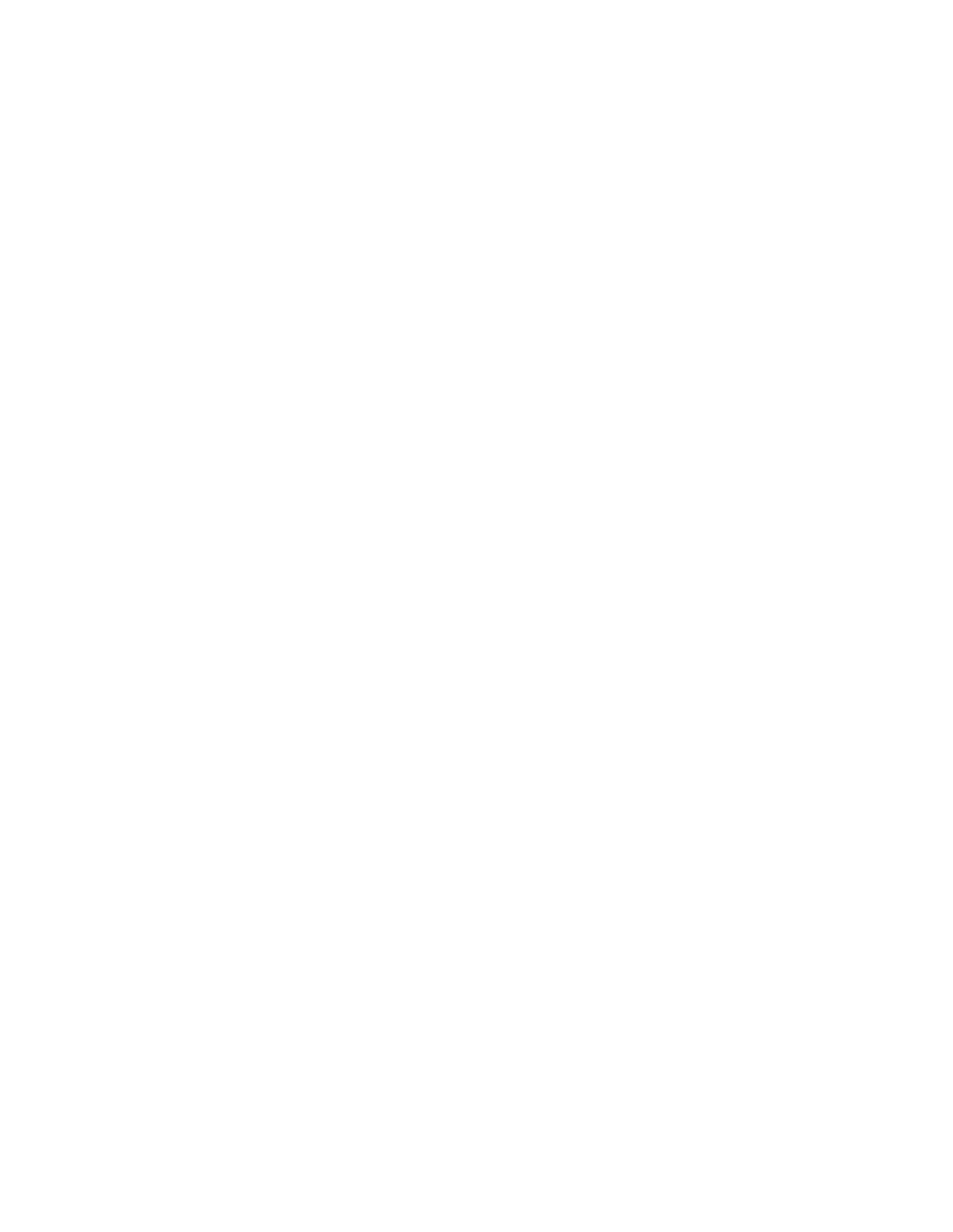# **Contents**

| 1        | Introduction                                                                                        | 5  |
|----------|-----------------------------------------------------------------------------------------------------|----|
| $\bf{2}$ | <b>Related Work</b>                                                                                 | 9  |
| 3        | <b>System Overview</b>                                                                              | 11 |
|          | Link Structure<br>3.1                                                                               | 11 |
|          | 3.2                                                                                                 | 17 |
|          | Description of the MERGE Algorithm $\;\ldots\; \ldots\; \ldots\; \ldots\; \ldots\; \ldots\;$<br>3.3 | 18 |
|          | Description of the SPLIT Algorithm<br>3.4                                                           | 20 |
|          | Description of the LOOKUP Algorithm $\ldots \ldots \ldots \ldots$<br>3.5                            | 21 |
| 4        | <b>Fault Tolerance</b>                                                                              | 29 |
|          | 4.1                                                                                                 | 29 |
|          | Dealing with Churn $\dots \dots \dots \dots \dots \dots \dots \dots \dots$<br>4.2                   | 30 |
| 5        | Locality                                                                                            | 33 |
|          | Formal Analysis of the Locality Properties<br>5.1                                                   | 33 |
|          | Simulation of the Locality Properties<br>5.2                                                        | 37 |
| 6        | <b>DHT</b> Mechanism                                                                                | 41 |
|          | Definitions of the Hashing Functions $\ldots \ldots \ldots \ldots \ldots$<br>6.1                    | 41 |
|          | 6.2<br>Description of the PUBLISH Algorithm $\hfill\ldots\ldots\ldots\ldots\ldots\ldots$            | 42 |
|          | 6.3<br>Description of the RETRIEVE Algorithm $\ldots \ldots \ldots \ldots$                          | 44 |
|          | Formal Analysis of the DHT Mechanism<br>6.4                                                         | 45 |
| 7        | Outlook                                                                                             | 49 |
|          | 7.1                                                                                                 | 49 |
|          | 7.2                                                                                                 | 50 |
|          | 7.3                                                                                                 | 51 |
| 8        | Conclusion                                                                                          | 53 |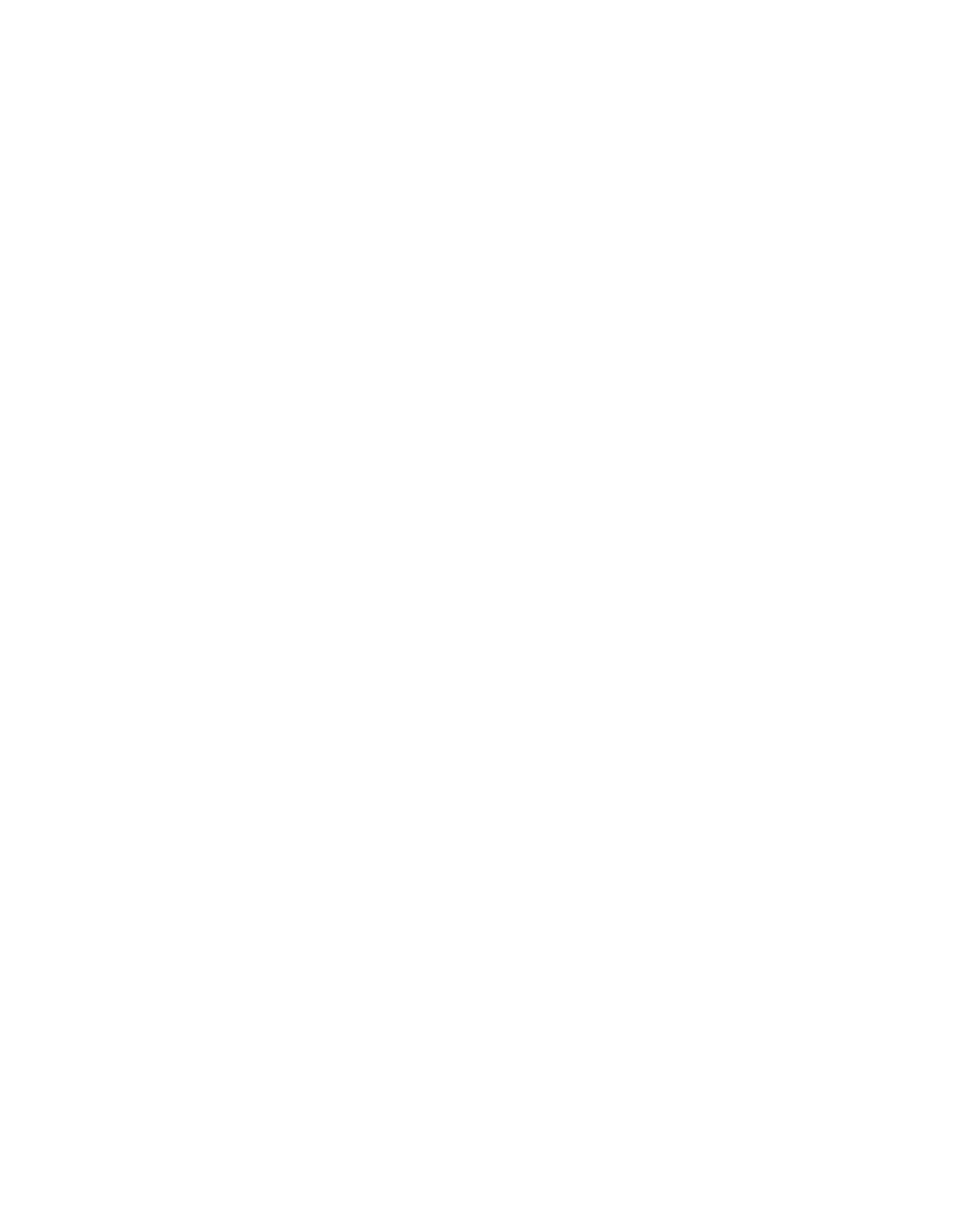# Chapter 1

# Introduction

Much research in the last few years has been devoted to the development of efficient, structured peer-to-peer network overlays and a plethora of peer-topeer systems [17, 20, 22, 25, 28] has been proposed. Nowadays, file sharing applications, which clearly have popularized peer-to-peer systems, still require servers for various purposes such as resolving queries or bootstrapping newly arriving peers, much like the first popular file sharing application Napster [18]. However, structured peer-to-peer systems appear to be emerging slowly as e.g. the file sharing application eMule [8] contains an early implementation of the Kademlia protocol [17]. All the proposed structured peer-to-peer systems belong to the class of distributed hash tables (DHT). A DHT is a decentralized and distributed system that partitions an ID space among all participating peers which are responsible for all keys that lie in their respective fraction of the ID space. The resulting structure is referred to as an *overlay network*, a common term for a network built on top of an underlying network. In a DHT, looking up the peer that is responsible for any key can be done efficiently, typically requiring  $\mathcal{O}(\log n)$  hops, where *n* denotes the current number of peers in the system. Practically all of the proposed DHTs further guarantee small routing tables at each participating peer and also a good load balancing among all peers.

In a peer-to-peer network, any node<sup>1</sup> might disappear or fail at any given time, while new nodes strive to join the network. Therefore it is essential that the system adapt itself quickly to changes, and both random and correlated failures be detected and compensated efficiently. The permanent joining and leaving of peers at high rates, inflicting constant changes in the system, is called "churn."

Apparently, in order to attain these additional goals of providing a high resilience to churn and correlated failures, more communication among the nodes is needed, thus these goals conflict with the objective to reduce the communication overhead to a minimum. Apart from those aspects, it is also desirable, when trying to find a particular node, to route along paths that are not much longer than the direct paths, i.e. we want a system guaranteeing a low stretch. Hence, other aspects, including fault tolerance, dealing with churn, locality etc. are also of great importance.

Most systems, however, do not take these fundamental aspects into account

<sup>&</sup>lt;sup>1</sup>In the rest of the thesis, the terms "node" and "peer" are synonymous.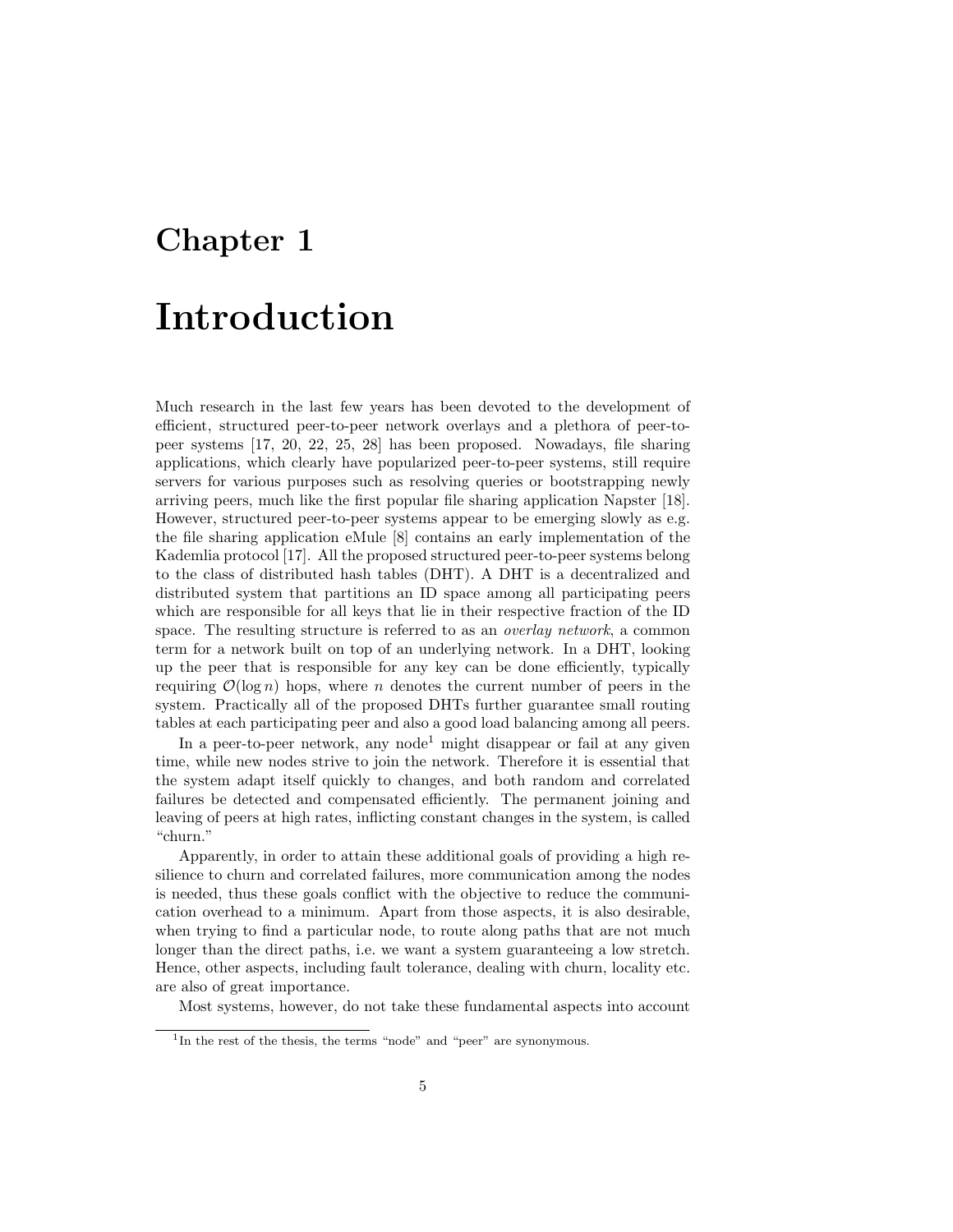

Figure 1.1: An example network consisting of 5 cliques is shown. Nodes that are close-by belong to the same clique and share the same ID. All nodes within the same clique are responsible for the same set of data items.

or only a small subset thereof. In general, most basic peer-to-peer overlays merely provide the functionality to find a particular node efficiently, given a key. As a result, any such basic overlay that does not consider these factors must be enhanced in order to meet these additional requirements.

We present a novel DHT, called  $eQuus^2$ , specifically designed to cope with high dynamics and failures without incurring a substantial message overhead. Furthermore, the system guarantees a low expected stretch, i.e. lookup paths are not much longer than the direct paths in expectation. The routing tables have size  $\mathcal{O}(\log n)$  and keyed lookup requires  $\mathcal{O}(\log n)$  messages with high probability, even if the network exhibits a highly dynamic behavior where nodes join and leave at a fast pace. Due to all these features, eQuus is ideal for large and dynamic networks.

As in many other DHTs, e.g. [17, 25], nodes are arranged in a hypercubic topology. In eQuus, however, groups of nodes that are close to each other according to the chosen proximity metric form the vertices of a partial hypercube. Within such a group, all nodes share the same node ID and all nodes know about each other<sup>3</sup>. Since the nodes in each group form a complete graph, these groups are denoted cliques.

In addition to the links to all other *clique members*, i.e. nodes that belong to the same clique, each node has links to nodes in other cliques. These additional links ensure that the entire system is connected and that paths from any node to another node are short. Data items are replicated among all nodes of a particular clique thereby introducing a natural form of redundancy. Since these nodes are close to each other, consistency can be maintained efficiently.

<sup>2</sup>Currently the most popular p2p network is the eDonkey network [7]. Equus is the latin word for horse which is a stronger and quicker animal than a donkey. Horses are gregarious animals which band together in order to protect each other, comparable to how robustness is established in the system by grouping nodes together.

<sup>&</sup>lt;sup>3</sup>We will say that "node  $v$  knows about  $w$ " or alternatively "there is a link between node  $v$  and  $w$  , if node  $v$  stores the address of node  $w$  in its routing table.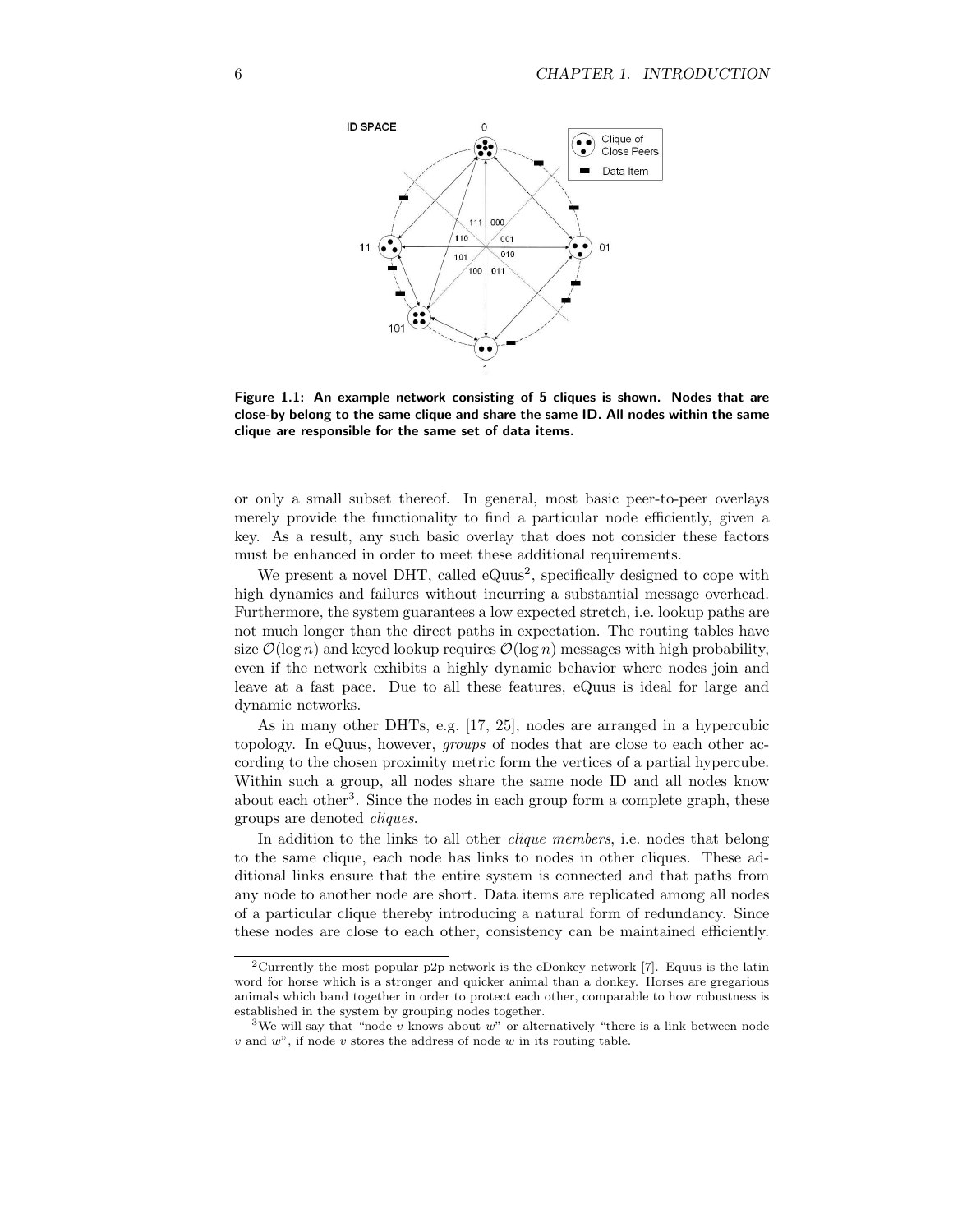What is more, this approach strongly reduces the communication overhead in the network in general, since nodes joining and leaving cliques only trigger communication among the nodes in the same clique and all other nodes in the system are not affected. Changes in the routing tables are only necessary if entire cliques appear or disappear, due to the arrival or departure of a large number of nodes. This entails that the dynamics of the network can be controlled better, for the life time of cliques is much longer than the life time of individual nodes.

Figure 1.1 depicts an example network consisting of 5 cliques. Apart from the affiliation of nodes to cliques, it is further shown how the nodes of the various cliques are interconnected.

Throughout this thesis, we assume that all nodes are uniformly distributed in a two dimensional Euclidean space. While this assumption is clearly not an ideal approximation of the node distribution in large networks such as the Internet, it allows for a simple formal analysis of some of the system's properties. Those results provide a good intuition that eQuus performs well in any real network.

The rest of the thesis is organized as follows. In Chapter 2, related work in this field is summarized. The design of the entire DHT is described in detail in Chapter 3. The ability of eQuus to cope with random failures and highly dynamic networks is treated in Chapter 4. The results of the simulations that have been run to demonstrate the good locality properties as well as the theoretical results are presented in Chapter 5. Chapter 6 shows how data items can be published and retrieved in eQuus. Directions for future research are outlined in Chapter 7, and Chapter 8 concludes.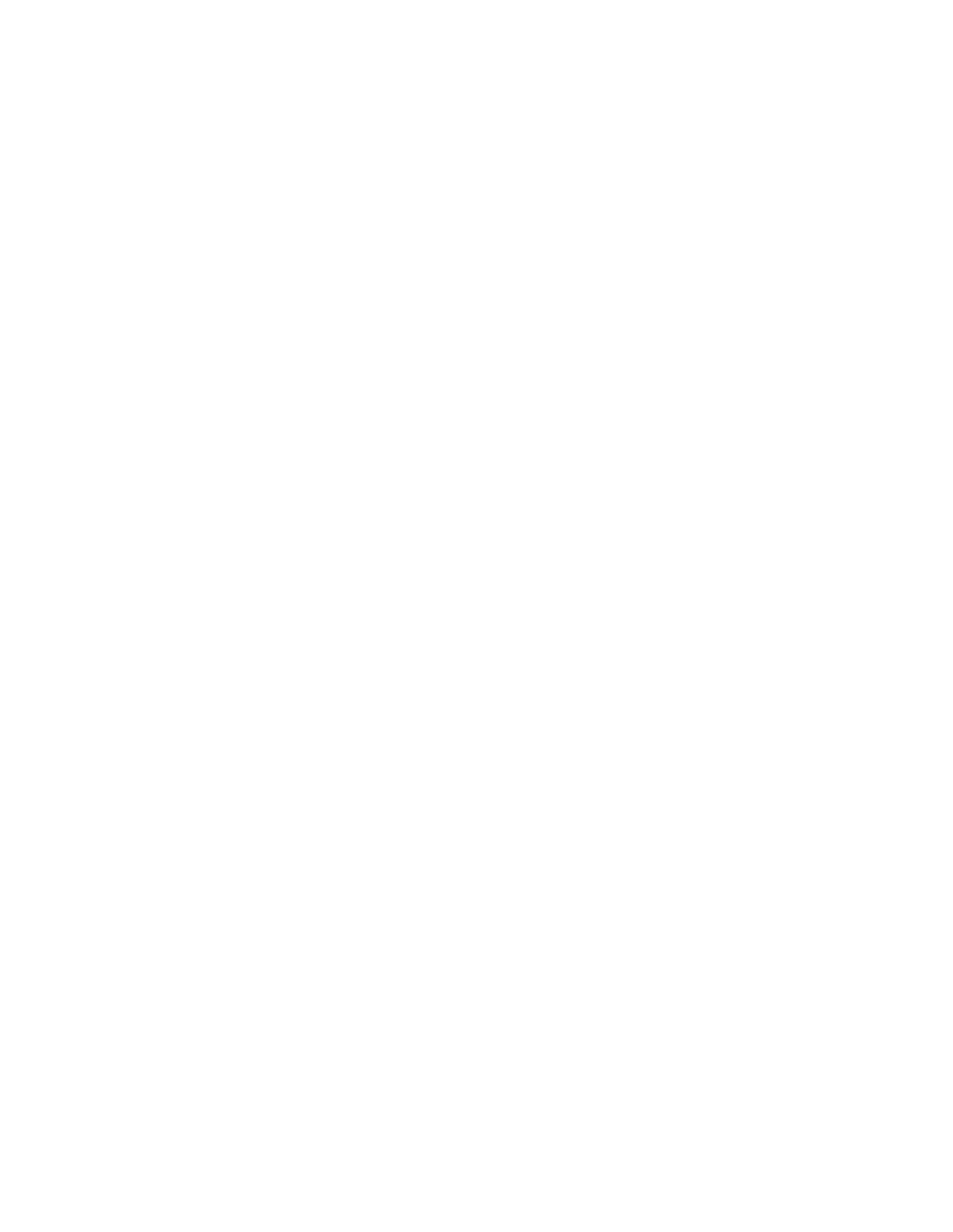### Chapter 2

# Related Work

Subsequent to the seminal work of Plaxton et al. [19], many p2p systems have been developed, e.g. [4, 5, 11, 13, 16, 17, 20, 25, 28]. All of these systems are scalable and provide fast lookups while each individual peer needs to store only a small amount of information about other peers in the network. In order to effectively cope with churn, any p2p system further has to provide specific mechanisms ensuring a high degree of fault-tolerance. While some solutions have been analyzed in this respect, it seems that only a few systems inherently incorporate fault-tolerance in the sense that robustness was a clear design goal from the beginning. We believe that this stands in contrast to the high dynamics observed in today's p2p networks.

In the following, we first review relevant related work on fault-tolerance. Fiat, Saia et al. [9, 23] have studied peer failures occurring in a worst-case fashion, for example caused by an adversary or a p2p worm exploiting the overlay network structure. The authors introduce a system where, with high probability,  $(1 - \varepsilon)$ -fractions of peers and data survive the adversarial removal of up to half of all nodes. However, the whole network has to be rebuilt from scratch if the total number of peers changes by a constant factor. Also Li et al. [15] analyze their system from a worst-case perspective. Using rigorous, formal proofs they show that their system tolerates concurrent, ongoing and asynchronous joins and leaves of peers. Unfortunately, leaving peers are not allowed to crash; instead, they have to execute an appropriate exit protocol. A more practical study by Rhea et al. [21] compares DHTs by simulation and shows that several structured p2p overlays cannot handle churn rates as high as those observed in today's p2p networks.

eQuus shares the most commonalities with the work by Kuhn et al. [14]. Similarly to eQuus, [14] achieves a better robustness by having more than one peer responsible for each ID, as opposed to assigning a unique ID to each node. In contrast to our work, their system has higher maintenance costs as it requires a background process estimating the current network size in order to balance the ID assignment through a global operation. On the contrary, eQuus reacts to imbalances using local merges or splits of adjacent IDs only. An additional advantage of eQuus is that it has a low expected stretch, as described in a later chapter.

In order to evaluate the performance of lookup operations in p2p systems, usually only the total number of hops is considered. In systems such as [14]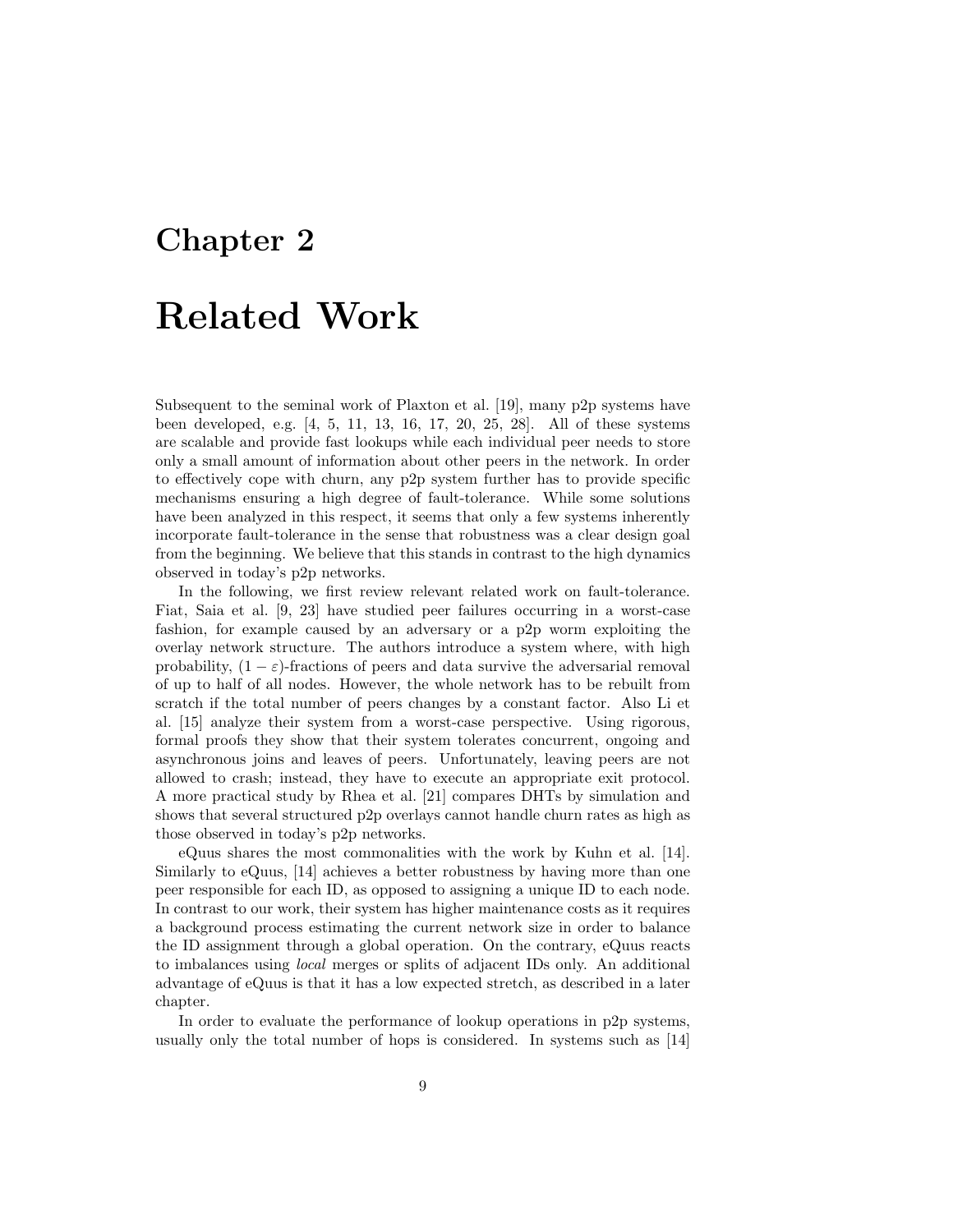or [25], the neighbors of a given peer are determined by applying hash functions to the peer's IP address and potentially other parameters. Thus, the resulting structure is completely independent of the actual geographic peer locations. It is therefore possible that, with each hop, a node on a different continent is contacted, even if the target node is close-by, which is clearly not desirable. Furthermore, when data items are replicated among nodes with numerically close identifiers, constantly ensuring that the data items are stored on the correct nodes is potentially a costly operation, since these nodes might be very far away.

The approach taken by Pastry [22] when performing a lookup is to choose the peer that is the geographically closest among a possible set of neighbors. According to their simulations, Pastry achieves a low stretch of around 1.3 to 1.4. However, in contrast to our work, this is a heuristic approach and there are no provable bounds on the achieved stretch. While solutions with provably low stretches are well-known (e.g. [1, 2]), they usually lack the robustness property.

In contrast, eQuus tries to combine all these properties while at the same time having a low maintenance overhead.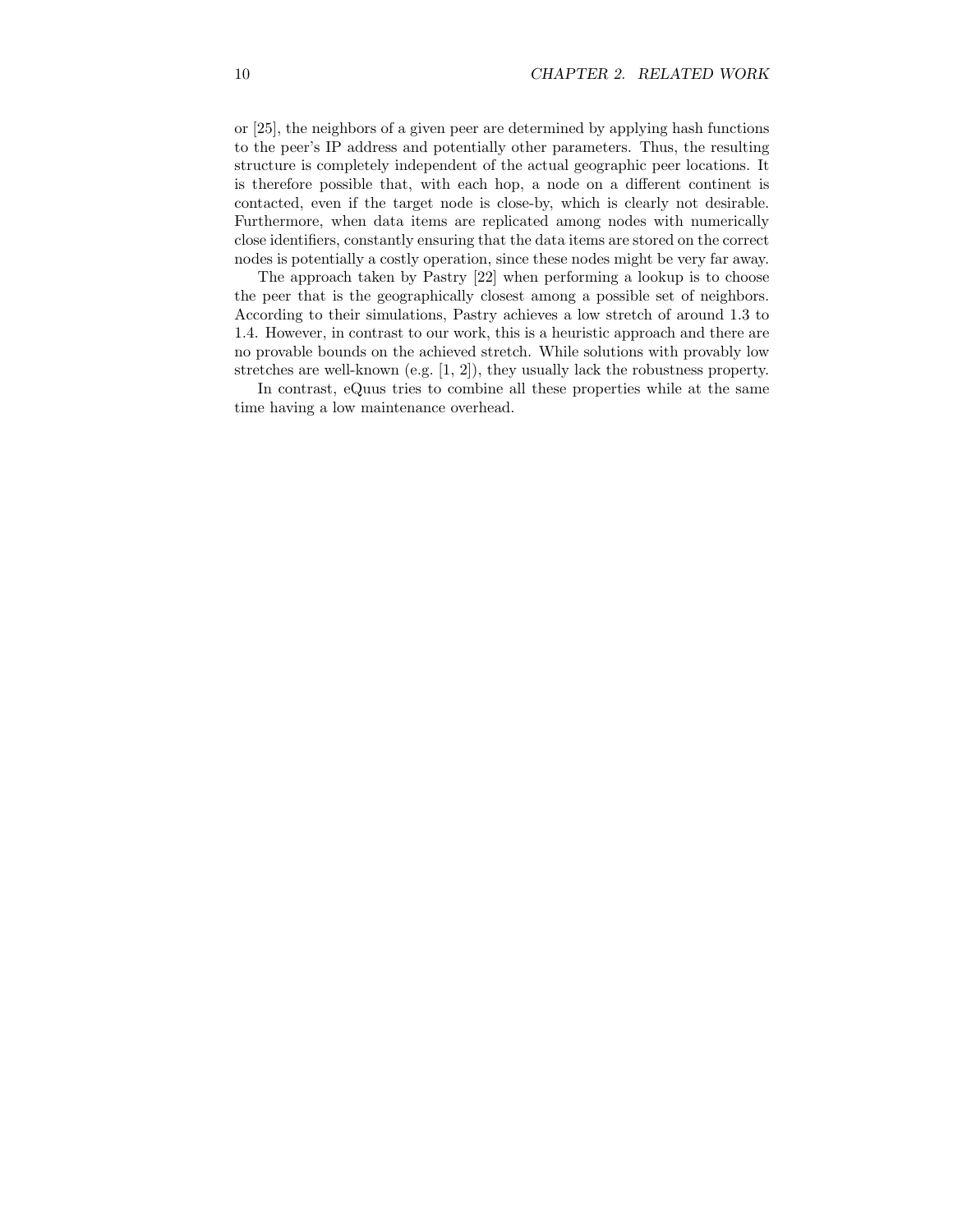### Chapter 3

### System Overview

In eQuus, groups of nodes that are close-by form cliques. Within such a clique c, each node has the same ID  $c.id$ , which is a bit string of a predefined length d. The length d of the IDs is referred to as the *dimension* of the network. Every clique has its own unique ID. The *ith* bit is denoted  $c.id[i]$  and the sub-ID in the range  $[i, j], i > j$  is denoted  $c.id[i, j]$ . Note that the highest order bit is the leftmost bit. Since these nodes share the same identifier, they are also responsible for the same fraction of the ID space. This has two interesting properties. First of all, these nodes ensure a certain degree of redundancy that is required lest data is lost due to the sudden departure or failure of a particular node. Second, if those nodes storing the same information are close to each other, establishing consistency among those nodes can be done quickly due to the short distance between them. The distance between nodes is measured with the metric  $c: V \times V \to \mathbb{R}_0^+$ , where V denotes the set of all nodes in the system.

Since the degree of each node should not exceed  $\mathcal{O}(\log n)$ , the number of nodes in a clique has to be limited. Once the number of nodes undershoots a certain threshold, we are confronted with a higher probability of data loss. This observation entails that, once the number of nodes reaches a specific upper bound, this clique has to be split into two cliques. Likewise, if the number of nodes reaches a certain lower bound, the remaining nodes in the clique have to join another clique, thus the two cliques have to merge. Hence it follows that, apart from the standard operations, such as JOIN and LOOKUP, two additional operations, namely MERGE and SPLIT, are essential in eQuus.

We will first present the link structure that guarantees connectivity and fast lookups. Subsequently, the JOIN procedure is specified, followed by a detailed description of the MERGE and SPLIT procedure. In the last part of this chapter, the LOOKUP procedure is presented.

Note that there is no need for a specific LEAVE protocol. After a node could not be contacted by any clique member for a certain period of time, it is simply excluded from the clique and thus, from the system.

#### 3.1 Link Structure

A certain amount of links between the nodes in the network has to be maintained and updated periodically, in order to establish a structured network in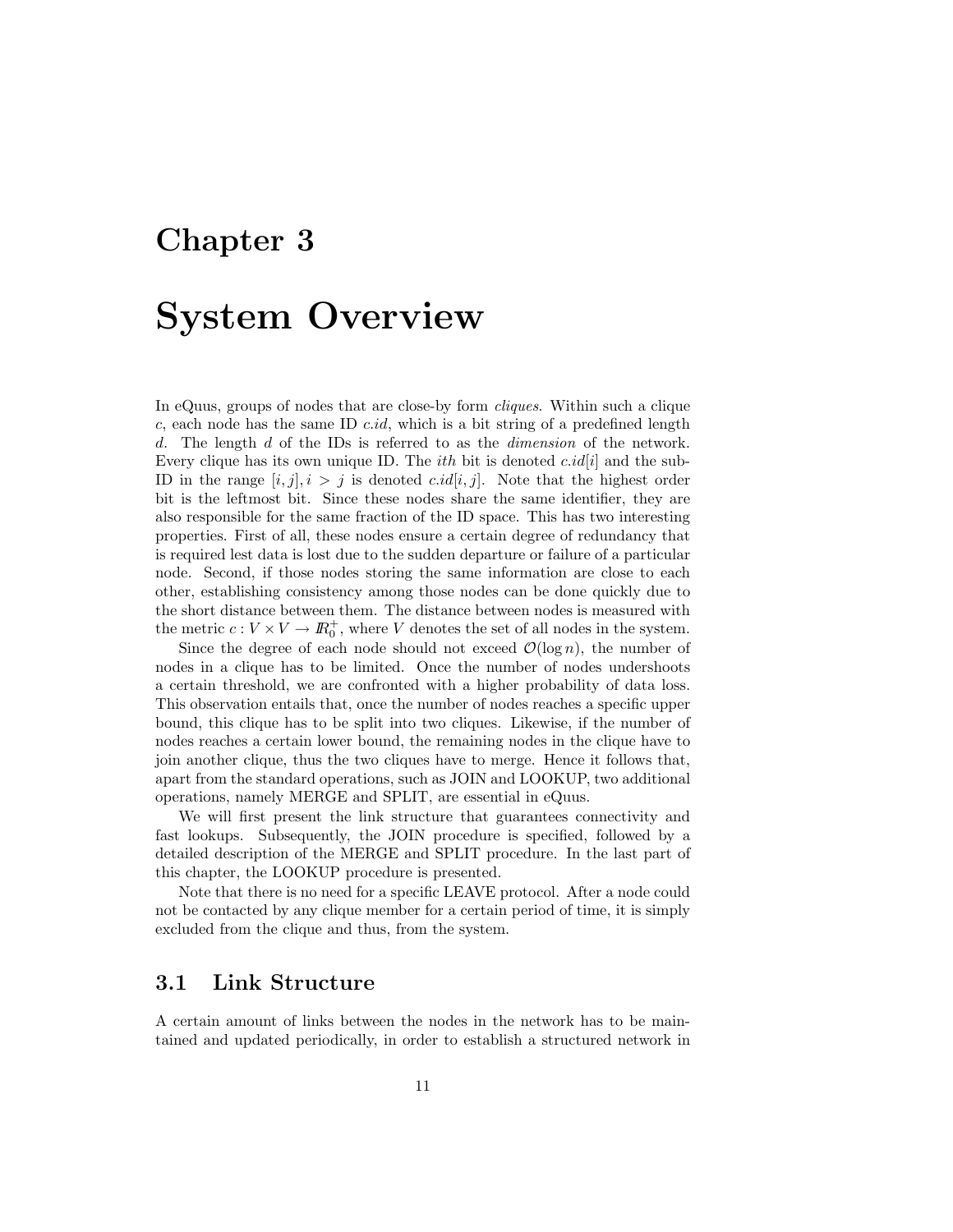which lookups are fast, the permanent joining and leaving of nodes is handled efficiently and a high degree of resilience to random as well as correlated failures is guaranteed.

As mentioned in the previous chapter, each node  $v$  knows about all other members of its clique  $c$ . Apart from these links, each node  $v$  has links to nodes in other cliques in order to guarantee connectivity and fast lookups in the network.

The routing is basically a generalized form of routing on hypercubes, where b bits are corrected in each hop. The number of bits b that can be corrected in a single hop is denoted the base of the system. In this kind of routing mechanism, referred to as *prefix-routing*, for each of the  $2<sup>b</sup> - 1$  other values for the highest order block of  $b$  bits of its ID, a clique is stored in the routing table whose ID starts with the corresponding block of b bits. In addition, for each of the  $2<sup>b</sup> - 1$ other values for the second block of b bits, a clique is stored whose ID shares the same highest order block and the second block matches the corresponding block of b bits etc. For example, setting  $b := 2$ , a node in the clique with ID 10001101 would store cliques whose IDs start with the following prefixes:

|   | Block   Prefixes             |
|---|------------------------------|
|   | 00, 01, 11                   |
| 9 | 1001, 1010, 1011             |
| 3 | 100000, 100001, 100010       |
|   | 10001100, 10001110, 10001111 |

This procedure is very similar to the one described for instance in [22], the main difference being that in eQuus, each entry represents an entire clique and not a single node. Let  $\Pi_c^b$  denote the set of prefixes that are relevant for clique  $c$  with ID  $c.id$ , given base  $b$ .

In order to ensure permanent connectivity, a constant number of k nodes are known in each of the approximately  $(2<sup>b</sup> - 1) \lceil \log_{2<sup>b</sup>} n \rceil$  cliques in the routing table, thus in total  $k(2^b - 1) \lceil \log_{2^b} n \rceil$  links are stored in the routing table, for a given base b. The average lookup path requires about  $\lceil \log_{2^b} n \rceil$  hops, as we will show in Section 3.5. In comparison to  $b = 1$ , by setting  $b := 4$ , only  $\frac{2^4 - 1}{4} = 3.75$  times more contacts have to be stores, but the number of hops is reduced by a factor of 4. It is checked periodically if the nodes in the routing table are still alive. Every time a node in a specific clique is contacted, it returns a fresh, random list of k live nodes in the corresponding clique and this list is stored, replacing the old list in the routing table. In case all  $k$  nodes of a certain clique stored in the routing table have failed since the last request, which is an improbable event, another node in the own clique can be contacted in order to get a fresh list of nodes in this clique. Because all nodes in a clique store links to the same cliques, however they do not share the same subset of nodes in this clique, it is very likely that there is another clique member storing the address of a node in the corresponding clique that is still alive.

Additional  $k$  links lead to nodes in the clique that is the predecessor in the ID space and another  $k$  links lead to nodes in the successor clique. Thus, the total number of links is bounded by  $\mathcal{U} + k(2^b - 1)\lceil \log_{2^b} n \rceil + 2k = \mathcal{O}(\log n)$  links, where  $U$  denotes the upper bound on the number of nodes in a clique. Knowing both the predecessor clique and the successor clique is necessary for the MERGE and also the SPLIT operation. We say that a clique  $c$ , or any node in clique  $c$ , is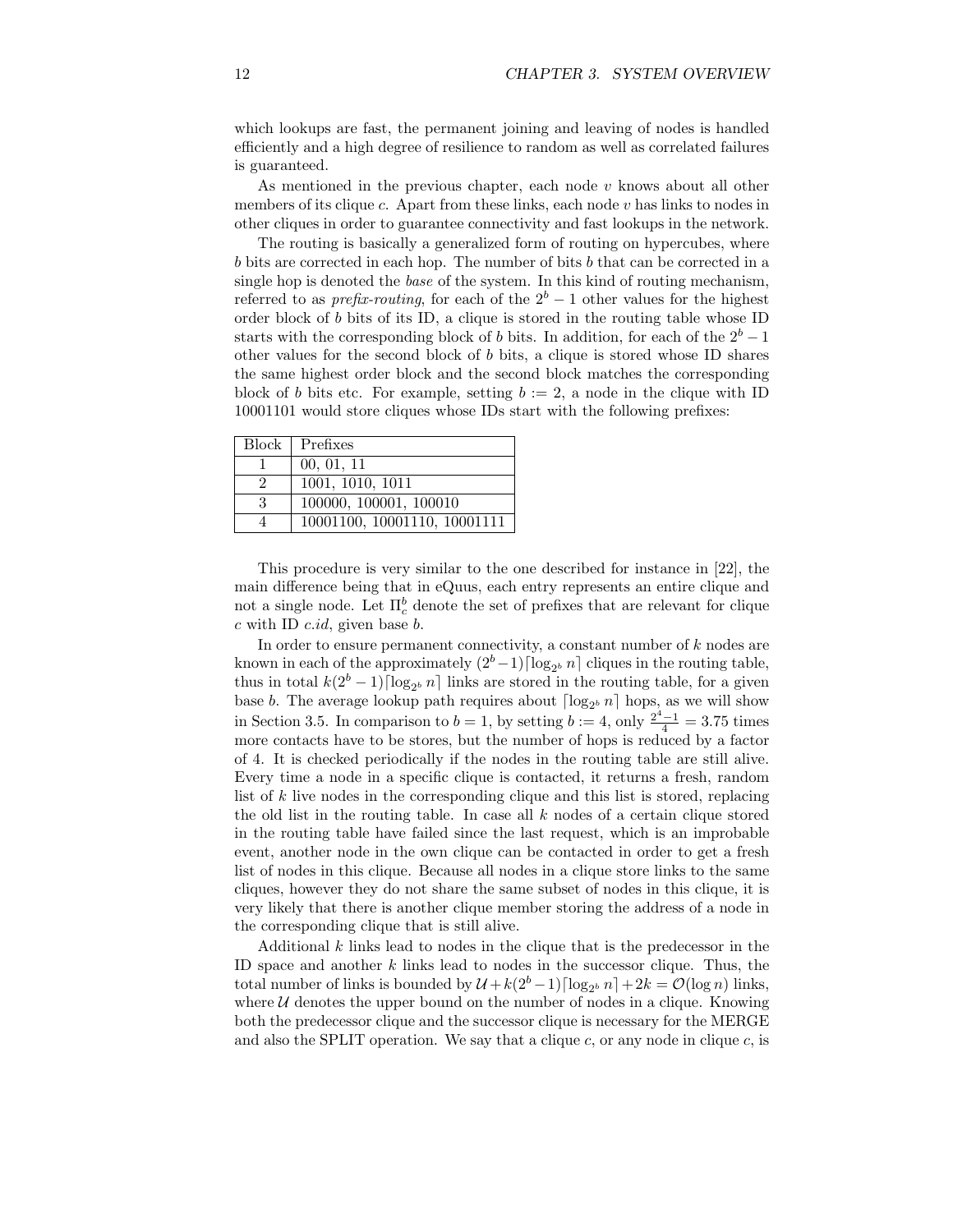responsible for a data item, if its key is in the range  $[c.id, c.successor.id)$ , where c.successor.id denotes the ID of the successor clique of c. In the following, let  $N_v$  denote the neighborhood of node v consisting of all cliques in its routing table.

The routing table consists of the PRED/SUCC table, storing the IDs of the predecessor clique and the successor clique, the link table, storing the IDs of approximately  $\left[ (2^{b} - 1) \log_{2^{b}} n \right]$  other cliques and the *clique tables*, storing the links to nodes for each clique.



Figure 3.1: An example network consisting of 7 cliques is shown. It is further displayed how these cliques are interconnected. The base  $b$  of the network is 2.

Another network, depicted in Figure 3.1, is used in order to demonstrate the use of the various tables. The base  $b$  of the network is 2 in this example. Note that there are both bidirectional links, which are depicted using thick lines, and unidirectional links, depicted using thin lines, between the cliques. There is a unidirectional link from clique c to clique  $c'$  if the ID  $c'.id$  is stored in the routing table of c but not vice versa. This is the case if the other clique has a different entry for this specific prefix in its routing table. Dashed lines connect neighboring cliques in the ID space. In the following, some of the routing tables of the clique with ID 1010 are presented.

PRED/SUCC table of clique 1010

| Predecessor | 11CCessor |
|-------------|-----------|
| 17 N N 1    |           |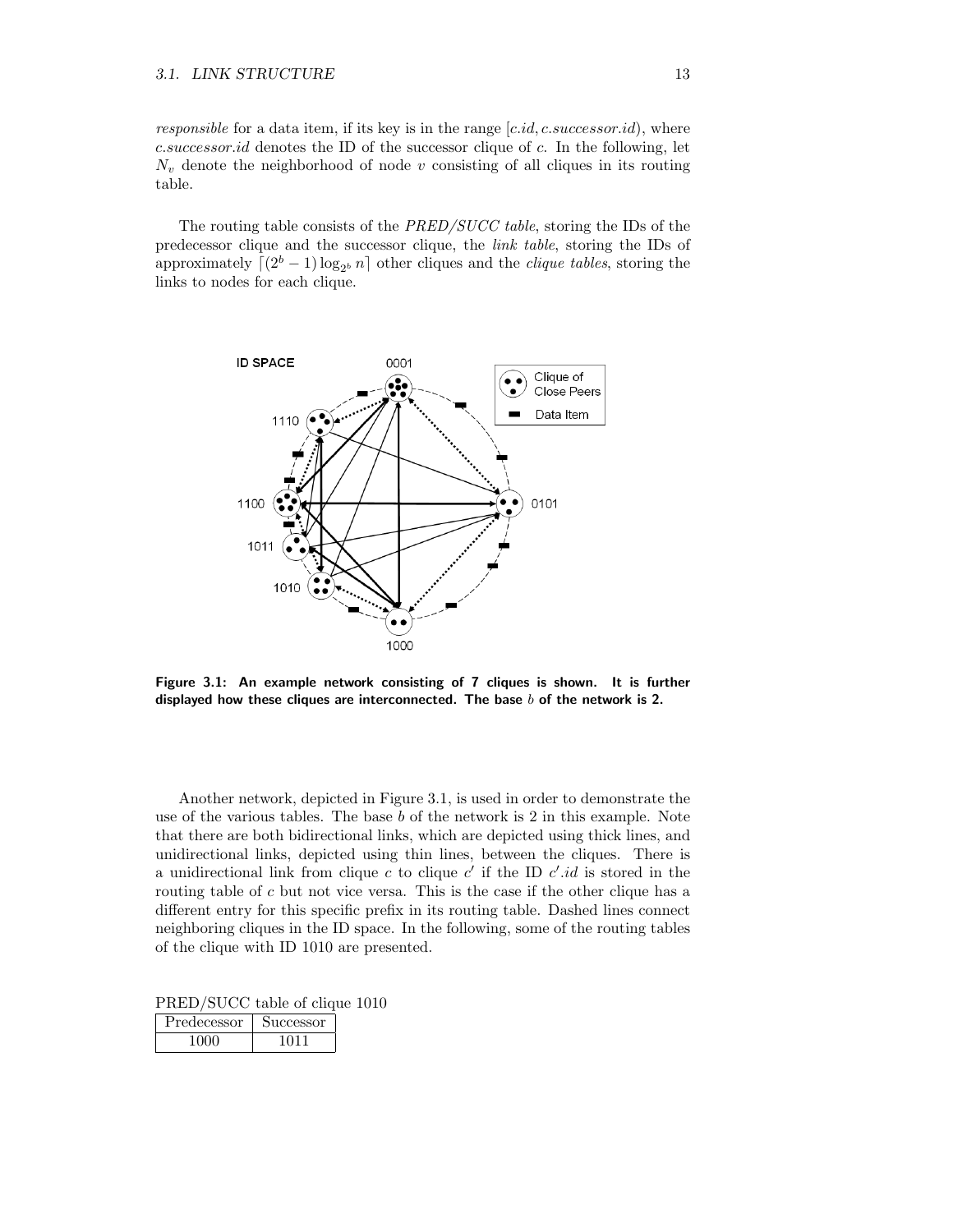| Prefix | Clique ID |  |
|--------|-----------|--|
| 00     | 0001      |  |
| 01     | 0101      |  |
| 11     | 1110      |  |
| 1000   | 1000      |  |
| 1001   |           |  |
| 1011   | 1011      |  |

Link table of clique 1010

Note that there can be "holes" in the link table. In the example, there is no clique whose ID starts with 1001, thus the link table entry for this prefix remains empty.

Each node stores a clique table for each clique in the PRED/SUCC and link table. In those clique tables, the addresses of  $k$  nodes that belong to the corresponding clique are stored, together with the distance to this node, if this information is known. There is one clique table that is special, denoted clique member table. This particular clique table stores the addresses of each node in its own clique plus the distances to those nodes, thus the difference to a regular clique table is that it contains up to  $U$  entries, since cliques can contain up to  $U$  nodes. All the information about the data item this clique is responsible for is stored in the data table. This table is the subject of a latter chapter.

```
1: for all \pi \in \Pi_c^b do
 2: if \zeta(\pi) \notin [c.id, c.successor.id) then<br>3: if linkTable.hasEntry(\pi) then
         if linkTable.hasEntry(\pi) then
 4: UPDATE_LINK(\pi);
 5: else
 6: response = \text{LOOKUP}(\zeta(\pi));7: \tilde{c} = response.getClique();
 8: if \psi(\zeta(\pi), \tilde{c}.id) \ge |\pi| then<br>9: iinkTable.setLink(\pi, \tilde{c}.idlinkTable.setLink(\pi, \tilde{c}.id);
10: cliqueTable = cliqueTables.getTableForPrefix(\pi);
11: [a_1, \ldots, a_k] = response.getAddresses();
12: cliqueTable.setAddresses([a_1, \ldots, a_k]);
13: end if
14: end if
15: end if
16: end for
```
Algorithm 3.1: UPDATE\_ROUTING\_TABLE (Code for node  $v$  in clique  $c$ )

It is essential to keep the entries in the routing tables accurate. The algorithm that ensures the accuracy of routing information is depicted in Algorithm 3.1. Note that the algorithm is correct for arbitrary bases b.

The following functions are used in this algorithm as well as in several other algorithm in this chapter. The function  $\zeta: \{0,1\}^l \to \{0,1\}^d$  appends zeros to a bit string of length  $l \leq d$ , i.e.  $\zeta(s) := s \mid 0^{d-|s|}$  where  $|s| \leq d$ . The function  $\psi: \{0,1\}^l \times \{0,1\}^l \to \{0,\ldots,l\}$  determines the length of the shared prefix of two bit strings of length l, for example  $\psi(101, 100) = 2$ .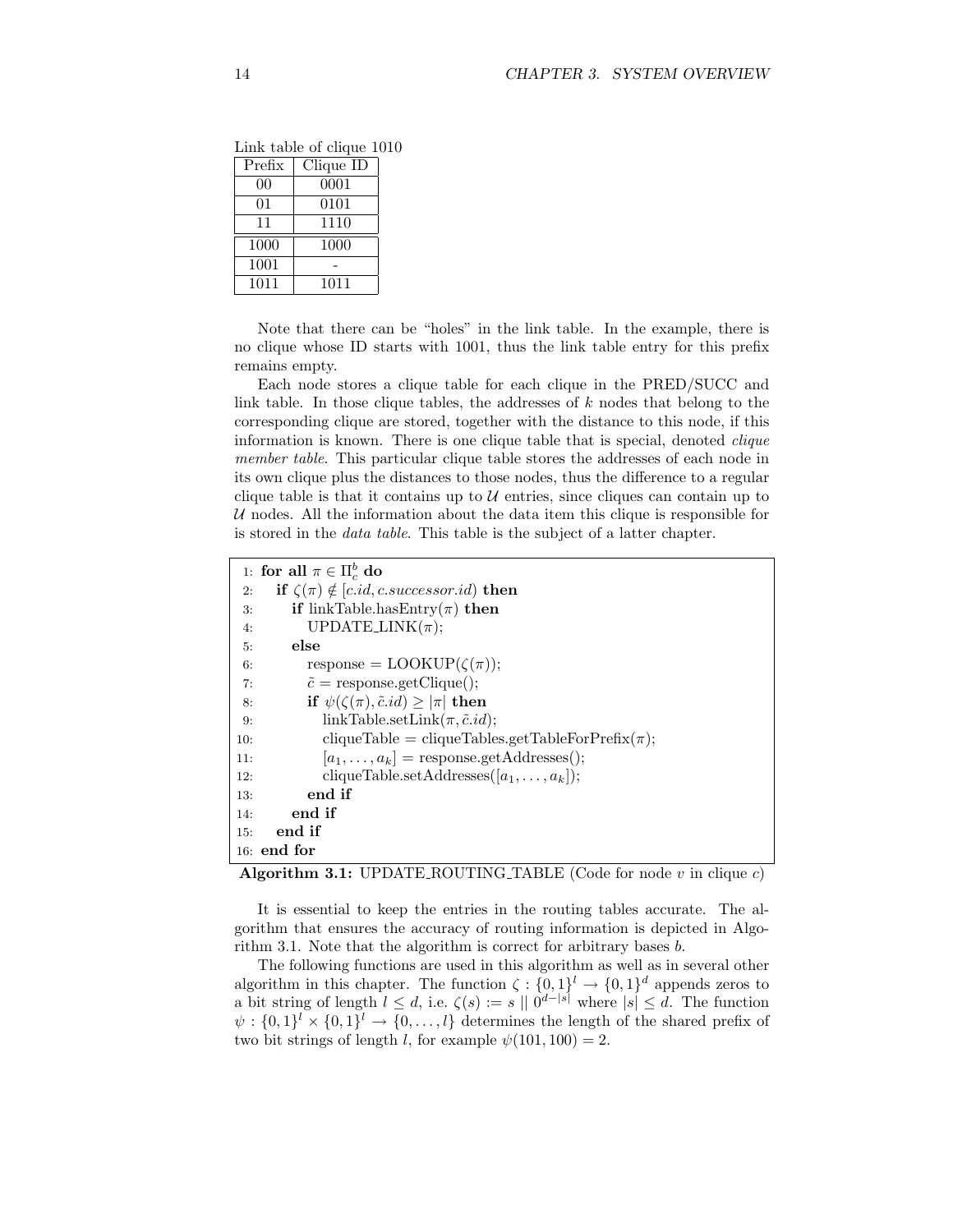All prefixes  $\pi \in \Pi_c^b$  have to be checked in the algorithm. However, if a string  $\zeta(\pi)$  is in the range [c.id, c.successor.id), there is no need to check this specific prefix  $\pi$ , because either the clique c itself is responsible for any bit string with this prefix or the ID of the successor clique starts with this prefix, thus no other clique has to be found for this prefix. If this is not the case and there is an entry for this prefix, UPDATE\_LINK $(\pi)$  has to be called. Otherwise, there is a hole at this position and we have to search for the clique that is responsible for this prefix. If the responsible clique has a prefix of the desired length, it is added to the link table and the addresses of  $k$  nodes in this clique are stored in the clique table for this prefix.

```
1: ID = linkTable.getIDFor\text{Prefix}(\pi);2: cliqueTable = cliqueTables.getTableForPrefix(\pi);
 3: received = FALSE;
 4: while cliqueTable.hasEntry() and not received do
 5: w = \text{cliqueTable.getNode};
 6: \mathbf{try}\{\mathbf{z}\}send([LINK\_UPDATE\_REQUEST, \pi, ID]) to w;
 8: response = receiveMessage();
 9: \text{received} = \text{TRUE};10: }catch(timeOut){<br>11: cliqueTable.rem
        cliqueTable.remove(w);12: }
13: end while
14: if received then
15: if response.getType() == LINK_OK then
16: [a_1, \ldots, a_k] = response.getAddresses();
17: cliqueTable.setAddresses([a_1, \ldots, a_k]);
18: else if response.getType() == NEWLINK then
19: newID = response.getID();20: [a_1, \ldots, a_k] = response.getAddresses();
21: linkTable.setLink(\pi, newID);22: cliqueTable.setAddresses([a_1, \ldots, a_k]);
23: else
24: linkTable.removeEntry(\pi);
25: end if
26: else
27: linkTable.removeEntry(\pi);
28: end if
```
**Algorithm 3.2:** UPDATE LINK( $\pi$ ) (Code for node v in clique c)

If there is an entry in the routing table, then  $\text{UPDATE} \text{LINK}(\pi)$  is invoked, see Algorithm 3.2. This procedure sends LINK UPDATE REQUESTs to nodes in the targeted clique, until it receives an answer. Depending on the type of the received message, the link table entry and the corresponding clique table are updated. If the link is still up-to-date ( $\text{LINK\_OK}$ ), the k fresh addresses are retrieved and stored. If a new and somewhat superior link is available (NEW LINK), the link table entry for this prefix and the clique table are updated accordingly. Otherwise, the message indicates that the clique does no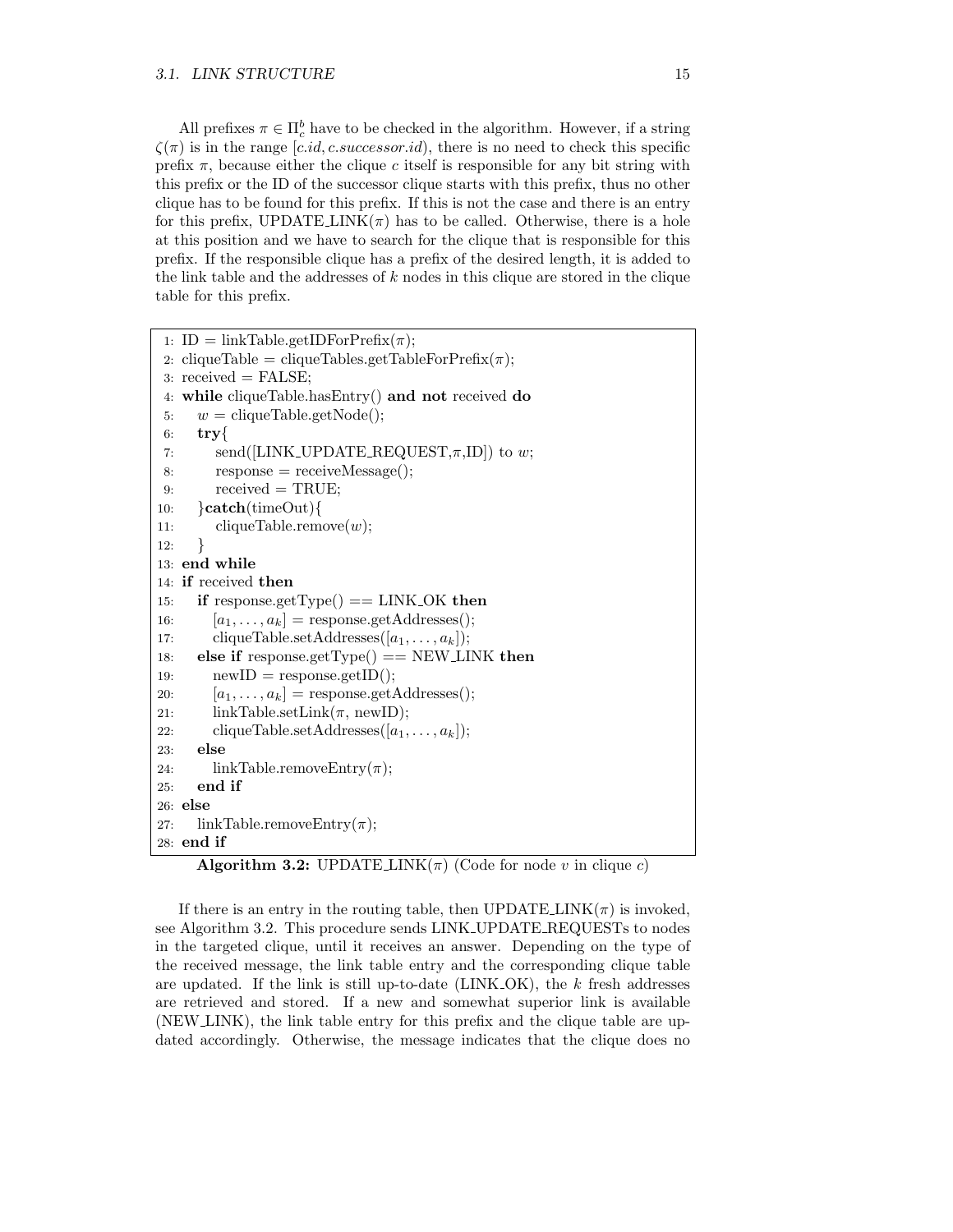longer exist and no suitable replacement has been found (LINK LOST). Consequently, the entry for the prefix  $\pi$  is removed.

```
1: {Received from node u in clique \hat{c} for prefix \pi with ID id in its table}
 2: \tilde{c} = \arg \max_{c' \in \{N_v \cup \{c\}\}} |\psi(\zeta(\pi), c', id)| \ge |\pi| \psi(c', id[d - |\pi|, 1], \hat{c}.id[d - |\pi|, 1]);3: if c.id == id and c == \tilde{c} then
 4: [a_1, \ldots, a_k] = \text{getNodesFromClique}(c);5: send([LINK_OK,\pi, [a_1, \ldots, a_k]]) to u;
 6: else
 7: if \tilde{c} \neq \emptyset then<br>8: [a_1, \ldots, a_k][a_1,\ldots,a_k] = \text{getNodesFromClique}(\tilde{c});9: send([NEW_LINK,\pi, \tilde{c}.id, [a_1, \ldots, a_k]]) to u;
10: else
11: send([LINK_LOST,\pi]) to u;
12: end if
13: end if
```
Algorithm 3.3: LINK\_UPDATE\_REQUEST RECEIVED (Code for node  $v$  in clique  $c$ )

How a node reacts upon receiving a LINK UPDATE REQUEST is described in Algorithm 3.3. The node first computes the best possible clique for prefix  $\pi$ and the ID of the requesting clique among all cliques stored in its routing table and also the clique it belongs to itself.

The best possible clique is determined using a strategy that we call low indegree strategy. Among all those cliques, it chooses the clique with the longest matching suffix following the specified prefix. The function  $\psi$  is used in order to determine the clique with the longest matching suffix, by considering only the part of the ID after the shared prefix. Provided that the clique that the request has been sent to is still the clique with the longest matching suffix and the ID id stored in the routing table of node u is still correct, then a newly compiled list of k clique members can be returned. If either the ID is no longer correct, due to a recent merging, or if there is a better clique in the neighborhood (or both), then node  $u$  is informed about this new contact, by sending a NEW LINK message. In case there is no node anymore with the desired prefix, a LINK LOST message is sent back to node  $u$  in order to invalidate this obsolete link table entry.

Using this low indegree strategy has two consequences. First, when looking at a network in which all updates after MERGE and SPLIT operations have been performed, the link structure is well-defined. This is interesting, given the high flexibility of the link table entries. The second property is more technicaloriented: The expected indegree is bounded by  $\mathcal{O}(\log n)$ .

The explanation is simple. In expectation, the same amount of clique IDs are "around" the ID of node  $v$  as there are cliques whose IDs are numerically close to the clique in the link table entry for a certain prefix. This means that a constant number of links point to the own clique while others point to cliques with a numerically closer ID. This holds for all prefixes, thus the expected indegree is  $\mathcal{O}(\log n)$  and hence the name of the strategy. Figure 3.2 shows how a link table entry is updated after a clique split.

It is clear that each entry in the link table can be updated in constant time. For those prefixes in  $\Pi_c^b$  for which there is no entry in the link table, a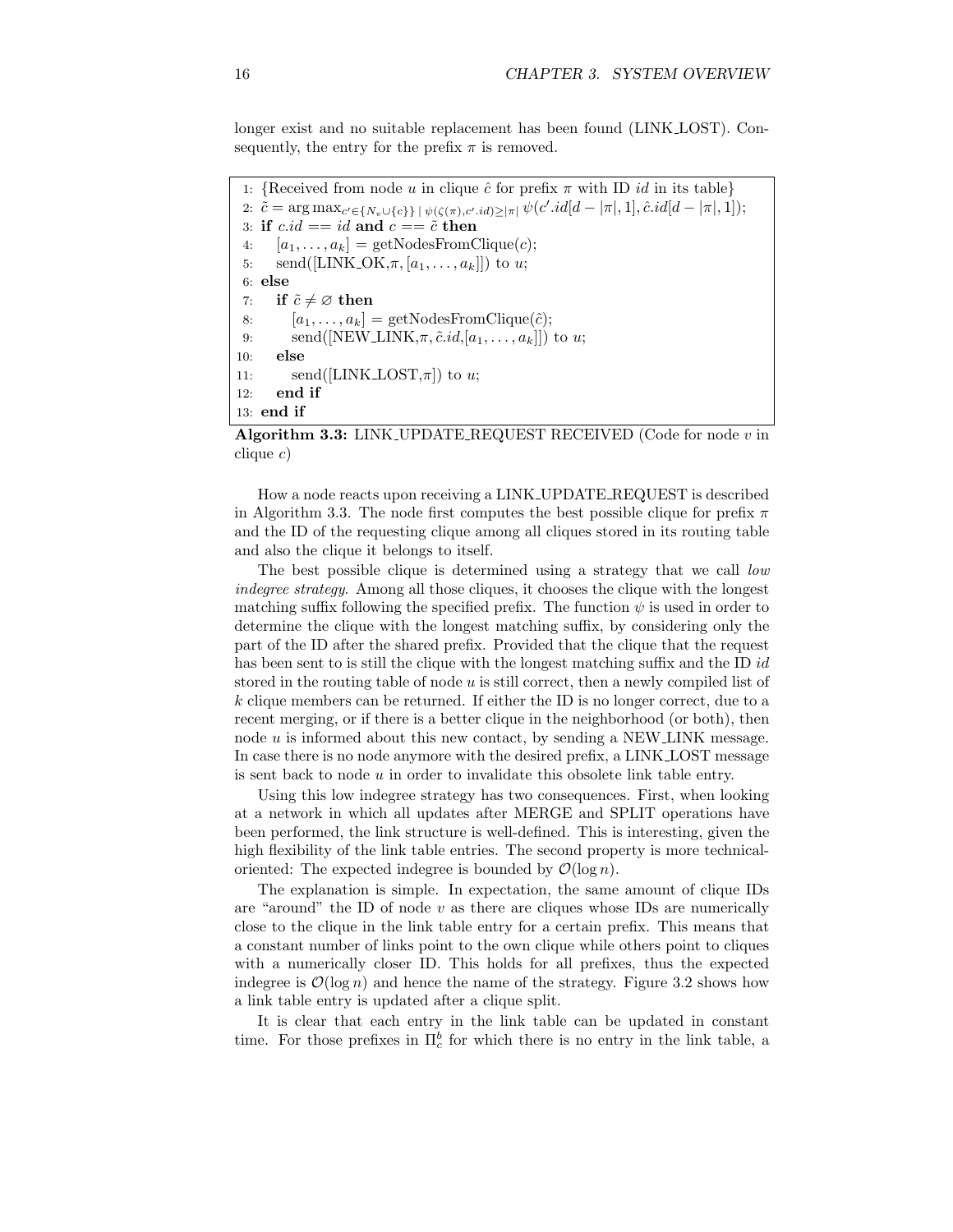

Figure 3.2: The nodes in the clique with ID 011 will learn that the clique with ID 110 split as soon as a NEW\_LINK message is received. The nodes in the clique with ID 011 can then update their routing tables accordingly.

single lookup call determines whether a clique with the desired prefix exists in the network. Even if there is no such clique, a small number of nodes in the clique that is responsible for this fraction of the ID space can be stored. The next update can then be started at this clique, which will very likely result in lookups requiring not more than one or two hops.

### 3.2 Description of the JOIN Algorithm

In order to ensure that all nodes belonging to the same clique are close to each other and also that good locality properties such as a low stretch are maintained, a newly arriving node must join the closest clique in the system.

```
1: counter = 0;
 2: progressMade = TRUE;
 3: [bestNode, bestDist] = getBoosttrapNode();4: while counter \langle \Lambda \rangle and progressMade do
 5: send(JOIN REQUEST) to bestNode;
 6: [v_1, \ldots, v_z] = \text{receiveSet}();
 7: sendToSet(MEASURE_DISTANCE) to [v_1, \ldots, v_z];
 8: [(v_1, l_1), \ldots, (v_z, l_z)] = receiveMeasurements();
 9: shortestDist = l_i | (v_i, l_i) \in [(v_1, l_1), \ldots, (v_z, l_z)] \wedge l_i \leq l_j \forall j \in [1, z];10: closestNode = v_i \mid (v_i, l_i) \in [(v_1, l_1), \ldots, (v_z, l_z)] \wedge l_i \leq l_j \forall j \in [1, z];11: if shortestDist < bestDist then
12: bestNode = closestNode;
13: bestDist = shortestDist;
14: else
15: progressMade = FALSE;
16: end if
17: counter = counter + 1;
18: end while
19: send(JOIN) to bestNode;
20: stateInformation = receiveStateInformation();
```
Algorithm 3.4: JOIN (Code for node  $v$  joining the system)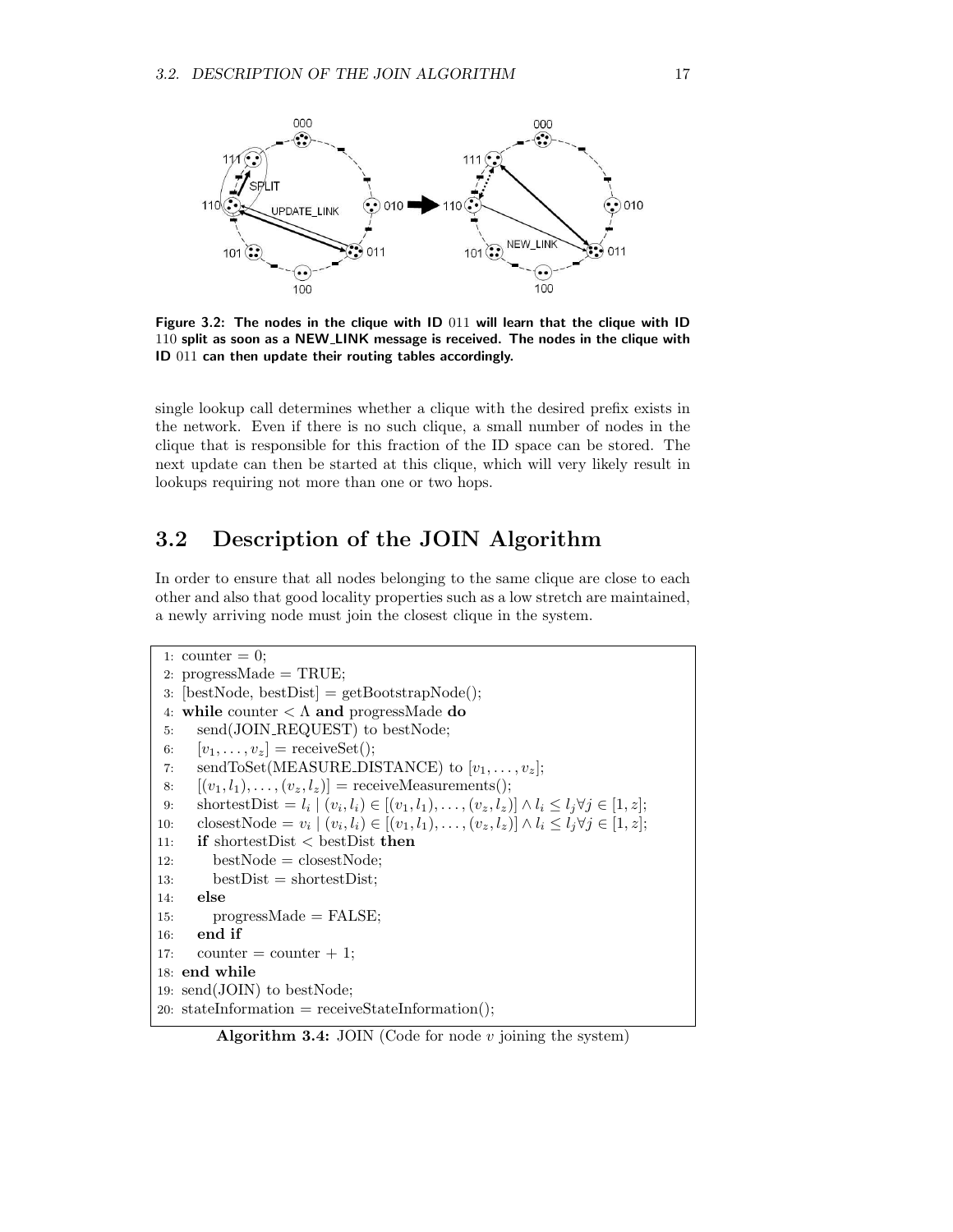How a given node determines the closest clique is straightforward, see Algorithm 3.4. The overall procedure is similar to the mechanism described in [27]. In the first step, a node contacts an arbitrary bootstrap node. The contacted node returns the address of one node of each clique in its routing table. Let z denote the number of cliques stored. The new node then contacts all those nodes and determines the closest one, e.g. by sending several ping messages and waiting for the replies. Subsequently, a JOIN request is sent to the closest node which again returns addresses of cliques in its routing table. This step is repeated until the closest clique has been found, which will happen in  $\mathcal{O}(\log n)$ rounds. In practice, an upper bound on the number of rounds ought to be specified in order to avoid looping between cliques. In Algorithm 3.4, the number of rounds is bounded by  $\Lambda$ , which should be in the order of  $\frac{d}{b}$ , because each round basically determines additional b bits of the ID of the closest clique. After sending a JOIN message to a node in the closest clique, this contacted node will inform all the other nodes in the clique about the arrival of a new node and give the new node all the information it needs to become a fully integrated clique member, which includes the ID of the clique, the addresses of all other clique members, the routing table and also the necessary information about all data items whose keys lie in this clique's fraction of the ID space. The routing table can be copied from any other clique member, since they all share links to the same cliques. The total message complexity is obviously  $\mathcal{O}(\log^2 n)$ , since  $\mathcal{O}(\log n)$  messages have to be sent in each of the  $\mathcal{O}(\log n)$  rounds.

The first clique in the system bears the ID  $0^d$ . As soon as it contains U nodes, it is split into two cliques, each obtaining half of the nodes. One clique keeps the ID  $0^d$  while the other clique gets the new ID  $10^{d-1}$ . The new clique with ID  $10^{d-1}$  is the successor clique of the clique with ID  $0^d$  and vice versa. Different strategies as to how the two sets are constructed can be applied. A good strategy, as far as maintaining a good locality is concerned, is to find the  $\frac{u}{2}$  nodes that are closest to nodes in the preceding clique in the ID space. Those nodes keep their ID while the other half changes their ID and forms a new clique. This strategy does not work at the beginning, because there is only one clique in the system. A solution to this problem is to find the node in the "center" of the clique and have it decide how the nodes are to be split up. The nodes with ID  $0^d$  are then responsible for all data items whose key is in the range  $[0^d, 01^{d-1}]$  and the nodes with ID  $10^{d-1}$  are responsible for the keys in the range  $[10^{d-1}, 1^d]$  in the ID space. A newly arriving node always joins the closest clique. This clique is split again once its size reaches  $\mathcal{U}$  and the new clique gets the ID in the middle between the ID of the current clique and the successor clique etc.

Nodes within a clique have to communicate permanently in order to keep their routing tables consistent. Since all members of a clique are likely to be close to each other according to the chosen proximity metric and since links to cliques far away have to be checked only occasionally, a high percentage of the generated traffic is over short distances.

#### 3.3 Description of the MERGE Algorithm

In case a node joins or leaves a clique, it has to be verified that the number of nodes in the clique is still in the range  $[\mathcal{L}, \mathcal{U}]$ , where  $\mathcal L$  and  $\mathcal U$  denote the lower and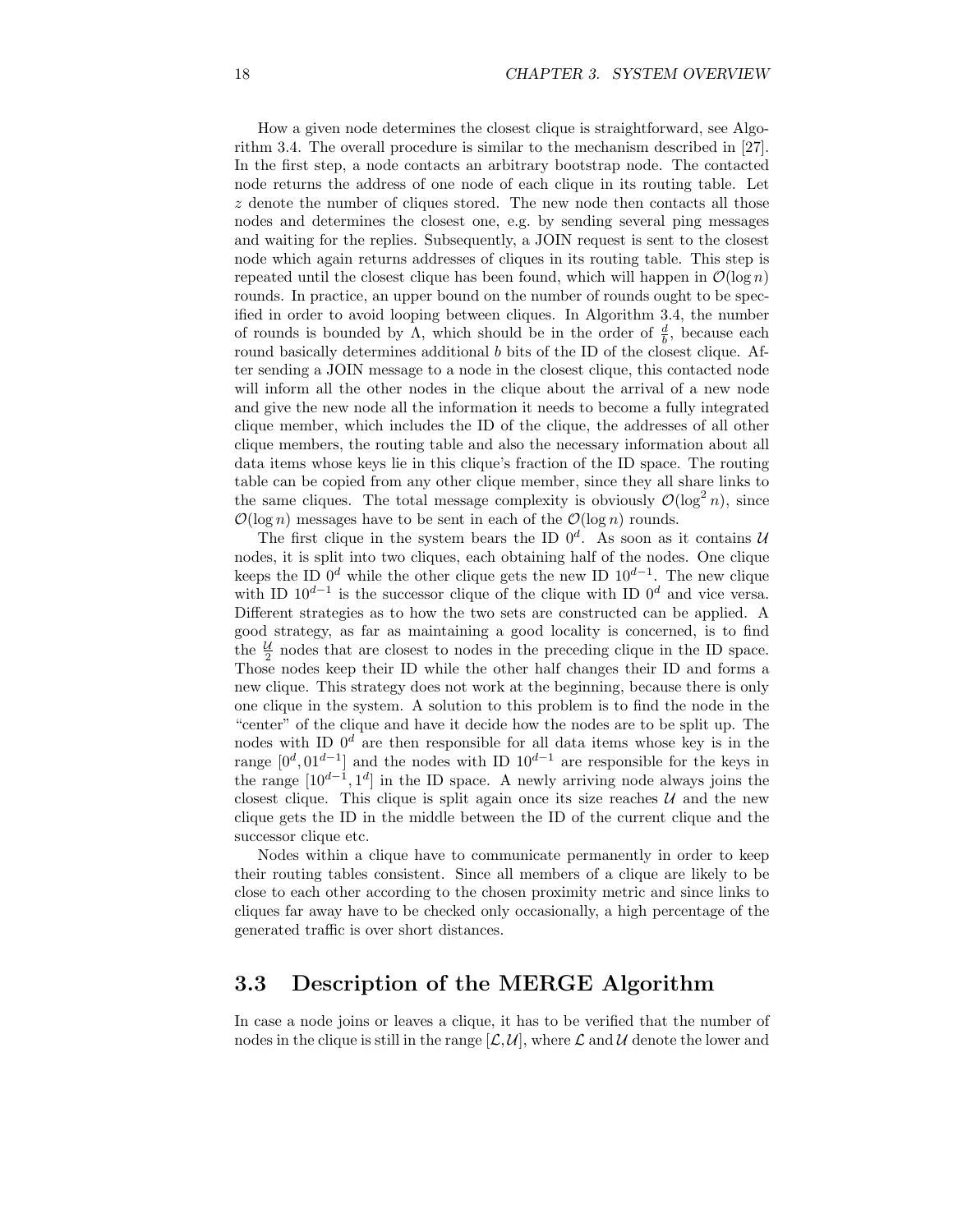upper bound on the number of nodes in a clique, respectively. It is important to set both  $\mathcal L$  and  $\mathcal U$  to reasonable values, such that enough redundancy is introduced and data loss can be avoided, but the routing tables do not become too large. In the following, let  $\mathcal{L} := \frac{d}{2} + 1$  and  $\mathcal{U} := 2d - 1$ , which yields adequate values for typical values for  $d$ , such as 64 or 128.

Once the size of a clique reaches  $\mathcal{L} - 1 = \frac{d}{2}$ , it has to merge with the preceding clique in the ID space. We assume that each clique has a leader, e.g. the node with the lowest IP address. Note that there is no need for a leader election since all nodes in a clique know about each other. What is more, the leader neither has any particularly hard tasks nor is he a focal point in any procedure, thus the leader is never a bottleneck. Having a leader is required due to the asynchronous nature of communication between nodes. The leader acts as a synchronizer for both MERGE and SPLIT operations. In case the leader fails while performing any of these two operations, the new leader can—upon determining that the old leader failed—resume the operation without much delay. When the leader realizes that after a clique member left, the clique merely contains  $\frac{d}{2}$  nodes, the procedure MERGE is called.

1: sendToSet(MERGE PENDING) to cliqueMembers;  $[answer_1, \ldots, answer_m] = \text{receiveSet}$ (); 3: if MERGE\_NACK  $\in$  [answer<sub>1</sub>,..., answer<sub>m</sub>] then<br>4: establishConsistency(): establishConsistency(); 5: else 6: send([MERGE\_REQUEST, stateInformation]) to  $u \in c.\text{predecessor};$ <br>7: newState = receiveStateInformation();  $newState = receiveStateInformation();$ 8: sendToSet([MERGING,newState]) to cliqueMembers; 9: send([NEW\_PRED,*c.predecessor.id*]) to  $w \in c.successor$ ;<br>10:  $c.id = c.predecessary.id;$  $c.id = c.\text{predecessor}.id;$ 11:  $c.\text{predecessor} = \text{newState.getPredecessary}$ ; 12: cliqueMembers = cliqueMembers ∪ newState.getCliqueMembers();<br>13: linkTable = newState.getLinkTable();  $linkTable = newState.getLinkTable();$ 14: dataTable = dataTable ∪ newState.getDataTable(); 15: end if

**Algorithm 3.5:** MERGE (Code for leader  $v$  in clique  $c$ )

The MERGE operation is summarized in Algorithm 3.5. At first, the leader asks the other m clique members, if they are ready to merge. This is denied if there is no consensus on the number of nodes in the clique. In this situation, the procedure establishConsisteny() aims at reestablishing the necessary consistent state. This procedure is not further discussed. Otherwise, the request to merge is sent to a node belonging to the predecessor clique, along with all the necessary state information, i.e. the addresses of all clique members, the ID of the successor clique and also the information stored in the data table about all data items this clique has been responsible for. In return, it receives the state information it needs to update its tables, which is forwarded to all clique members. The successor clique is also informed about the merging in order to adapt its predecessor link. All nodes in the merging clique have to adopt the ID, the predecessor clique and also the entire link table of their former predecessor clique. Both the clique member tables and the data tables of the two previously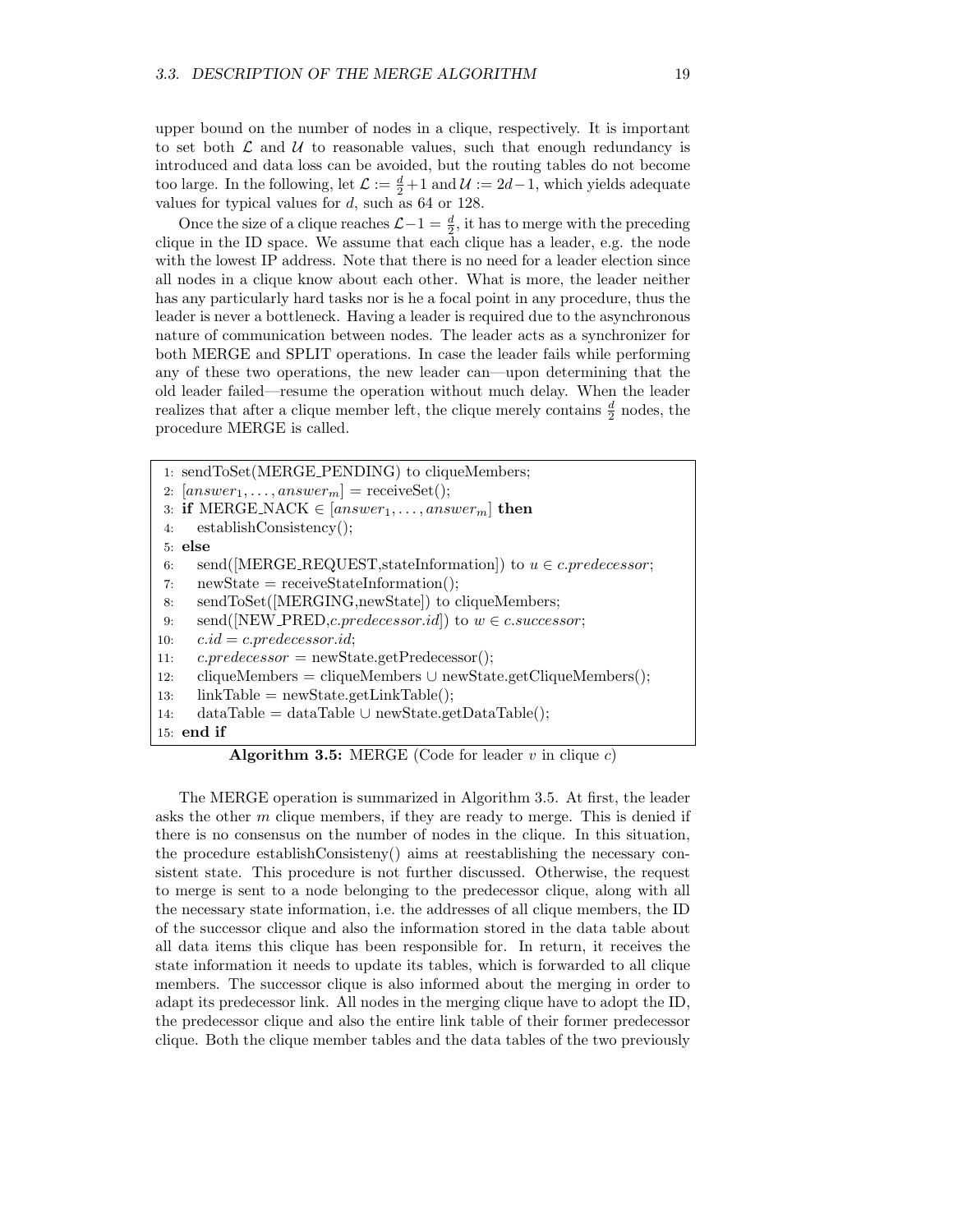separated cliques have to be combined. Nodes in all other cliques that have links to the clique that has just merged will be informed about the topology change as soon as they update the corresponding routing table entry.

```
1: {Received request and state information newState from node u}
 2: send(MERGE REQ RECEIVED) to leader;
 3: response = receiveMessage;
 4: if response == MERGE OK then
 5: sendToSet([ADD STATE INFO,newState]) to cliqueMembers;
 6: send(stateInformation) to u;
 7: c.\text{successor} = \text{newState.getSuccessor};
 8: cliqueMembers = cliqueMembers() ∪ newState.getCliqueMembers();<br>9: dataTable = dataTable ∪ newState.getDataTable();
      dataTable = dataTable \cup newState.getDataTable();10: else
11: timeOut() { Retry after timeout }
12: end if
```

```
Algorithm 3.6: MERGE REQUEST RECEIVED (Code for node v)
```
The node receiving the MERGE REQUEST first contacts the leader which coordinates the MERGE and SPLIT operations. If the leader sends a MERGE OK message, state information is forwarded to the other clique members which update their state information accordingly.

It is possible that after the merging of two cliques, they are split again almost immediately. This is the case if one clique consists of at least  $\frac{3}{2}d$  nodes. By merging two cliques and splitting them again, as opposed to merely moving nodes from the clique with fewer nodes to the larger clique, an improved partitioning of the ID space is achieved. For example, if the clique with ID 1010 has to merge with its predecessor clique with ID 1001 and its successor clique has ID 1111, then splitting clique 1001 afterwards results in a clique with ID 1100 between the two cliques with IDs 1001 and 1111, respectively. Hence, the ID space is partitioned locally in an optimal manner.

### 3.4 Description of the SPLIT Algorithm

In case the size of a clique exceeds  $U$ , the SPLIT procedure is initiated in which half of the nodes form a new clique. The nodes in the old and the newly created clique are then responsible for approximately half of the data items they were responsible before. In order to ensure a certain locality, the nodes closer to the preceding clique in the ID space keep their ID while the others get the new, higher ID, which is the ID between the current ID and the ID of the successor clique. The closest node to the preceding clique determines the set of nodes that will keep the old ID and the set of nodes that will get a new ID. The new ID is determined using the  $\sigma$ -function, see Algorithm 3.7.

The procedure SPLIT is described in greater detail in Algorithm 3.8. In this procedure, the leader initiates the splitting by asking for measurements of the distance to the predecessor clique. Each of the  $m$  clique member returns the closest distance measured to any node in the predecessor clique.

The successor clique is informed that it has a new predecessor clique, by sending a NEW PRED message including the ID  $\sigma(c.id, c.successor.id)$  of its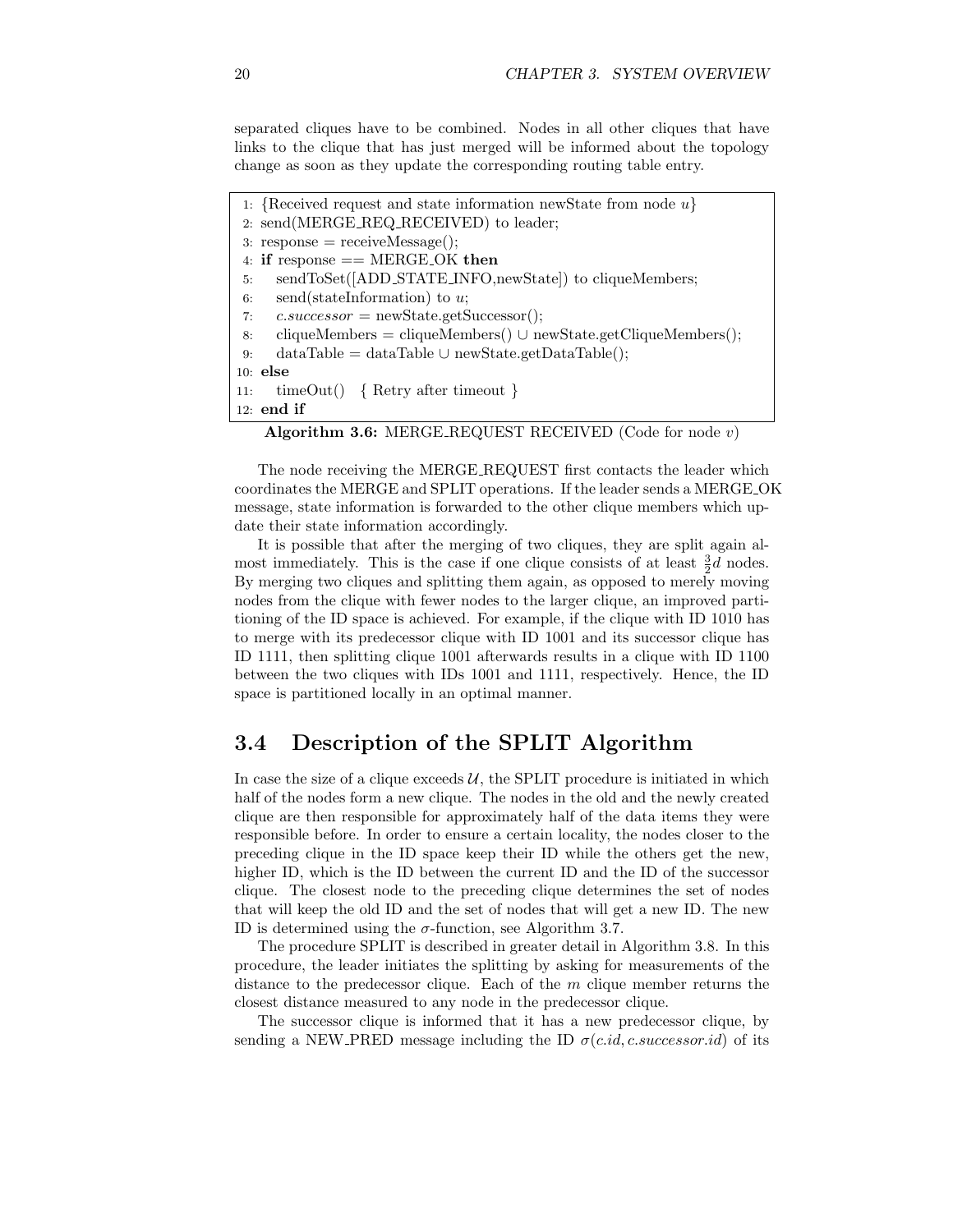1:  $newID = (c.id + c.successor.id) \gg 1;$ 2: if  $c.id[d] > c.successor.id[d]$  or  $c.id = c.successor.id$  then 3:  $newID = newID \oplus 10^{d-1};$ 4: end if 5: return newID;

Algorithm 3.7:  $\sigma$ -function applied to clique c.

1: sendToSet(SPLIT PENDING) to cliqueMembers; 2:  $[answer_1, \ldots, answer_m] = \text{receiveSet}$ ; 3: if SPLIT\_NACK  $\in$  [answer<sub>1</sub>,...,answer<sub>m</sub>] then<br>4: establishConsistency(); establishConsistency(); 5: else 6: sendToSet(PREDECESSOR DIST) to cliqueMembers; 7:  $[(v_1, l_1), \ldots, (v_m, l_m)]$  = receiveMeasurements(); 8:  $u = getCloseNodeFromPredecessor$ <sup>\*</sup>; 9: allDist =  $[(v_1, l_1),..., (v_m, l_m)] \cup [(v, u)];$ <br>10: closestNode =  $v_i | (v_i, l_i) \in \text{allDist} \wedge l_i$ 10: closestNode =  $v_i | (v_i, l_i) \in \text{allDist} \wedge l_i \leq l_j \forall j \in [1, m + 1];$ 11: send(FORM\_CLIQUES) to closestNode; 12: send([NEW\_PRED, $\sigma(c.id, c.successor.id)$ ]) to  $w \in c.successor$ ; 13: end if

Algorithm 3.8: SPLIT (Code for leader  $v$  in clique  $c$ )

new predecessor to a node belonging to the successor clique. The leader sends a FORM CLIQUES message to the node that is closest among all clique members. This particular node  $v$  is then responsible for the actual operation, see Algorithm 3.9.

Node  $v$  partitions all nodes into two sets of equal size. The set keepID consists of the nodes that are closest to v, including node v itself. The other half of the nodes belongs to the set changeID. The nodes in the set changeID are those nodes that will form a new clique with the ID  $\sigma(c.id, c.successor.id)$ . In the next step, it forwards the set keepID to all other clique members. The clique members can then, depending on whether they belong to the set keepID or not, update their PRED/SUCC table and their clique member table. The nodes in the set changeID further have to build a new link table; however, they can very likely keep the higher entries in the table. It is easy to see that the length of the prefix shared with the old ID determines the number of link table entries that can be kept.

Both cliques are then responsible for approximately half of the data items that they were responsible before and can remove the information about the data items whose keys do not lie in their respective ranges  $[c.id, c.successor.id)$ from their data tables.

### 3.5 Description of the LOOKUP Algorithm

The main operation that the network has to be able to perform is lookup a clique, given a specific key  $s \in \{0,1\}^d$ . We define the metric  $\delta : \{0,1\}^d \times \{0,1\}^d \to$  $\{0, \ldots, d\}$  as follows. For any bit two strings s, s' of length d,  $\delta(s, s') = i \iff$  $s[d, i + 1] = s'[d, i + 1] \wedge s[i] \neq s'[i],$  where  $s[i, j], i > j$ , denotes the substring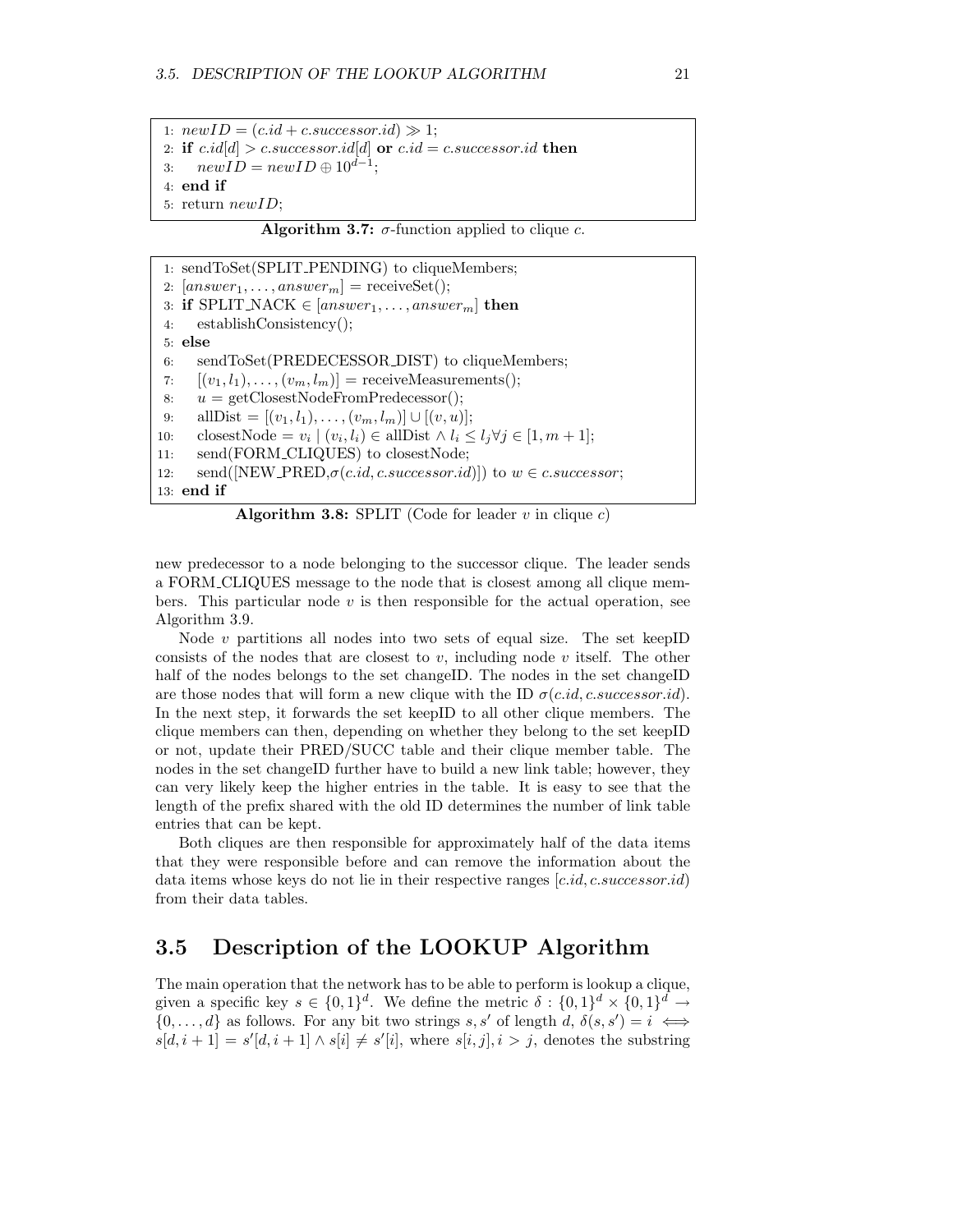1: keepID = getClosestCliqueMembers(); { including  $v$  } 2: changeID = cliqueMembers - keepID; 3: sendToSet([KEEP ID,keepID]) to cliqueMembers; 4: if  $v \in \text{keepID}$  then<br>5: cliqueTable = cliq  $cliqueTable = cliqueTables.getSUCCTable();$ 6:  $[a_1, \ldots, a_k] = \text{chooseAddress}(\text{changeID});$ 7: cliqueTable = cliqueTable.setAddresses( $[a_1, \ldots, a_k]$ ); 8:  $c.successor.id = \sigma(c.id, c.successor.id);$ 9: cliqueMembers = keepID; 10: else 11: cliqueTable = cliqueTables.getPREDTable(); 12:  $[a_1, \ldots, a_k] = \text{chooseAddress}(\text{keepID});$ 13: cliqueTable = cliqueTable.setAddresses([ $a_1, \ldots, a_k$ ]); 14:  $c.\text{predecessor}.id = c.id;$ 15:  $c.id = \sigma(c.id, c.successor.id);$  {New ID }<br>16: cliqueMembers = changeID;  $cliqueMembers = changeID;$ 17: linkTable.cutToRange([d,  $d - \psi(c.id, c.predict.eredecessor.id) + 1$ ]); 18: end if 19: dataTable.cutToRange( $[c.id, c.successor.id)$ );

Algorithm 3.9: FORM CLIQUES RECEIVED (Code for node  $v$  in clique  $c$ )

of s in the range  $[i, j]$ . Thus,  $\delta(s, s')$  is the position of the highest order bit at which the two bit strings s and s' differ. It holds that  $\delta(s, s') \geq 0$  and  $d(s, s') =$  $0 \iff s = s'$ . Furthermore,  $d(s, s') = d(s', s)$  (symmetry) and  $d(s, s'') \leq$  $d(s, s') + d(s', s'')$  (triangle equality). The triangle equality holds because if  $d(s, s'') = i$ , then either  $d(s, s') = i$  or  $d(s', s'') = i$  and the fact that distances are always positive. For any two bit strings  $s, s', |s| = |s'| = d$ , it further holds that  $\delta(s, s') + \psi(s, s') = d$ . This metric allows for a simple specification of the lookup protocol. It is further useful when it comes to analyzing the locality properties of eQuus.

The following simple algorithm performs this task independent of the chosen base, see Algorithm 3.10. It is first checked if node  $v$  in clique  $c$  is responsible for the key s, by testing if s lies between its ID and the ID of the successor clique. If this is not the case, it will forward the request to a node in a clique with a longer matching prefix. If there is no such node in the routing table, two cases have to be considered. If  $s > v.id$ , the request is forwarded to the clique with the largest ID in  $N_v$ , subject to the constraint that the length of the matching prefix is not reduced. Otherwise, i.e.  $v.id > s$ , the request is simply forwarded to a node in the predecessor clique.

The following theorems summarize the properties of the LOOKUP algorithm of eQuus. In this analysis, it is assumed that all routing tables are accurate, i.e. each node knows about all other cliques that currently exist in the system and are relevant for its routing table. Note that this does not mean that all lists of  $k$  nodes for each clique must be up-to-date. Merely the information about the existence of cliques must be accurate and at least one of the k nodes of each clique stored in the routing table must be still alive.

**Theorem 3.5.1** The LOOKUP algorithm is correct, i.e. it always finds the clique responsible for any key, if the routing table entries are accurate.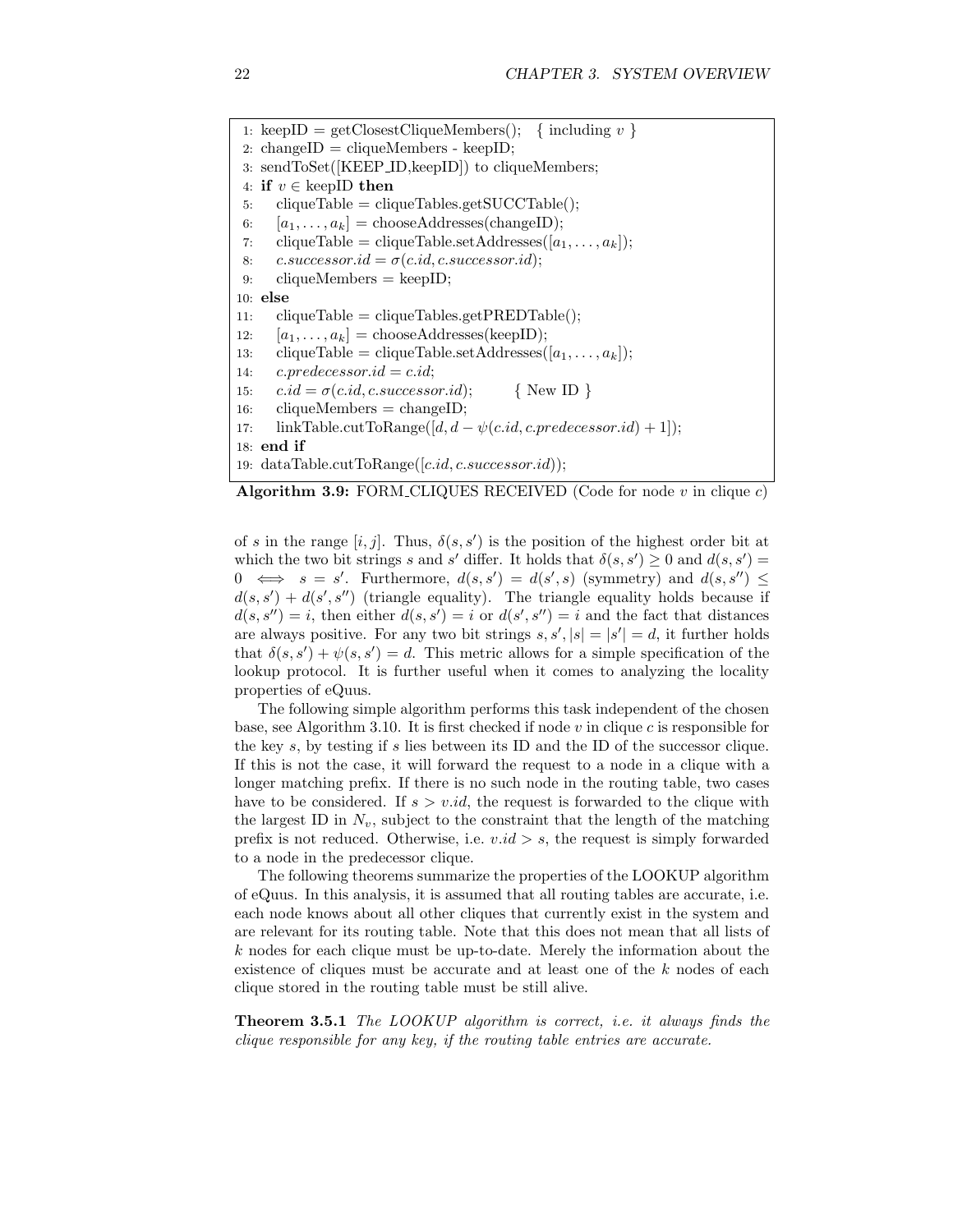```
1: \{u \text{ started LOOKUP request for key } s\}2: if s \in [c.id, c.successor.id) then<br>3: send(LOOKUP_DONE,c.id) to
       send(LOOKUP\_DONE, c.id) to u;
 4: else
 5: \tilde{c} = \arg \min_{c' \in N_v} \delta(c'.id, s);6: if not \delta(\tilde{c}.id, s) < \delta(c.id, s) then
 7: if s > c.id then
 8: \tilde{c} = \arg \max_{c' \in N_v : \delta(c'.id, s) = \delta(c.id, s)} c'.id;9: else
10: \tilde{c} = c.\text{predecessor};11: end if
12: end if
13: n = getNodeFromClique(\tilde{c});14: \text{send}(\text{LOOKUP}, u, s) to n;
15: end if
```
**Algorithm 3.10:** LOOKUP (Code for node v in clique c)

PROOF. Let the start node be  $v$  in clique  $c$ . It tries to find the clique responsible for the key s. If the key is in its own fraction of the ID space, i.e.  $s \in [c.id, c.successor.id)$ , then the LOOKUP procedure terminates correctly. Otherwise, it checks its routing table for a clique whose ID has a longer matching prefix. If such a clique exists, then the request will be forwarded to this clique. The new clique is closer to the responsible clique, since the matching prefix is at least one bit longer.

If there is no such clique in  $N_v$ , two cases have to be distinguished. If  $s > c.id$ , then we have to forward the request to a clique with a larger ID. Let  $i = \delta(c.id, s)$ , thus  $c.id[i] = 0$ ,  $s[i] = 1$  and  $c.id[j] = s[j]$  for all  $i < j \leq d$ . We assume that routing tables are accurate, thus there is no clique  $\tilde{c}$  in the network whose ID is larger than the ID of c,  $\delta(\tilde{c},s) = i$  and  $\tilde{c}.id[i] = 1$ , otherwise v would know about it. Thus, it is best to forward the request to the clique with the largest ID among all cliques  $\tilde{c}$  in  $N_v$  for which it holds that  $\delta(\tilde{c},s) = i$ . There is always at least one clique satisfying this constraint. Assuming no such clique exists in the routing table, then it follows that  $\delta(c.successor.id, s) > i$ and therefore c.successor.id > s, in contradiction to the assumption that  $s \notin$  $[c.id, c.successor.id).$ 

Similarly, if  $c.id > s$ , it holds that  $c.id[i] = 1$  and  $s[i] = 0$ . If there is no clique  $\tilde{c}$  such that  $\delta(\tilde{c}.id, s) < \delta(c.id, s)$ , then it holds for all cliques with a lower ID than c that their identifiers are lower than s. Naturally, this also holds for the predecessor of  $c$  and thus the lookup terminates at the predecessor, because  $c.\text{predecessor}.id < s < c.id.$ 

Therefore, requests are routed closer and closer to the destination in every step, which concludes the proof.

 $\Box$ 

It is also essential to bound the number of hops required to reach the target clique. The following theorem states that,  $w.h.p.^1$ , the number of hops does not exceed  $\lceil \log_{2^b} n \rceil$  plus a small constant.

<sup>&</sup>lt;sup>1</sup>By "with high probability," or short "w.h.p.," we mean with probability at least  $1 - \frac{1}{n}$ , where  $n$  is the number of nodes in the system.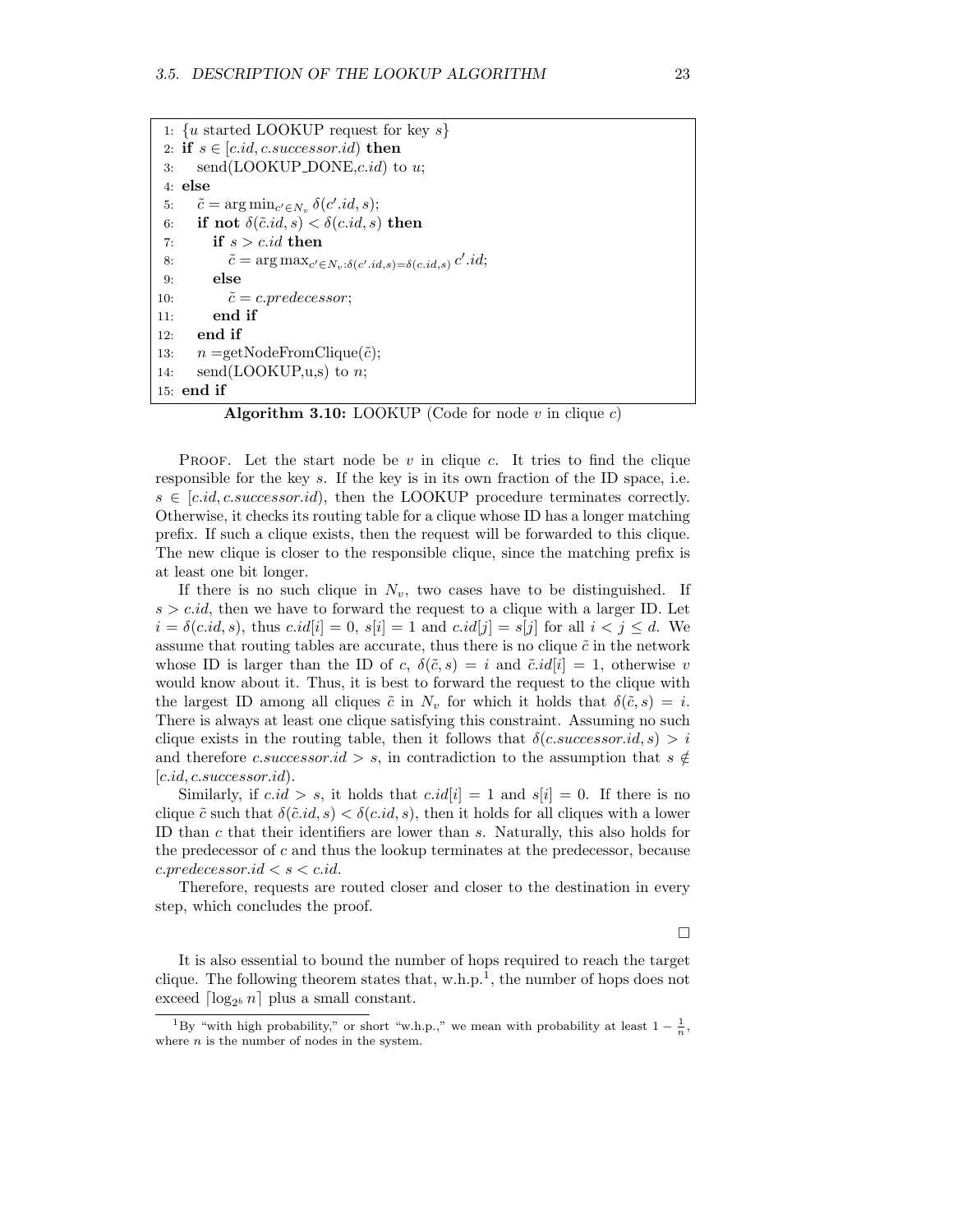Theorem 3.5.2 If all n nodes are uniformly distributed, then a LOOKUP terminates successfully after at most  $\lceil \log_{2^b} n \rceil + o(1)$  hops w.h.p., if the routing table entries are accurate.

Proof. In the first step, we will show that the number of hops is upper bounded by the number of bits that are needed to uniquely identify all cliques.

Let node  $v$  in clique  $c$  be the node initiating the LOOKUP call for key  $s$  and let  $\delta(c.id, s) = i$ . Note that if there is no clique  $\tilde{c}$  such that  $\delta(\tilde{c}.id, s) < \delta(c.id, s)$ , we cannot correct the  $i^{th}$  bit, thus we cannot argue that the distance measured with the metric  $\delta$  decreases in each step. However, we can argue that the number of bits that still have to be considered is decreasing with each hop. Apparently, if there is a clique  $\tilde{c}$  such that  $\delta(\tilde{c}.id, s) < \delta(c.id, s)$ , forwarding the request to this clique will fix at least the  $i<sup>th</sup>$  bit and all bits in the range  $[i, d]$  do not have to be considered anymore, thus the search space will be reduced by at least one bit. If we are in the situation that there is no such clique, then we know that the  $i<sup>th</sup>$  bit does no longer have to be corrected, since there is no clique that could fix it. Hence, the search space is reduced by at least one bit in each step.

Similarly, for general bases b, each step reduces the search space by at least b bits, if all  $(2^b - 1) \lceil \log_{2^b} n \rceil$  cliques in the routing table are still alive.

Now we will show that  $\lceil \log n + 4 \rceil$  bits suffice with high probability to uniquely identify all cliques. Let the ball  $B_v(\alpha)$  denote the set of nodes around node v at a distance of at most  $\alpha$ . For all  $x \in [0,1]$ , it holds that

$$
p(|B_v(x\Delta)| \ge 2d) = \sum_{i=2d}^{n} {n \choose i} (x^2 \pi)^i (1 - x^2 \pi)^{n-i}
$$
  
<  ${n \choose 2d} (x^2 \pi)^{2d}$   
<  ${n e \choose 2d} (x^2 \pi)^{2d},$ 

where  $\Delta$  denotes the diameter of the network. Let the random variable X denote the event that there is a node v such that  $|B_v(x\Delta)| \geq 2d$ . Setting  $x := \sqrt{\frac{2(d-\ln n)}{n e \pi}}$ , it follows that

$$
p(X) \leq \sum_{v \in V} p(|B_v(x\Delta)| \geq 2d) < \left(\frac{ne^{2\pi}}{2d}\right)^{2d} n
$$
  

$$
< \left(\frac{ne^{2(d-1)}n}{ne\pi 2d}\right)^{2d} n < \left(1 - \frac{2\ln n}{2d}\right)^{2d} n
$$
  

$$
< e^{-2\ln n} n < \frac{1}{n}.
$$

Thus, with high probability, there are less than 2d nodes at a distance of at most x∆ for each node. All cliques and consequently all IDs are spread in a two dimensional Euclidean space. Whenever a clique splits into two, both cliques occupy half of the original space and the diameter of each of those two subspaces is only a factor of  $\frac{1}{\sqrt{2}}$  $\frac{1}{2}$  of the original diameter in expectation. It has to be determined how often the Euclidean space must be partitioned until the diameter of each subspace is at most  $x\Delta$ . If this is the case, there is no subspace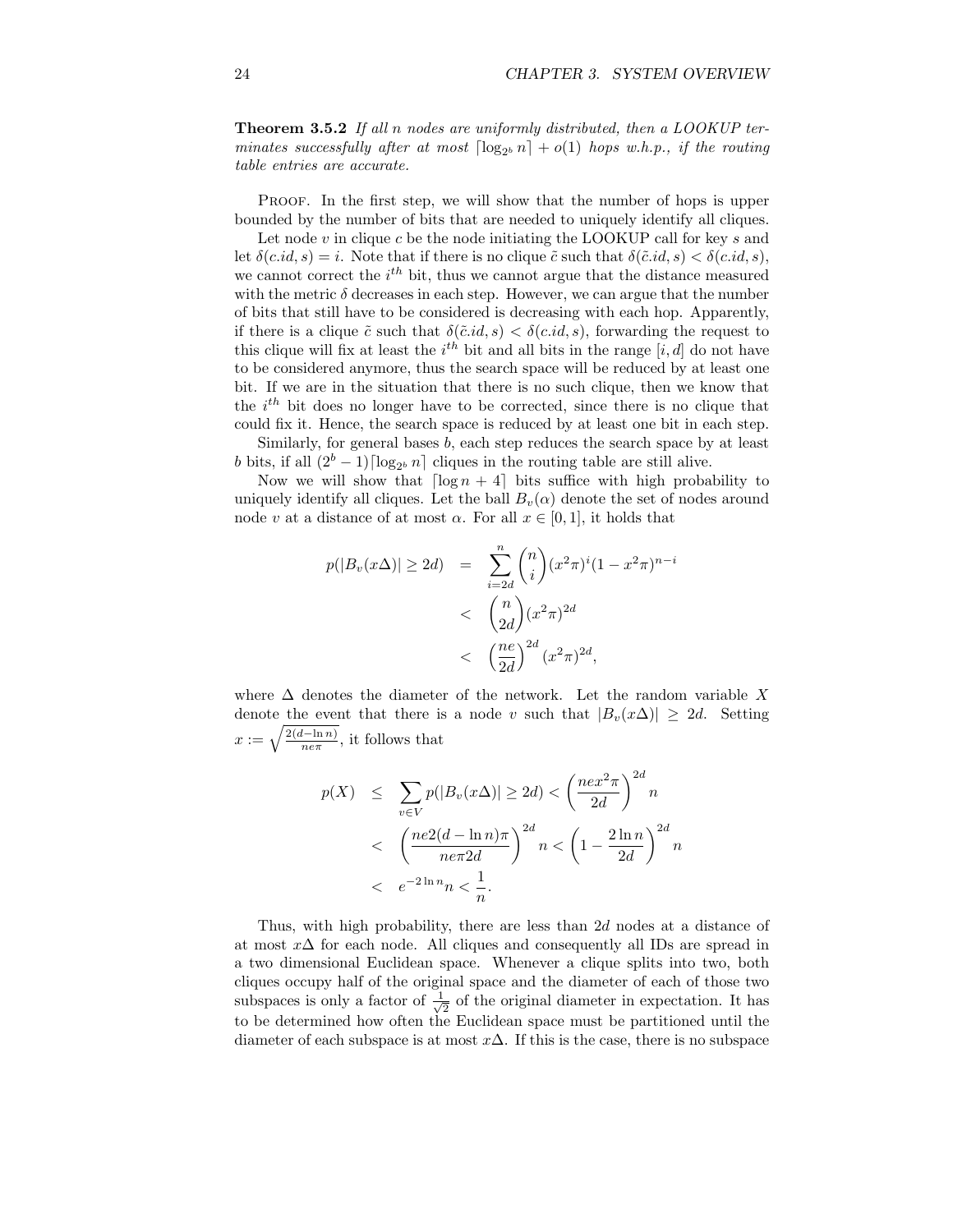that contains  $2d$  or more nodes and thus no subspace has to be divided any further, with high probability. The Euclidean space must be partitioned  $i$  times so that  $\frac{1}{\sqrt{2}^i} \Delta \leq \frac{x}{\sqrt{2}} \Delta$ . This holds if  $i := \log n + 4$ , and thus  $\log n + 4$  bits suffice, since each splitting costs one bit.

Hence, with high probability, the number of hops is at most  $\lceil \frac{\log n+4}{b} \rceil$ , for a specific base b.



Figure 3.3: The average number of hops depending on the number of nodes in the system and the chosen base b is displayed. For each number of nodes  $n$  and for each base  $b$ , 10'000 lookups initiated at a random node and searching for a random key have been performed. The dimension  $d$  of the network is 64 in each run.

While the number of hops is already small with high probability, even fewer hops are required on average. According to simulations, the average number of hops is lower than  $\lceil \log_{2^b} n \rceil$ , if nodes are uniformly distributed. Figure 3.3 depicts the average number of hops required in a network of dimension  $d = 64$ , consisting of up to one million nodes. 10'000 lookups initiated at a random node and searching for a random key s have been performed for base  $b = 1, 2$ , and 4. As long as the number of nodes is lower than  $2d = 128$ , the entire network is a complete graph in which each node is responsible for the entire ID space, therefore the number of hops is always 0. The main reason why the average number of hops is less than  $\lceil \log_{2^b} n \rceil$  is because there are only  $\Theta(\frac{n}{d})$  cliques.

It is worth noting that the distribution of the number of hops required varies remarkably, depending on the base b, see Figure 3.4. While the distribution resembles a normal distribution for  $b = 1$ , the distribution for  $b = 4$  is one-sided and a large fraction of all lookups require about the average number of hops.

In Figure 3.5, an example network consisting of 10'000 nodes is displayed. The nodes that belong to cliques whose IDs have the prefixes 00, 01, 10, and 11 are marked blue, red, yellow, and grey, respectively. The dimension d is 64 and there are 119 cliques in total. A single lookup with base  $b = 1$  is depicted, in which a node in the clique with ID 0011001 contacts a node in the clique with

 $\Box$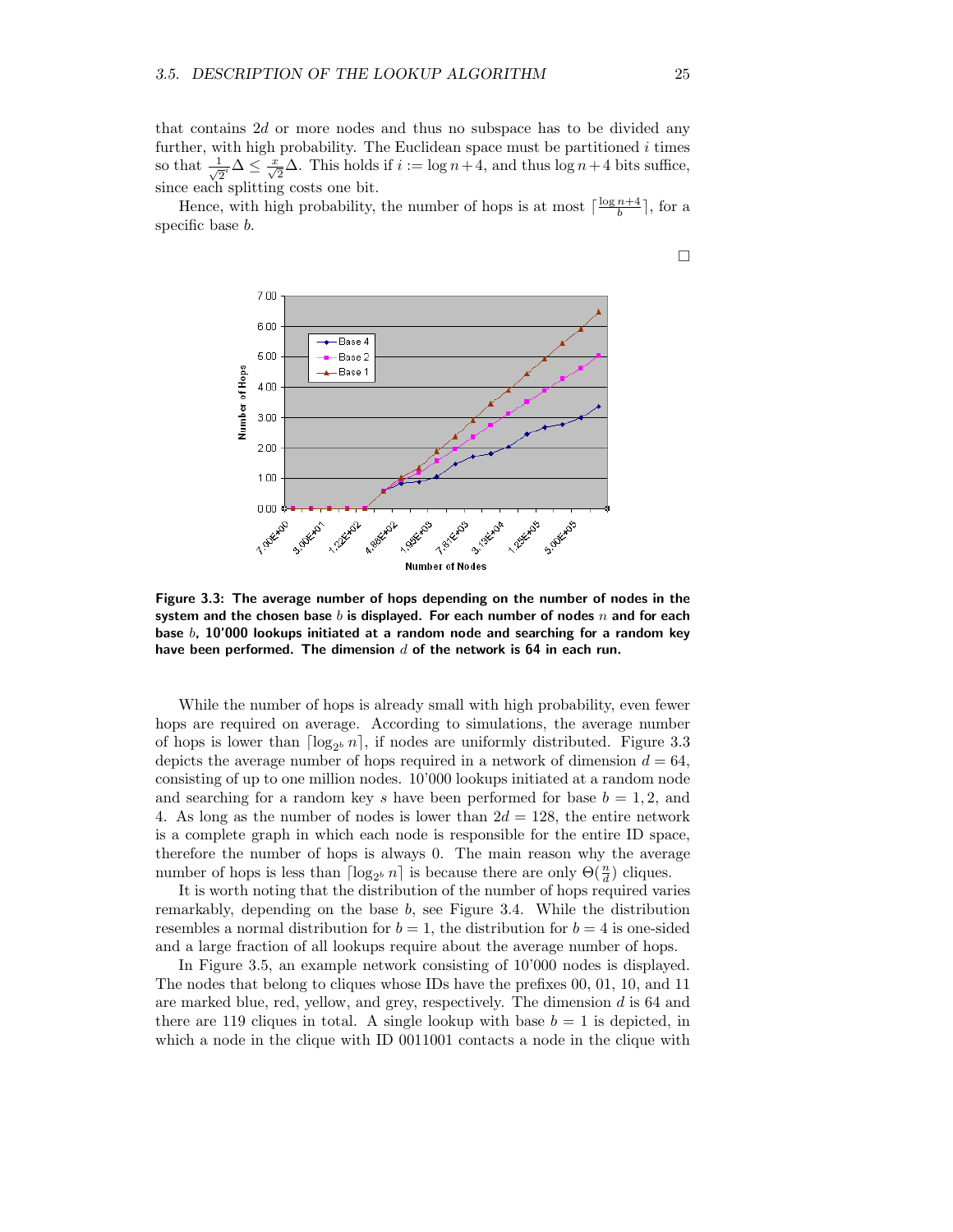

Figure 3.4: In a network of dimension  $d = 64$  containing 1'000'000 nodes, 10'000 lookups initiated at a random node and searching for a random key  $s$  have been performed for base  $b = 1$  and 4. The distribution of the number of hops required in those 10'000 lookups is displayed for both cases.

ID 1111100. The lookup path consists of four hops and is merely a factor of 1.472 times longer than the direct path.



Figure 3.5: In this example network of dimension  $d = 64$  and base  $b = 1$ , 10'000 nodes are distributed in a two dimensional Euclidean space. The nodes in the cliques whose IDs have the prefixes 00, 01, 10, and 11 are marked with different colors. A lookup path consisting of four hops is shown, starting at a node in the clique with ID 0011001 and terminating at a node in the clique with ID 1111100. The total path is only 1.472 times longer than the direct path.

Since each node has  $k$  links to all cliques in its routing table, it is very likely—this probability depends on the choice of  $k$ —that the lookup will reach the destination, because the request can be forwarded to another node, in case one node on the path does no longer respond.

So far, we have assumed that all routing entries contain correct information about the state of the network, which is—even though changes, i.e. MERGE and SPLIT operations can be performed fast and do not occur often locally—overly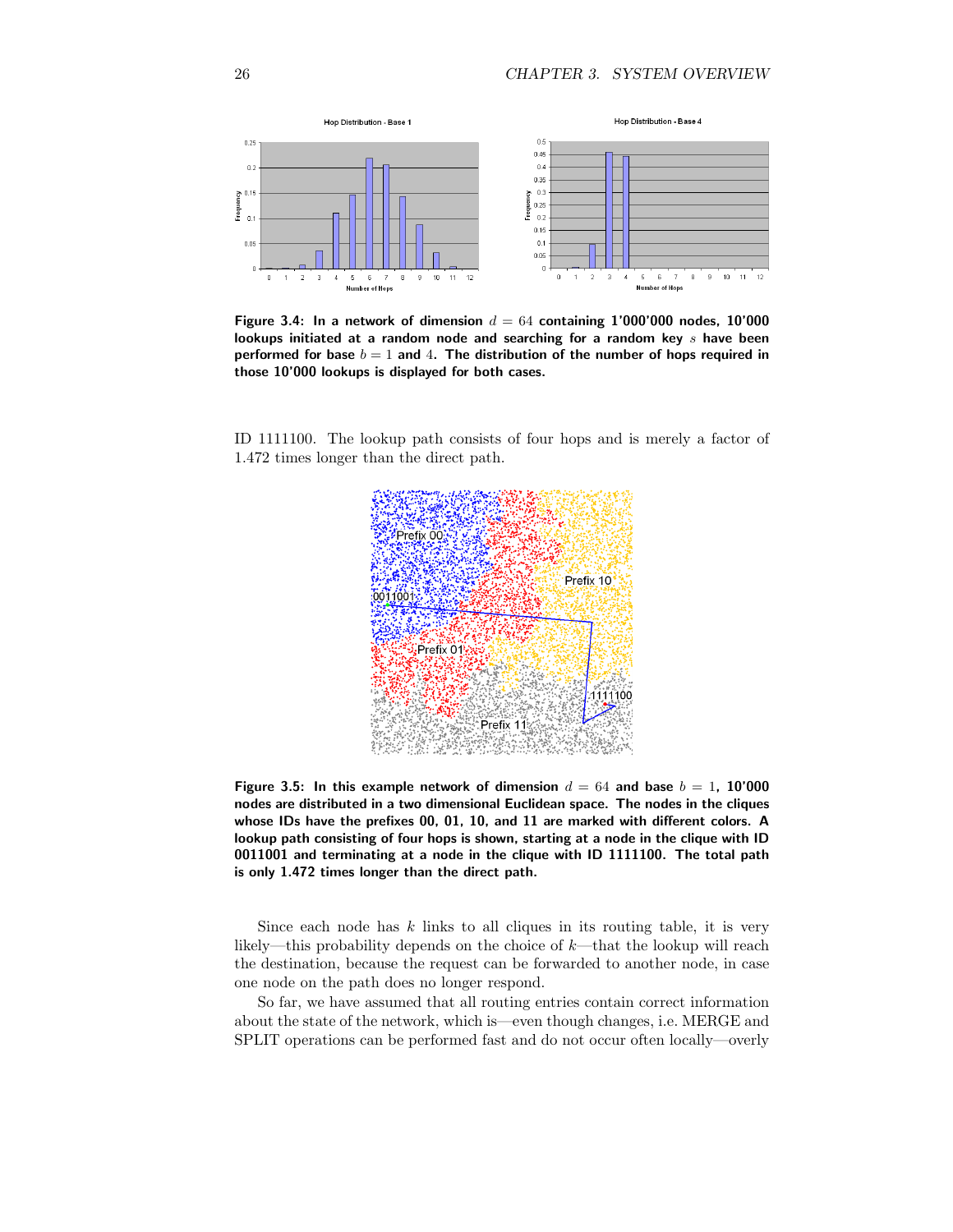optimistic.

For example, it is possible that a clique has just been split and the  $i^{th}$ bit could have been corrected directly, had the node forwarding the request already learnt about it, resulting in an additional hop. The LOOKUP algorithm, however, is still correct. More accurate lookups can be achieved by asking for an update in case the request cannot be forwarded to a clique that reduces the distance according to the metric  $\delta$ . The drawback of this approach is that more messages have to be exchanged and, as a result, searching takes longer. Since this situation rarely occurs and the LOOKUP algorithm behaves correctly in each scenario, this matter is not further investigated.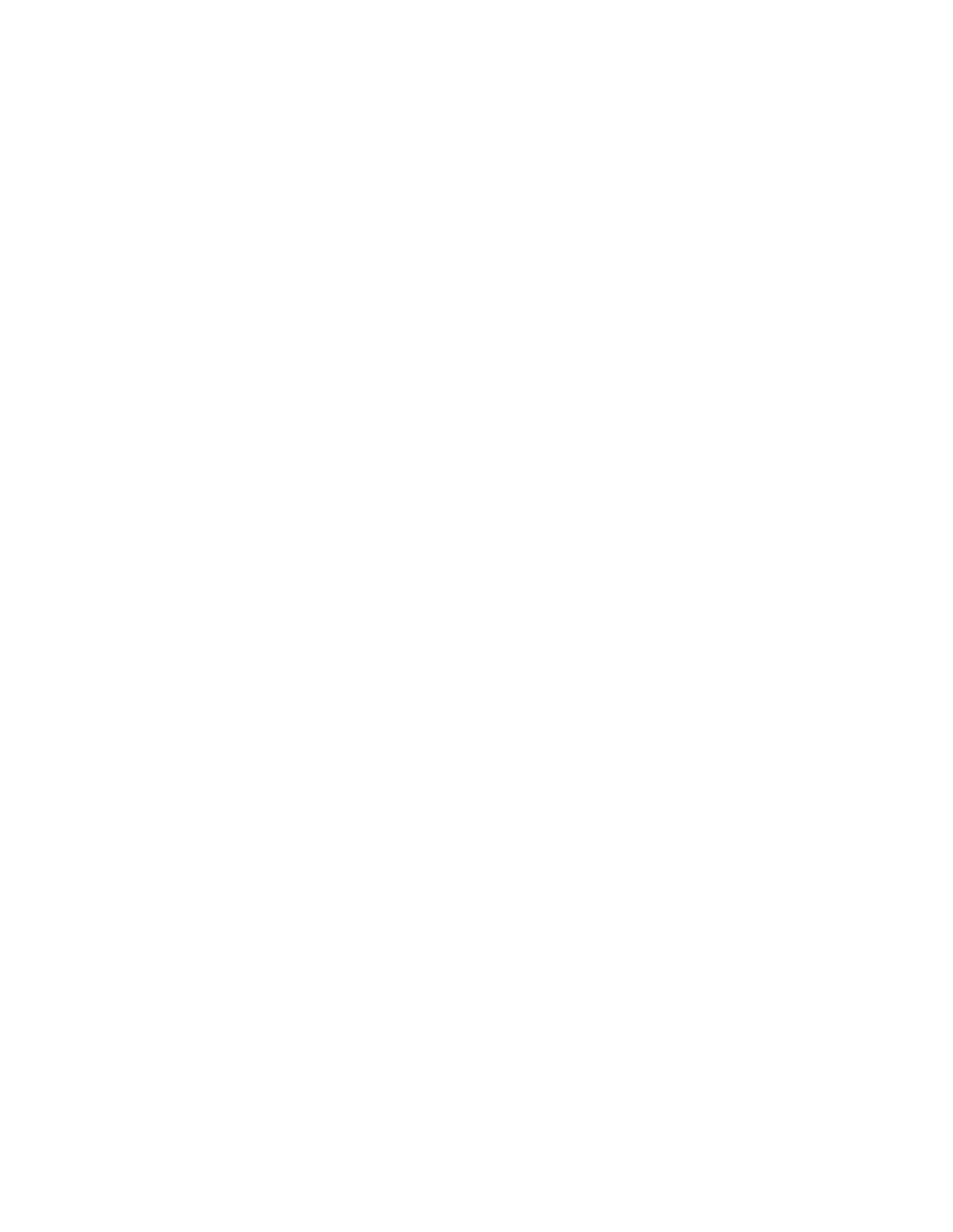### Chapter 4

# Fault Tolerance

Replicating data by creating cliques of nodes that all cover the same portion of the ID space ensures a certain degree of robustness by itself. Even in case of a correlated failure of  $\frac{d}{2}$  nodes, there is at least one node left that can merge with the previous clique, because each clique consists of more than  $\frac{d}{2}$  nodes. Ensuring that no data is ever lost is one of the main objectives of any fault-tolerant system. In the first part of this chapter, we will show that the probability of data loss is very low, even if communication in the entire network failed for a relatively long period of time.

Apart from preventing data loss, it is essential to keep up the network structure, even in the presence of churn. In order to quantify the resilience of eQuus to churn, it is desirable to derive bounds on the induced message overhead, depending on the number of JOIN and LEAVE events and the size of the network. This is the subject of the second part of this chapter.

### 4.1 Communication Failures

Under normal operation, each node refreshes its routing table by regularly requesting new lists of  $k$  live nodes from each clique stored in its routing table. By performing this update frequently, the probability that a considerable fraction of the nodes whose addresses are stored in the routing table are no longer alive is negligible.

In fact, the probability that any data is lost is even very low in case all communication ceases for a long period of time. Let  $\lambda(p)$  be the period in which each node disappears with probability  $p$ . For instance, in a network of dimension  $d = 64$  consisting of one million nodes, the probability that no data is lost, if no communication occurs in a period of  $\lambda(\frac{1}{2})$  is higher than 0.99999. Increasing the number of nodes to one billion, the probability is still higher than 0.99. This holds because an entire clique has to fail before being able to merge and the probability that any clique fails is less than  $p^{\frac{d}{2}}$ . The total number of cliques is lower than  $\frac{2n}{d}$  and thus the probability that no data is lost is higher than  $(1-p^{\frac{d}{2}})^{\frac{2n}{d}}$ .

If the life time of nodes and the total number of nodes that will ever participate simultaneously can be estimated, the probability of data loss will be arbitrarily small by setting the update frequency to an appropriate value.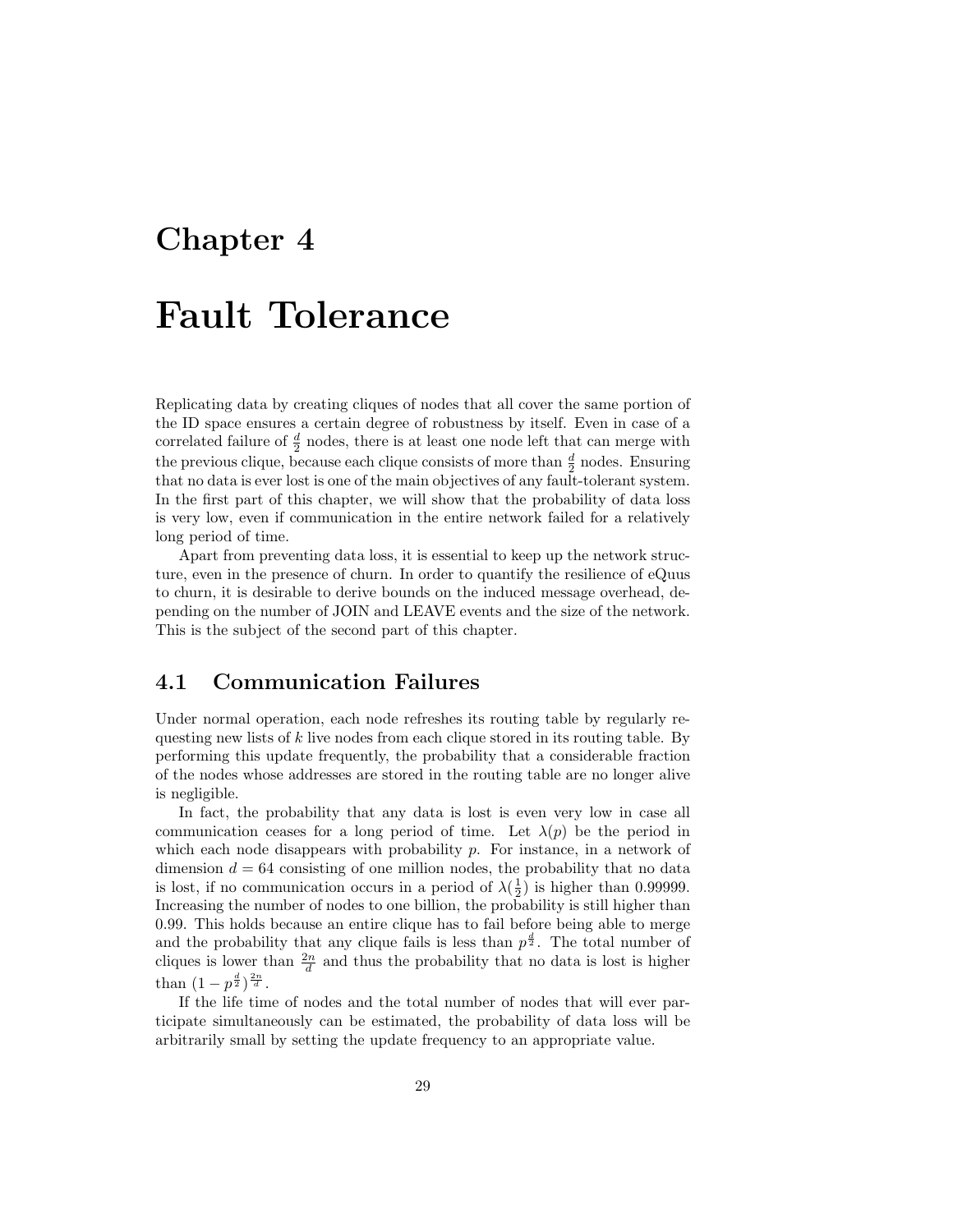### 4.2 Dealing with Churn

eQuus effectively deals with churn, by reducing the number of topology changes that affect nodes in different cliques. Whenever a node joins or leaves the network, communication is primarily needed between members of the corresponding clique and no other routing table update is required due to this event. Changes in the routing tables of various cliques are only required if a clique either splits or merges with its predecessor. Hence, in order to evaluate the resistance to churn, it suffices to show that it takes a large number of join and leave events globally, before any clique either has to split or merge.

In the following, we consider a system in a steady state, where it is equally probable that the next global event will be either a node joining or a node leaving the system. After an initial period of growth, the number of nodes that are simultaneously in the system does not change quickly anymore, because every node joining is basically compensated by another node leaving the system. We model this behavior by setting  $p(JOIN) = p(LEAVE) = \frac{1}{2}$ .

Definition 4.2.1 (Stable Network) A network is said to be in a stable state, if the probability that the next event is a JOIN event is equal to the probability that the next event is a LEAVE event, i.e.  $p(JOIN) = p(LEAVE) = \frac{1}{2}$ .

After a clique split, the two new cliques contain d nodes each, unless the clique had to split because it had previously merged with another clique, in which case both cliques could consist of up to  $\frac{5}{4}d$ . The average size of a clique is evidently in the order of d. In order to simplify the analysis, an idealized form of our system in which each clique consists of exactly d nodes is considered.

Definition 4.2.2 (Balanced Network) A network is said to be balanced, if all cliques have size d, where d denotes the dimension of the network.

In a stable and balanced system, many JOIN and LEAVE events have to occur locally, before a specific clique has to either merge or split. What is more, only a small fraction of all global operations affect any specific clique, assuming that those events are uniformly distributed.

The following lemma bounds the expected number of JOIN and LEAVE events on a single clique, before this clique has to either split or merge.

**Lemma 4.2.1** In a stable network,  $\frac{d^2}{2}$  $\frac{d^2}{2}$  JOIN/LEAVE events on a single clique are required in expectation, before a MERGE or SPLIT operation has to be performed.

PROOF. The clique is split if the number of nodes in it has reached 2d, and it is merged with another clique if its size has been reduced to  $\frac{d}{2}$ . This can be interpreted as a random walk starting at position  $\frac{d}{2}$  in the range  $[0, \frac{3}{2}d]$ . Let the random variable  $S_i$  denote the number of steps that are required until one of the endpoints of the specified range is reached when starting at position *i*. In general it holds that  $E[S_i] = 1 + \frac{1}{2}(E[S_{i-1}] + E[S_{i+1}])$ , thus  $E[S_{i+1}] =$  $2(E[S_i] - 1) - E[S_{i-1}]$ . By induction it follows that  $E[S_i] = i(\frac{3}{2}d - i)$ . This holds for  $i = 0$  and  $i = \frac{3}{2}d$ , because  $S_0 = S_{\frac{3}{2}d} = 0$ . Assuming that it holds for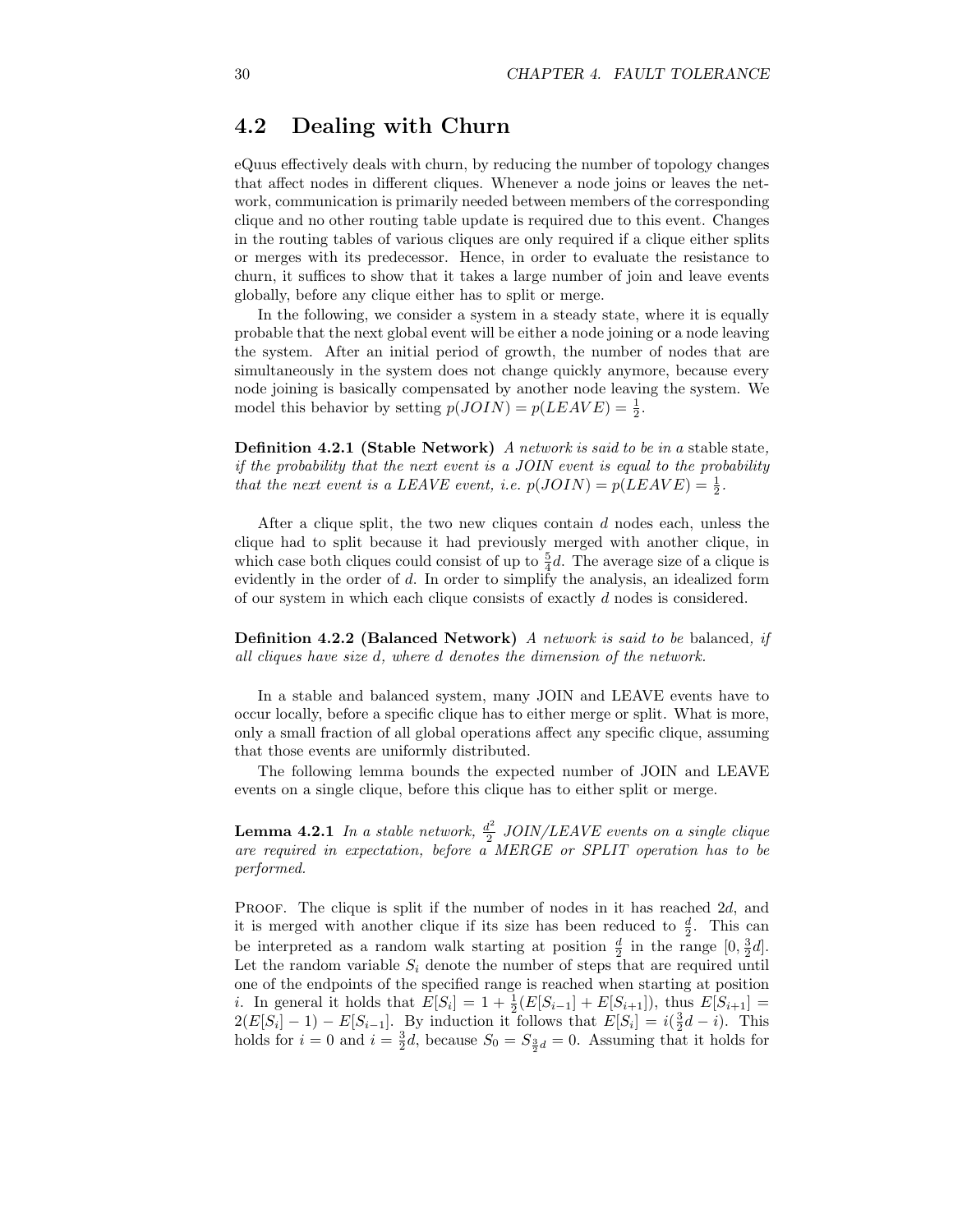all values  $\leq i$ , the induction step works as follows.

$$
E[S_{i+1}] = 2(E[S_i] - 1) - E[S_{i-1}]
$$
  
=  $2(i(\frac{3}{2}d - i) - 1) - (i - 1)(\frac{3}{2}d - (i - 1))$   
=  $(i + 1)(\frac{3}{2}d - (i + 1)).$ 

This concludes the inductive proof. Setting the starting point to  $\frac{d}{2}$ , the expected number of events is  $E[S_{\frac{d}{2}}] = \frac{d}{2}(\frac{3}{2}d - \frac{d}{2}) = \frac{d^2}{2}$  $\frac{d^2}{2}$ , and the claim follows.

 $\Box$ 

Let  $N$  denote the number of cliques in the network and let  $m$  denote the number of JOIN/LEAVE events. The probability that the next event occurs at any given clique is  $\frac{1}{N}$ , according to our uniform distribution model. It is essential to estimate the expected maximum number of JOIN and LEAVE occurring at any clique.

**Lemma 4.2.2** If the network consists of N cliques and m  $JOIN/LEAVE$  events occur, the expected maximum number of JOIN/LEAVE events on any clique is bounded by  $\mathcal{O}(\frac{m}{N} + \log N)$ .

**PROOF.** Let the random variable  $X_N^i(m)$  denote the number of events occurring at clique $i$  in a network consisting of  $N$  cliques in which  $m$  JOIN/LEAVE events occur. We want to derive a bound for  $E[\max_{1 \leq i \leq N} X_N^i(m)]$ . It holds that

$$
E[2^{\max_{1\leq i\leq N} X_N^i(m)}] \leq E[\sum_{i=1}^N 2^{X_N^i(m)}]
$$
  
\n
$$
\leq N \cdot \left(\sum_{j=0}^m 2^j {m \choose j} \left(\frac{1}{N}\right)^j \left(1 - \frac{1}{N}\right)^{m-j}\right)
$$
  
\n
$$
\leq N \cdot \left(\sum_{j=1}^m \left(\frac{me}{j}\right)^j \left(\frac{2}{N}\right)^j e^{-\frac{m-j}{N}} + 1\right)
$$
  
\n
$$
\leq N \cdot \left(\sum_{j=1}^m \left(\frac{2me}{jN}\right)^j e^{-\frac{m-j}{N}} + 1\right)
$$
  
\n
$$
\leq N \cdot \left(\sum_{j=1}^m e^{(\frac{2me}{jN} - 1)j} e^{-\frac{m-j}{N}} + 1\right)
$$
  
\n
$$
\leq N \cdot \left(\sum_{j=1}^m e^{-j + \frac{2me}{N} - \frac{m}{N} + \frac{j}{N}} + 1\right)
$$
  
\n
$$
\leq N \cdot \left(e^{\frac{(2e-1)m}{N}} \sum_{j=0}^m e^{(\frac{1}{N}-1)j}\right)
$$
  
\n
$$
\leq N \cdot \left(e^{\frac{(2e-1)m}{N}} \frac{1}{1 - e^{-\frac{1}{2}}}\right)
$$
  
\n
$$
= \mathcal{O}(N 2^{\mathcal{O}(\frac{m}{N}}))
$$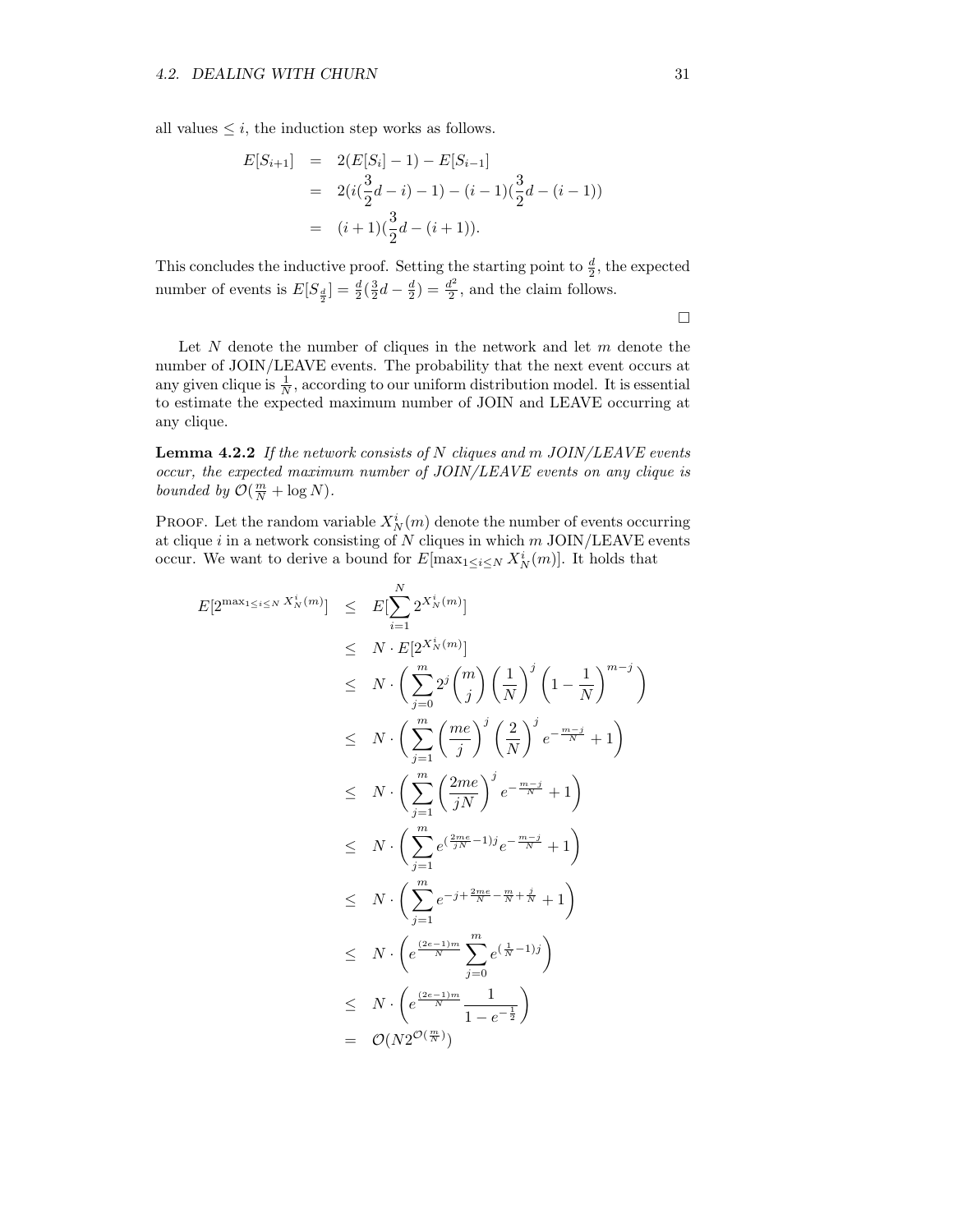$\Box$ 

Due to the convexity of expectation it holds that  $2^{E[X]} \leq E[2^X]$  for all random variables  $X$ . Hence it follows that

$$
E[\max_{1 \le i \le N} X_N^i(m)] \le \log(E[2^{\max_{1 \le i \le N} X_N^i(m)}]) = \mathcal{O}(\frac{m}{N} + \log N).
$$

Now we are in the position to derive a lower bound for the expected number of global events before any clique has to either merge or split, depending on the number of nodes currently in the system.

**Theorem 4.2.1** If the number of nodes in a stable and balanced network is n and the nodes are uniformly distributed, then  $\Omega(n \log n)$  JOIN/LEAVE events are required in expectation before either a MERGE or SPLIT operation has to be performed.

Proof. By Lemmas 4.2.1 and 4.2.2, a MERGE or SPLIT operation has to be performed if  $\frac{d^2}{2} = \mathcal{O}(\frac{m}{N} + \log N)$ . Therefore, it holds that  $m = \Omega(Nd^2 N \log N$ ). Due to the fact that it is a balanced network, it further holds that  $n = Nd$ . Since  $d = \Omega(\log n)$ , we get that

$$
m = \Omega(n \log n - \frac{n}{d} \log \frac{n}{d}) = \Omega(n \log n).
$$

This implies that, in this model, the system's resilience to churn increases as the network grows, since the number of cliques increases and most updates are limited to updates within the cliques.

We can now remove the constraints that the network has to be stable and balanced and give a more general theorem.

**Theorem 4.2.2** If there are n nodes in a network and the nodes are uniformly distributed, then  $\Omega(n)$  JOIN/LEAVE events are required in expectation before either a MERGE or SPLIT operation has to be performed.

PROOF. In the general case, only  $\Theta(d)$  events are required before any clique has to either merge or split. This holds, since the expected number of nodes in a clique is  $\Theta(d)$  and thus  $\Theta(d)$  nodes have to either join or leave, independent of the probabilities of those events, before a MERGE or SPLIT operation has to be performed. It follows that  $m = \Omega(Nd - N \log N)$ . Since  $N = \Theta(\frac{n}{d})$ , it holds that

$$
m = \Omega\left(n - \frac{n}{d}\log n + \frac{n}{d}\log d\right) = \Omega(n).
$$

These theorems show that, in expectation, a large number of JOIN and LEAVE events is required before any relevant topology change occurs. Consequently, in large networks, the permanent joining and leaving can be handled efficiently. Due to the rare occurrence of those relatively costly operations, it is simple for the network to update the routing tables in due time and thus maintain the desired structure.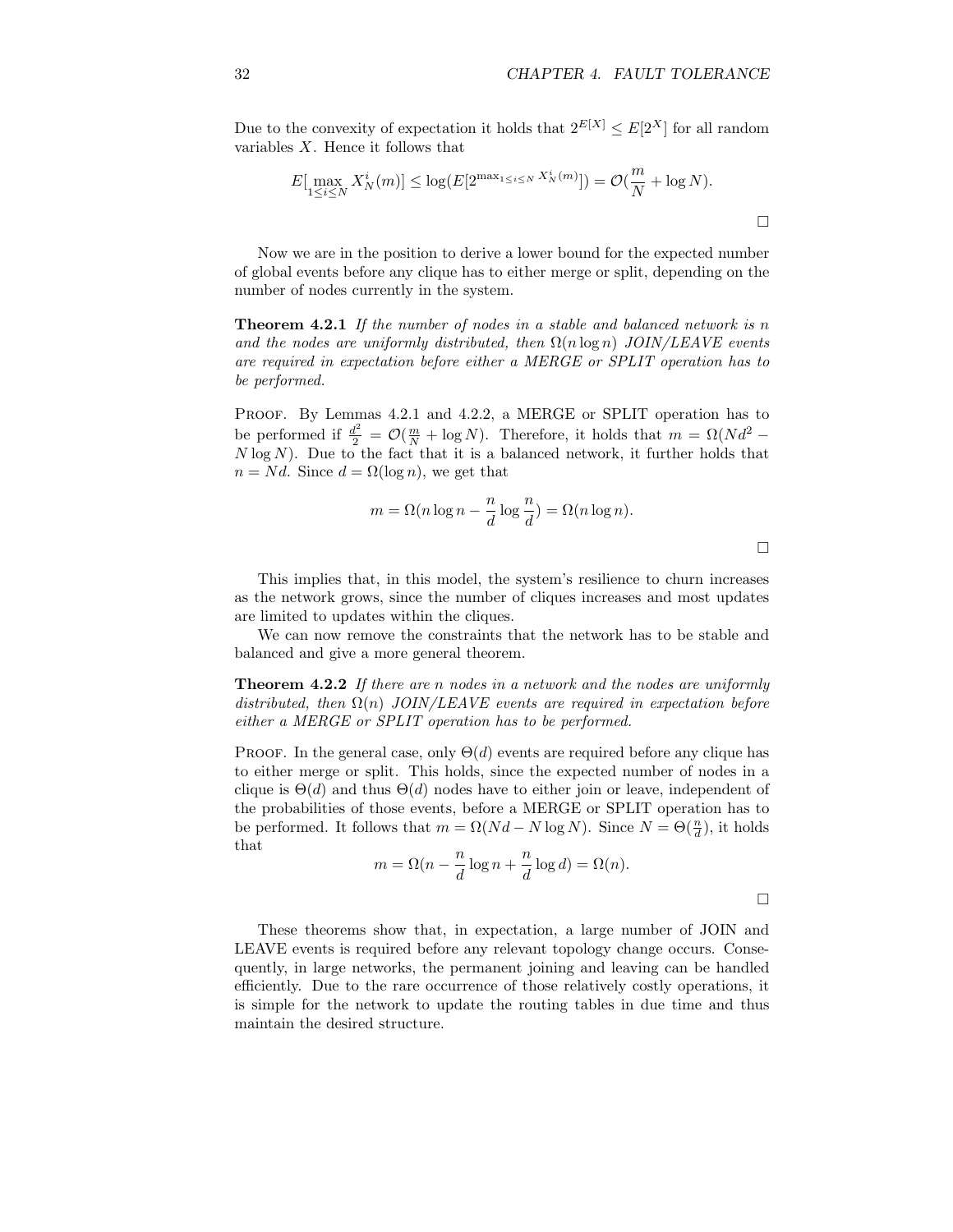### Chapter 5

# Locality

In the first part of this chapter, the locality properties of eQuus are analyzed formally in the uniform distribution model. The second part presents results of the system in the same model obtained by simulation. The goal of the formal analysis is to derive upper bounds on the expected total path lengths and the expected stretch, while the second part presents results of several simulations run in order to determine the locality properties in an emulated environment.

We assume in this chapter that the proximity metric is simply the Euclidean distance, i.e.  $c(u, v) = ||u - v||_2$ , on the two dimensional Euclidean plane in which all nodes lie. This assumption is obviously not an optimal approximation for large networks such as the Internet. However, if the delay is used as the proximity metric, then our assumption is reasonable, since there is a correlation between distance and delay [29].

#### 5.1 Formal Analysis of the Locality Properties

Some other DHTs do not consider the problem of having potentially long lookup paths. In expectation, each hop incurs a delay of  $\frac{\Delta}{2}$ , where  $\Delta$  denotes the network diameter, thus the expected path length of a path consisting of  $h$  hops is  $\frac{h}{2}\Delta$ . If h is large, these paths can become very long, although the destination node might be very close to the node initiating the lookup call, see Figure 5.1. The goal is to guarantee that all paths are only a small factor longer than the direct paths.

Unfortunately, our JOIN procedure does not yield a good worst-case bound on the stretch. The following lemma states that the stretch can become very large in the worst case.

**Lemma 5.1.1** If the dimension of the network is  $d$  and the base is 1, the stretch is  $\Omega(2^d)$  in the worst case.

PROOF. Let  $c(v, w) = \Delta$ , where v and w are nodes that belong to the cliques with IDs  $0^d$  and  $10^{d-1}$ , respectively. Let the clique with ID  $11^{d-2}$  be "in the middle" between the other two cliques, but slightly closer to the clique with ID  $10^{d-1}$ . Repeating this step, cliques with IDs  $1^i0^{d-i}$  can be positioned closer and closer to the clique with ID  $0^d$ , see Figure 5.2.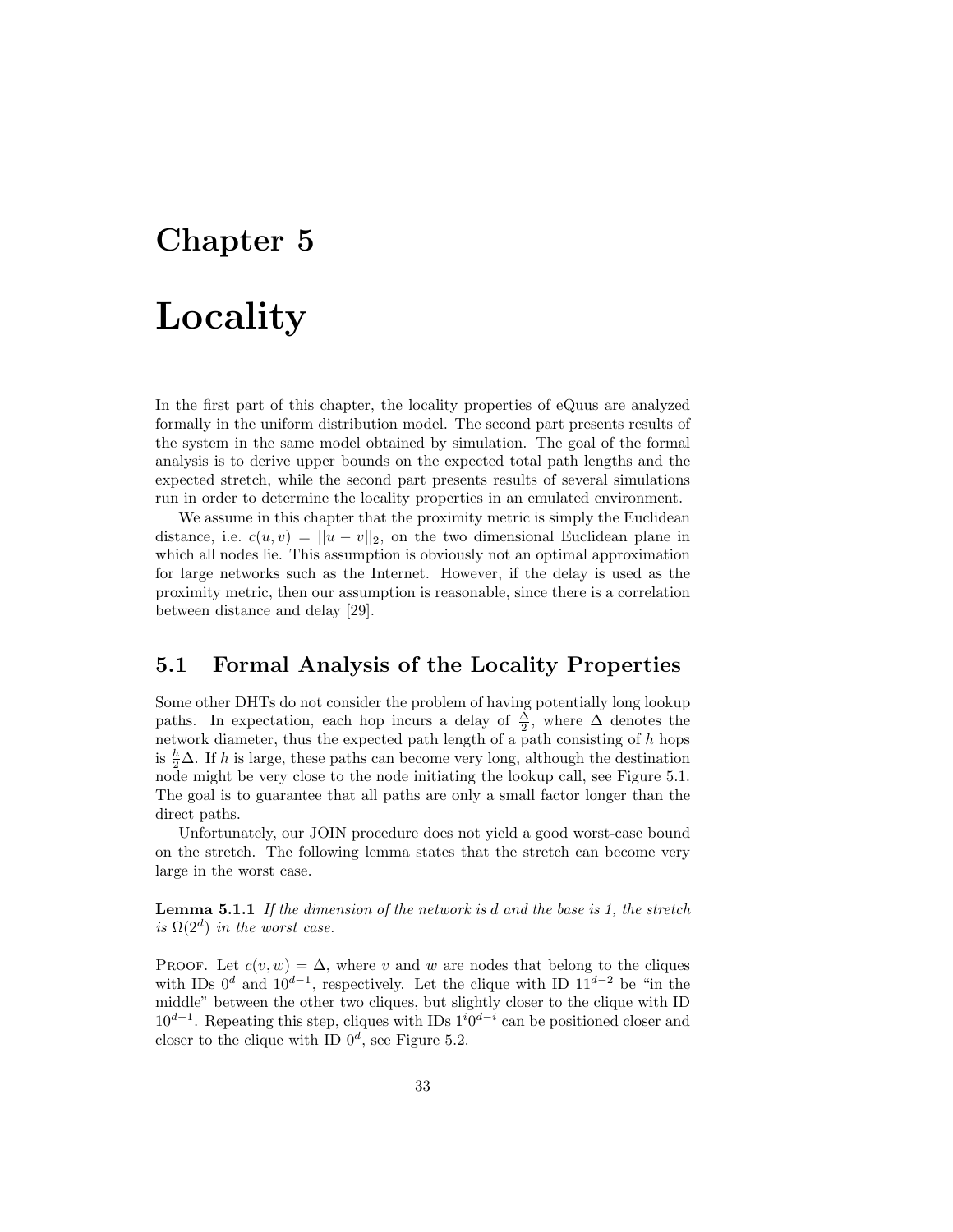

Figure 5.1: Node  $v$  initiates a lookup call. Each hop leads to a node that is far away. Thus, the total path is long, even though the target node  $w$  is close to  $v$ .



Figure 5.2: In this scenario, the stretch of a lookup path from a node in the clique with ID  $0^d$  to a node in the clique with ID  $1^d$  is  $\Omega(2^{\dot{d}}).$ 

For arbitrarily small epsilon, the stretch of the path from a node in the clique with ID  $0^d$  to a node in the clique with ID  $1^d$  is

$$
\lim_{\epsilon \to 0} \frac{\Delta \sum_{i=0}^{d-1} (\frac{1}{2})^i - \epsilon}{\frac{\Delta}{2^{d-1}} + \epsilon} = \frac{\Delta(2 - \frac{1}{2^{d-1}})}{\frac{\Delta}{2^{d-1}}} = 2^d - 1.
$$

The worst-case stretch can be reduced by choosing a larger base. However, the stretch remains exponential in  $d$  in the worst case.

**Lemma 5.1.2** If the dimension of the network is  $d$  and the base is  $b$ , the stretch is  $\Omega(2^{d-b})$  in the worst case.

PROOF. We use the same technique as in the previous proof. Let  $c(v, w) = \Delta$ , where v and w are nodes that belong to the cliques with IDs  $0^d$  and  $1^b0^{d-b}$ , respectively. By continuously positioning a clique with ID  $1^{b+j}0^{d-b-j}$  between the cliques with IDs  $0^d$  and  $1^{b+j-1}0^{d-b-j+1}$ , where  $j \in [1, d-b-1]$ , the resulting stretch of the path from a node in the clique with ID  $0<sup>d</sup>$  to a node in the clique with ID  $1^d$  is

$$
\lim_{\epsilon \to 0} \frac{\Delta(2 - \frac{1}{2^{d-b}}) - \epsilon}{\frac{\Delta}{2^{d-b}} + \epsilon} = 2^{d-b+1} - 1.
$$

 $\Box$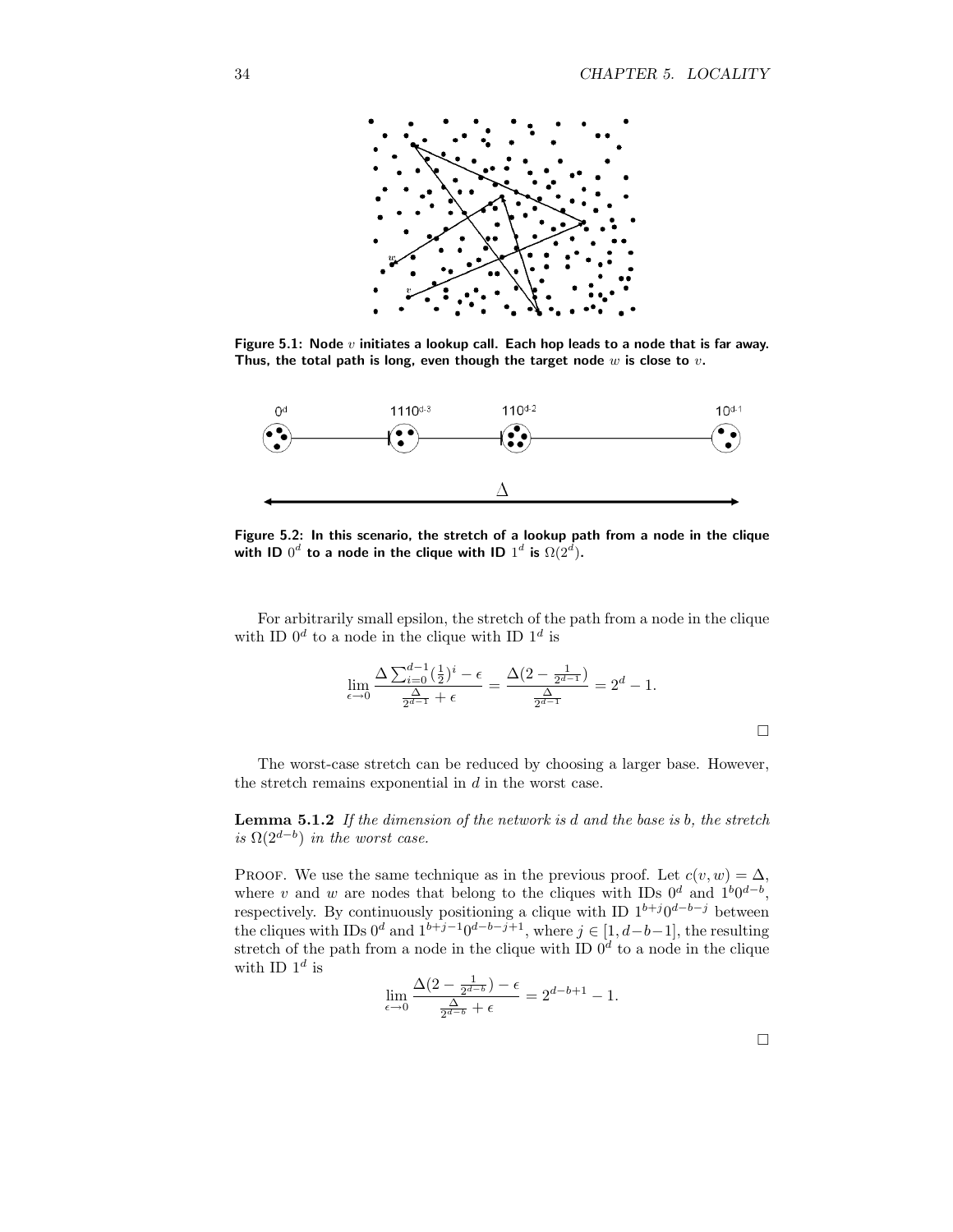Not only the stretch can be large in the worst case, but also the maximum path length. In order to show this, the notion of a full clique has to be introduced.

**Definition 5.1.1 (Full Clique)** A clique c is said to be full, if it contains  $2d$ nodes and it cannot split anymore, i.e.  $c.id + 1 = c.successor.id$ .

The following lemma states that solely  $\Omega(d^2)$  nodes have to join the network before any clique is full.

**Lemma 5.1.3** At least  $d^2+2d$  nodes have to join the network before any clique can be full.

PROOF. As soon as 2d nodes join the clique with ID  $0^d$ , it is split into two cliques with IDs  $0^d$  and  $10^{d-1}$ . The clique with ID  $10^{d-1}$  is split again if d additional nodes join this clique. Inductively, it follows that after  $d+1$  steps, the clique with ID  $1^d$  is created. Since d nodes have to join in each step, the total number of JOIN operations is at least  $(d+1)d$ . The cliques with IDs  $1^{d-1}0$ and  $1^d$ , respectively contain only d nodes, thus d nodes still have to join either one of those cliques in order to turn them into full cliques. Thus, in total at least  $(d+1)d + d$  nodes have to join.

 $\Box$ 

We can use the fact that each clique has only a limited capacity to prove that the longest path between any two nodes can be very long in the worst case. In fact, if the base is 1, there is a joining sequence of nodes such that the maximum path length between any two nodes is  $d\Delta$ , which is the longest possible path.

Lemma 5.1.4 If the dimension of the network is d and the base is 1, the maximum path length is  $d\Delta$  in the worst case.

PROOF. We will construct a worst-case example. After the clique with ID  $0^d$  is split into the cliques with IDs  $0^d$  and  $10^{d-1}$ , all cliques with IDs in the range  $[0^d, 10^{d-1}]$  are filled. This "filler set" is denoted  $F_1$ , see Figure 5.3.

If newly arriving nodes close to the clique with ID  $0^d$  join the network, they have to join the clique with ID  $10^{d-1}$ , since all cliques with lower IDs are full. Thus, if the clique with ID  $10^{d-1}$  is split, the clique with ID  $110^{d-1}$  is far away from the clique with ID  $10^{d-1}$  and close to the clique with ID  $0^d$ , in contrast to the desired locality property. Repeating this step, we let a second filler set  $F_2$ of nodes close to the clique with ID  $10^{d-1}$  join the network. These nodes fill up the entire ID space in the range  $[10^{d-1}, 110^{d-2}]$ . If newly arriving nodes close to the clique with ID  $10^{d-1}$  join the network, they have to join the clique with ID 110<sup>d-2</sup>, resulting in a new clique with ID 1110<sup>d-3</sup> after a split operation, which is closer to the clique with ID  $10^{d-1}$  than to the clique with ID  $110^{d-2}$ , leading again to a possibly maximum distance according to the proximity metric. Inductively, in each of the d steps, the distance is  $\Delta$ , thus the maximum path length is  $d\Delta$ .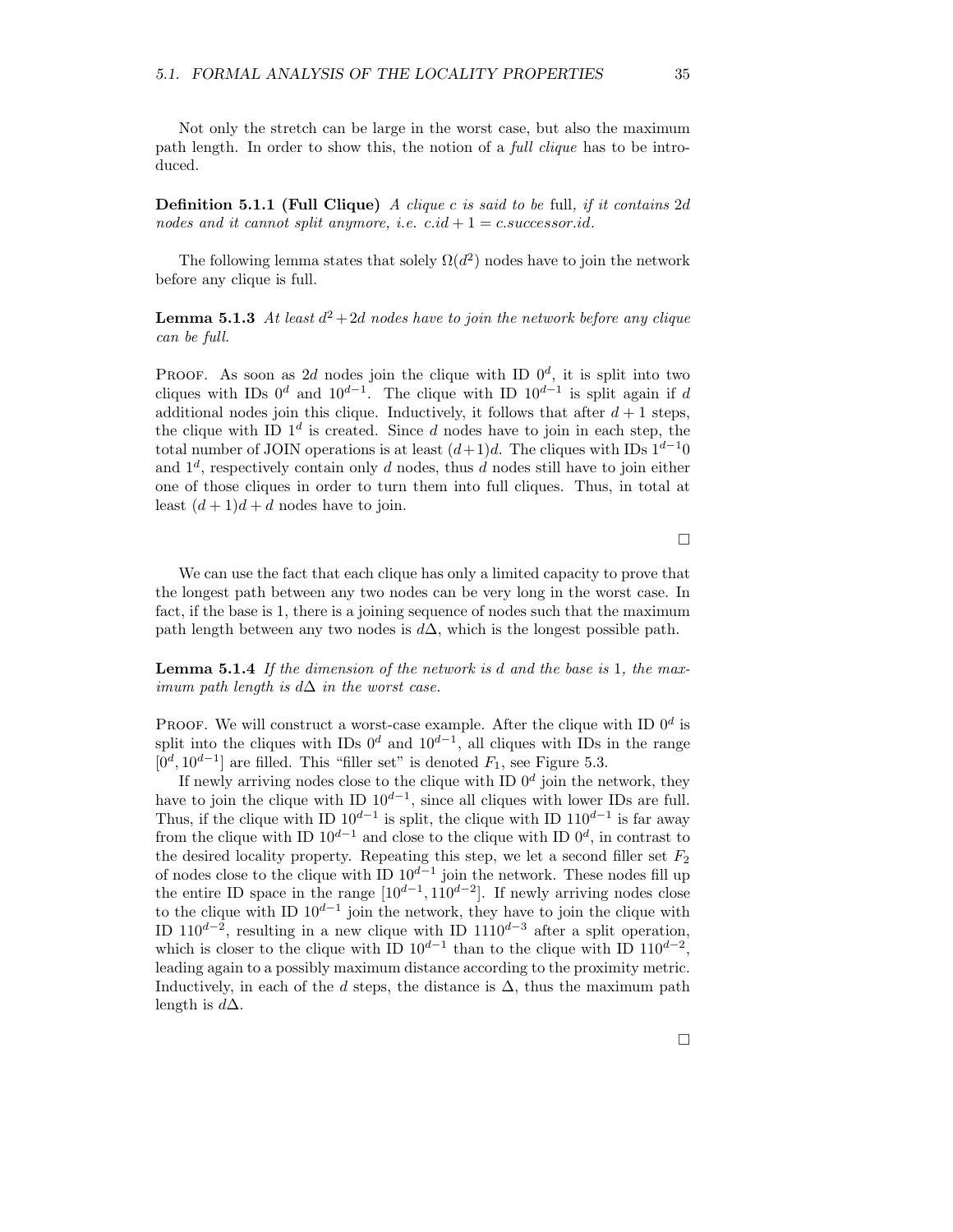

Figure 5.3: By using several "filler sets"  $F_i$  and forcing a specific joining sequence of nodes, the locality-aware joining mechanism of the system can be subverted. As a result, each hop incurs a maximum cost of  $\Delta$  in the worst case.

By choosing larger filler sets, this result even holds for arbitrary bases. Note, however, that this case is not only highly improbable, but also unrealistic for a large ID space. The first filler set alone consists of  $d2<sup>d</sup>$  nodes, since each of its  $2^{d-1}$  cliques has to consist of 2d nodes in order to be full. If only a relatively moderate fraction of the ID space is ever to be populated, this worstcase behavior cannot occur. Thus, it is appropriate to study the average case behavior.

Let  $\Delta(S)$  denote the diameter of the network consisting of all nodes in the set S. If node v in clique c performs a lookup for key s, where  $\delta(c.id, s) = i$ , only the subset  $\mathcal{B}_v^i$  of all nodes u in any clique  $\tilde{c}$  for which it holds that  $\delta(\tilde{c}.id, s) \leq i$ have to be considered, due to the property of the LOOKUP procedure that the length of the shared prefix can only increase with each hop. More formally, let V be the set of all nodes in the network, then  $\mathcal{B}_v^i := \{u \in V \mid u \in \tilde{c} \wedge \delta(\tilde{c}.id, s) \leq i\}.$ 

The following lemmas are used in order to establish our main result. The first lemma states that the expected diameter of the network consisting of all nodes in  $\mathcal{B}_v^i$  is small if and only if i is small, i.e. the key s and the ID of clique c that node v belongs to share a long prefix.

**Lemma 5.1.5** Let node  $v$  in clique  $c$  be the node initiating the lookup call for key s. If  $\delta(c.id, s) = i$ , then it holds that  $E[\Delta(\mathcal{B}_v^i)] \leq \frac{\Delta}{(\sqrt{2})}$  $\frac{\Delta}{(\sqrt{2})^{d-i}}$ .

Proof. After a clique split into two, the area both cliques are responsible for is only half of the original area in expectation. A clique is responsible for a certain area if newly arriving nodes in this area send a JOIN message to a node in this clique. Since the area is halved in expectation, it holds that the diameter is a factor of  $\sqrt{2}$  shorter in expectation. Therefore it holds that  $E[\Delta(\mathcal{B}_v^{i-1})] = \frac{1}{\sqrt{2}}$  $\frac{1}{2}E[\Delta(\mathcal{B}_v^i)]$ , and due to the fact that  $\Delta(\mathcal{B}_v^i) \leq \Delta$  for all  $v \in V$ , the claim follows.

 $\Box$ 

For the keys are random, any node in  $\mathcal{B}_v^i$  has an equal chance to be the destination node of the lookup. Due to the uniform distribution of all nodes, the expected distance to the destination node is half of  $\Delta(\mathcal{B}_v^i)$ .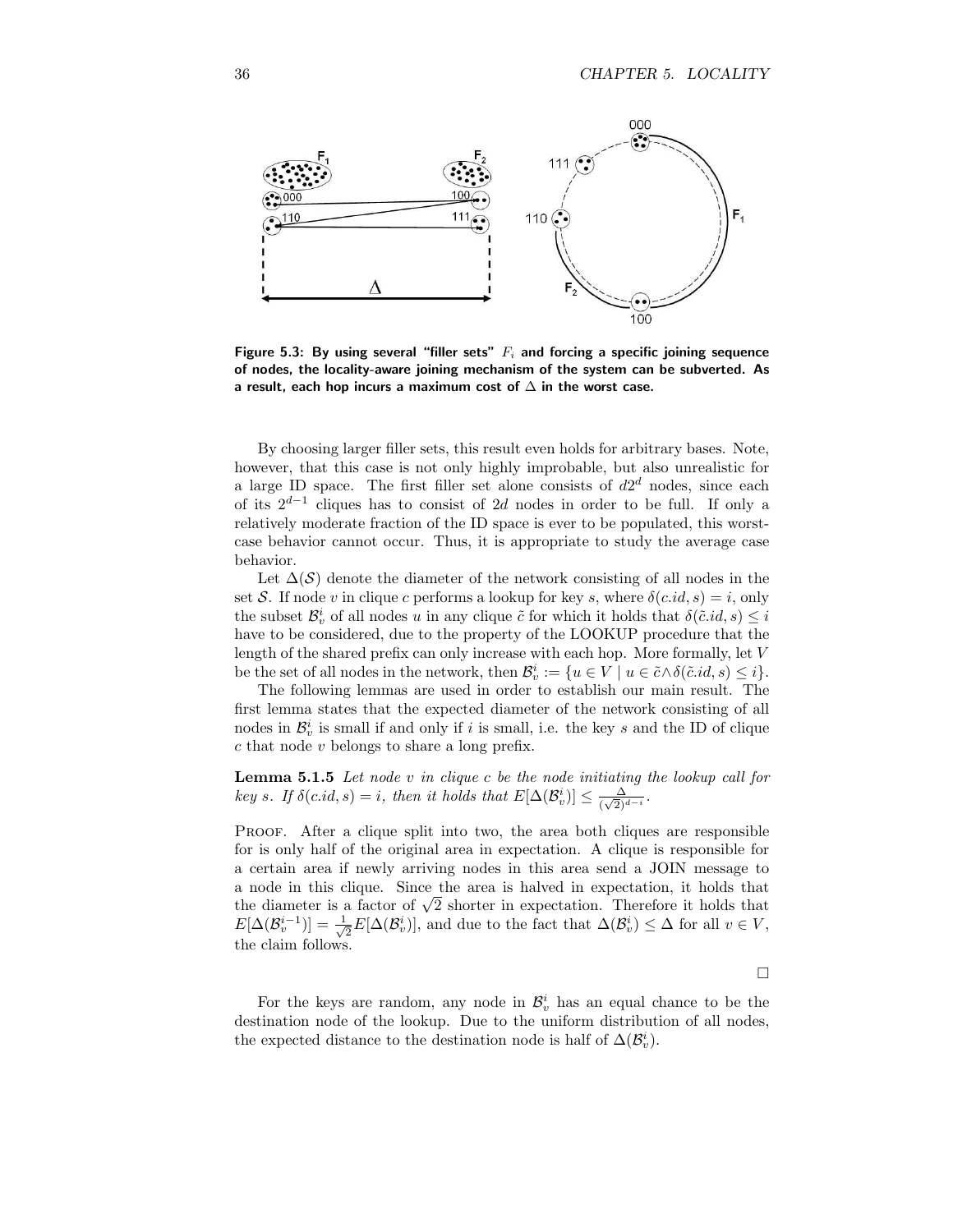**Lemma 5.1.6** Let  $v$  in clique  $c$  be the node initiating the lookup call for key  $s$ and let u be the destination node. If  $\delta(c.id, s) = i$ , then the expected distance between v and u is  $\frac{\Delta(\mathcal{B}_v^i)}{2}$  $rac{\mathcal{D}_v}{2}$ .

These lemmas suffice to prove the following upper bound on the expected stretch.

**Theorem 5.1.1** The expected stretch of lookup calls in eQuus is at most  $\frac{2^{\frac{b}{2}+1}}{b}$  $2^{\frac{b}{2}}-1$ for a particular base b.

PROOF. Let node v in clique c be any node initiating a lookup call for key s, let u be the destination node of the lookup and let  $\delta(c.id, s) = i$ . Lemma 5.1.6 states that  $E[c(v, u) | d(c.id, s) = i] = \frac{\Delta(B_v^i)}{2}$  $\frac{B_v j}{2}$ . This is true independent of the base b.

Since b bits are corrected with the first hop to node w in clique  $\tilde{c}$ , it holds that  $\delta(c.id, \tilde{c}.id) \leq i - \min\{b, i\}$  and, according to Lemma 5.1.5, the expected diameter of  $\mathcal{B}_w^{\delta(\tilde{c},id,s)} \subseteq \mathcal{B}_v^i$  is bounded by  $2^{-\frac{b}{2}}\Delta(\mathcal{B}_v^i)$ .

Inductively, the total path length is therefore at most  $\frac{1}{1}$  $\frac{1}{1-2^{-\frac{b}{2}}}\Delta(\mathcal{B}_v^i)$ . The expected stretch is upper bounded by the ratio between the expected maximum total path length and the expected distance to the destination. Hence, it holds that

$$
E[Stretch] \le \frac{\frac{1}{1-2^{-\frac{b}{2}}}\Delta(\mathcal{B}_v^i)}{\frac{\Delta(\mathcal{B}_v^i)}{2}} = \frac{2^{\frac{b}{2}+1}}{2^{\frac{b}{2}}-1}.
$$

Note that the expected total path length between any two nodes is at most  $2^{\frac{b}{2}}$  $\frac{2^2}{2^2-1}\Delta$  in expectation, independent of the dimension d and the number of hops.  $2^{\frac{2}{2}-1}$ <br>Setting b to a moderately large value will incur an expected stretch of around 2. If  $b = 4$ , the expected stretch is already less than 3, which is already a satisfactory result. In the following section, this result is supplemented and affirmed by simulation.

### 5.2 Simulation of the Locality Properties

Various simulations have been run in order to study the locality properties of the system. In particular, the expected stretch has been analyzed. In Figure 5.4, the average stretch of lookups in networks of dimension  $d = 64$  with up to one million nodes are depicted for the bases  $b = 1, 2$  and 4.

10'000 lookups have been performed for each network size and base. Obviously, the stretch factor is 1 as long as each node has links to nodes in all other cliques. The stretch slowly increases, as the networks grows because more hops are needed in order to reach a node in the desired clique. However, the stretch only grows as long as it is below the constant expected stretch for the given base, a bound that is seemingly reached at around 1.5 for base  $b = 4$ . This is a much better result than the upper bound of  $\frac{8}{3}$  on the expected stretch for  $b = 4$ derived in the previous section.

 $\Box$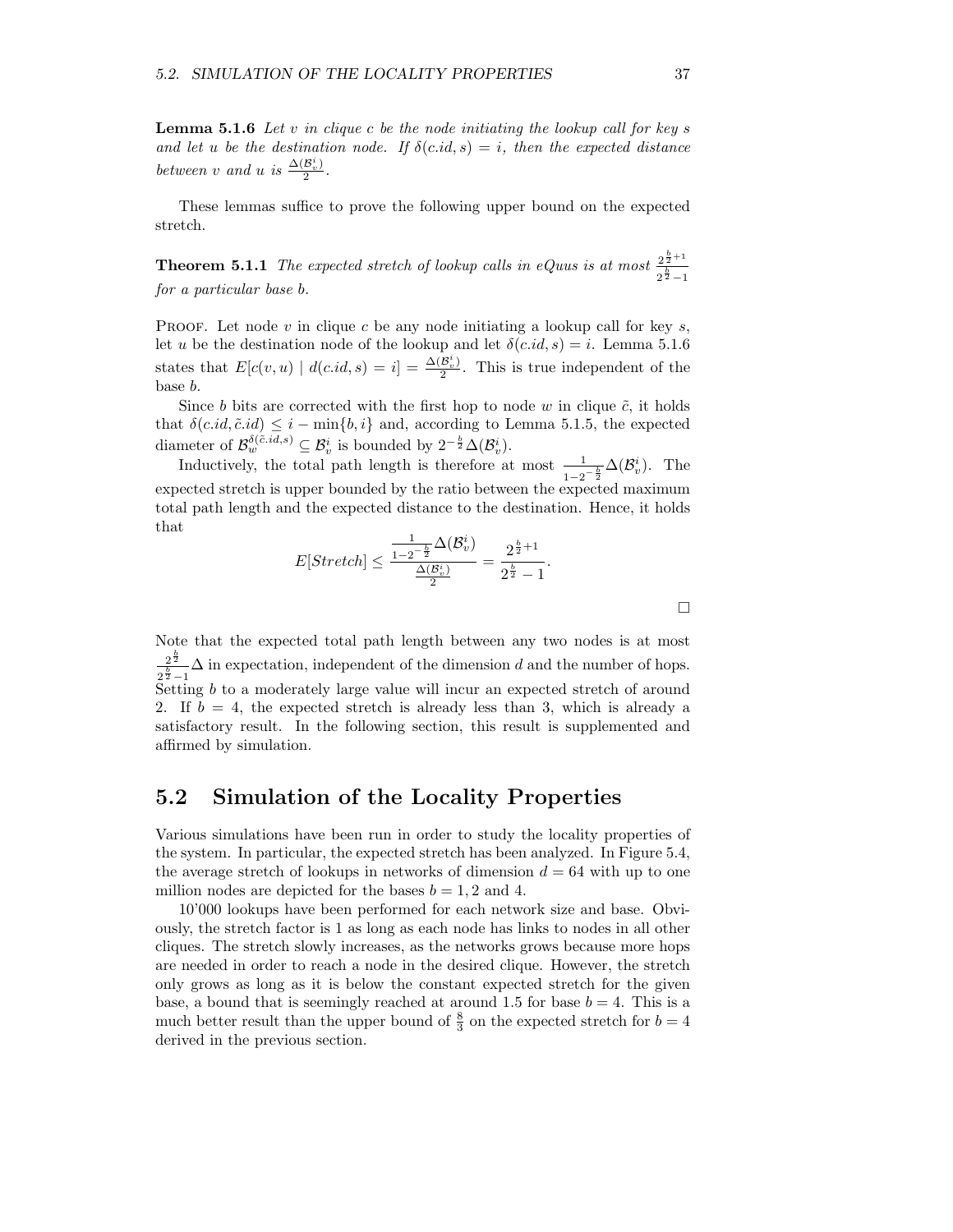

Figure 5.4: The average stretch depending on the number of nodes in the system and the chosen base b is displayed. For each number of nodes  $n$  and for each base  $b$ , 10'000 lookups initiated at a random node and searching for a random key have been performed. The dimension  $d$  of the network is 64 in each run.

In the second simulation, the effect of the dimension  $d$  on the stretch has been tested. Again 10'000 lookups have been performed for each network of size up to one million nodes for  $b = 4$ . The results for dimension  $d = 32,64$  and 128 are summarized in Figure 5.5. As expected, the stretch does not depend on the dimension directly. Choosing a large dimension will result in a slightly lower stretch, mainly due to the lower number of cliques in the network.

The results of these simulations show that the system has good locality properties, such as a low expected stretch and a low expected total path length. They further indicate that the analytical results are conservative, since the simulations yield better results.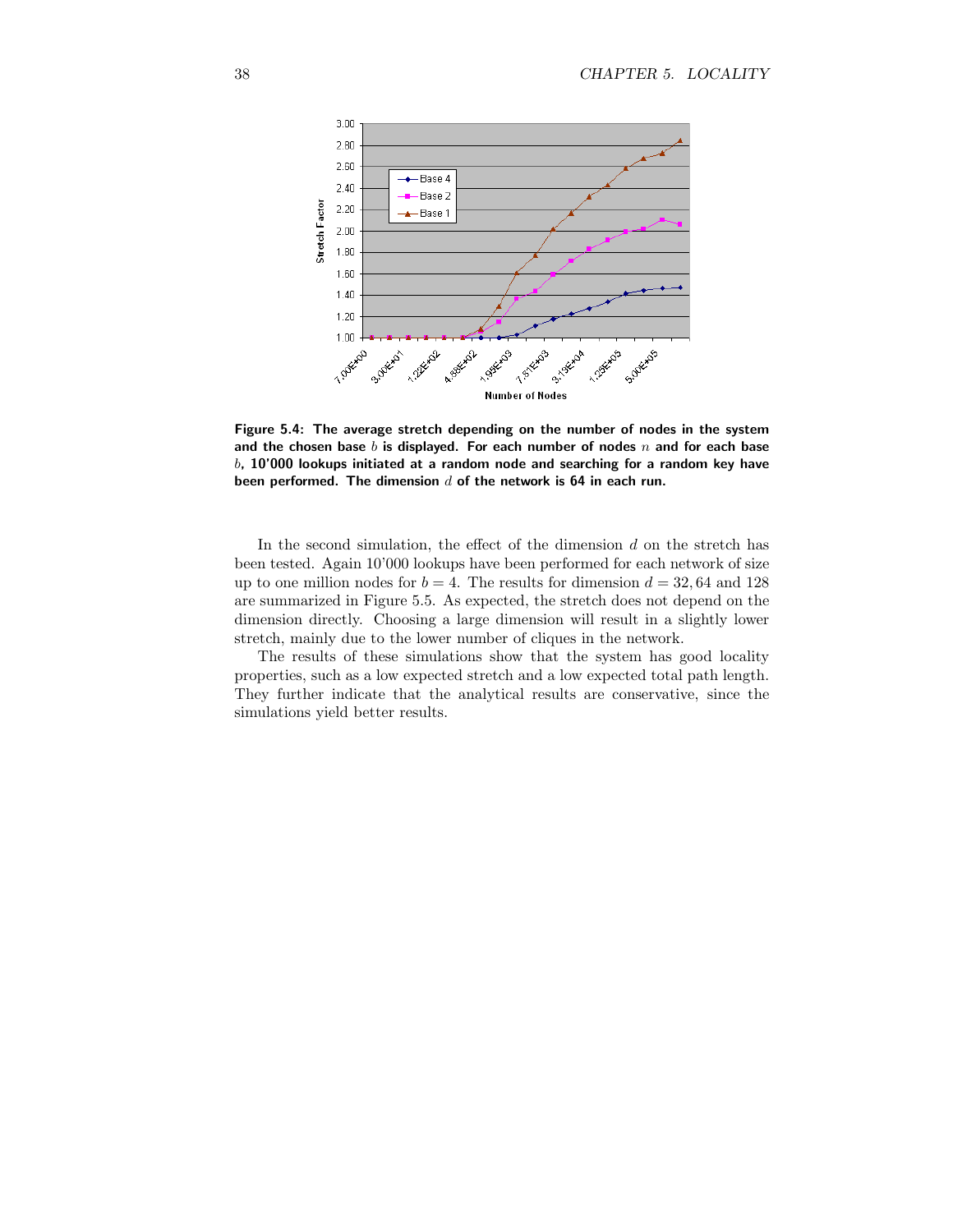

Figure 5.5: The average stretch depending on the number of nodes in the system and the dimension  $d$  of the system is displayed. For each number of nodes  $n$  and for each dimension  $d$ , 10'000 lookups initiated at a random node and searching for a random key have been performed. The base  $b$  is set to 4 in each simulation.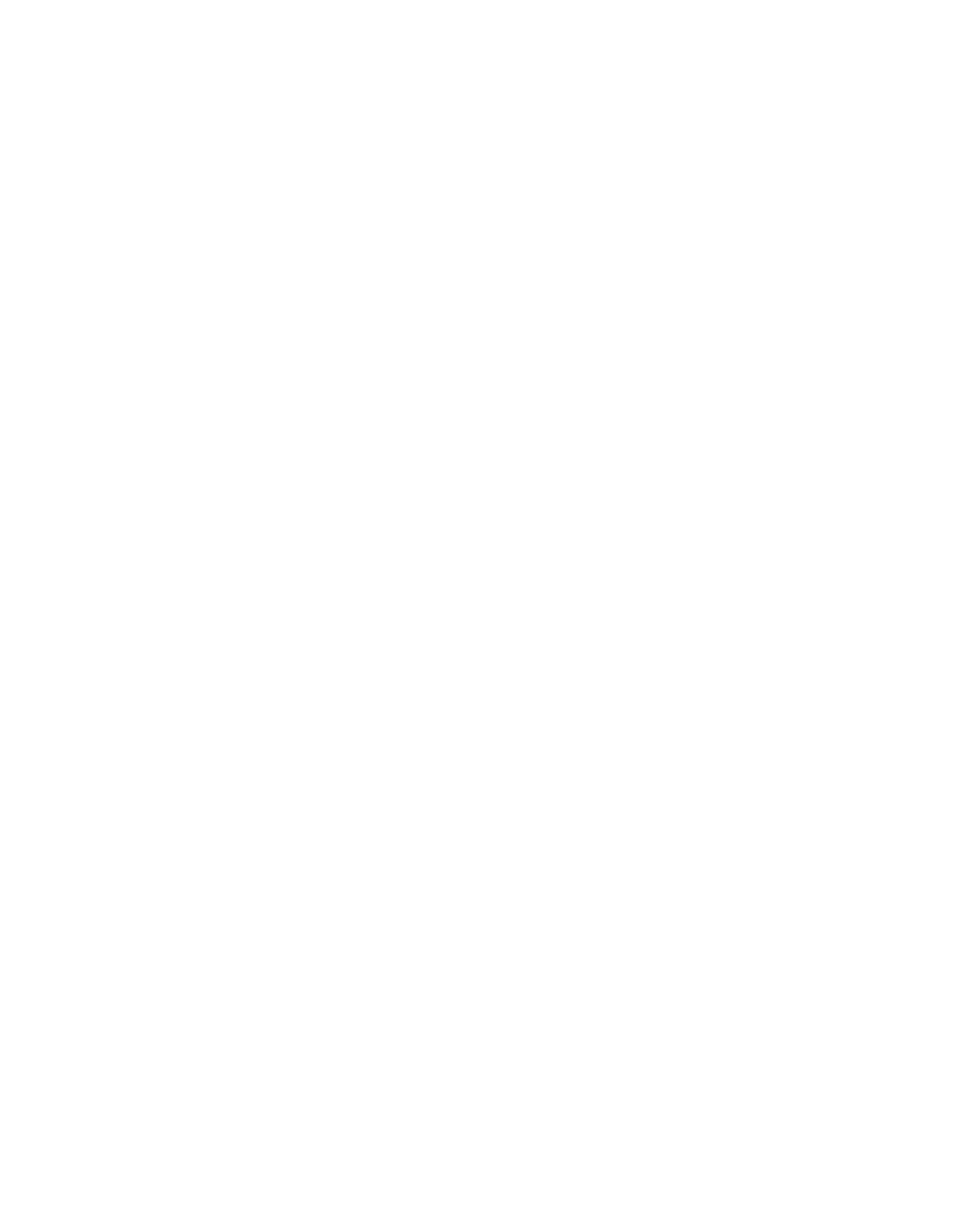### Chapter 6

### DHT Mechanism

Data items can be published and retrieved using a limited amount of messages. A DHT mechanism specifies how data items are published and retrieved and also where the necessary information is stored. In this chapter, we will present a two-phase publishing and retrieval mechanism suitable for eQuus and also for many other distributed hash tables. A node  $v$  of clique  $c$  is responsible for a data item d, if the hash  $h(d)$  of the data item lies in the range [c.id, c.successor.id]. Typically, each file shared in the system is hashed using a consistent hash function such as SHA-1, providing a fairly good load balancing. These hash functions h further guarantee that it is hard to find two data items  $d_1$  and  $d_2$ , such that  $h(d_1) = h(d_2)$ . Guaranteeing a high degree of collision resistance is desirable, because each data item ought to have a unique key in the system.

The problem with this approach is that you cannot easily search specific data elements, unless you know the corresponding hash value. Each data item typically has a name. If it were possible to search using the name of the desired data item, then finding it would easier. This could be achieved by hashing the names and using these hashed names as indices in the hash table. Clearly, this approach has several drawbacks. First of all, if the name is slightly changed, then finding the data item is not possible anymore when the old name is used as the key. Second, even if a data item is found with the desired name, there is no guarantee that this is the desired data item.

The idea is to combine both approaches, i.e., use both hashed data items and hashed names in the hash table. In the next section, data items and the operations performed on those items are defined formally. Subsequently, the publishing and retrieval of data items using simple key words is presented.

#### 6.1 Definitions of the Hashing Functions

Data items are triples  $(d, \nu, i)$ , where d is the actual data,  $\nu$  is the name of the data item and  $i$  is meta information about the data item, e.g., the format or quality. We will use the following set of data items to illustrate both the publishing and retrieval of data items.

- $(d_1,\langle \tau_1,\tau_2\rangle,i_1)$
- $(d_1,\langle \tau_1,\tau_3\rangle,i_2)$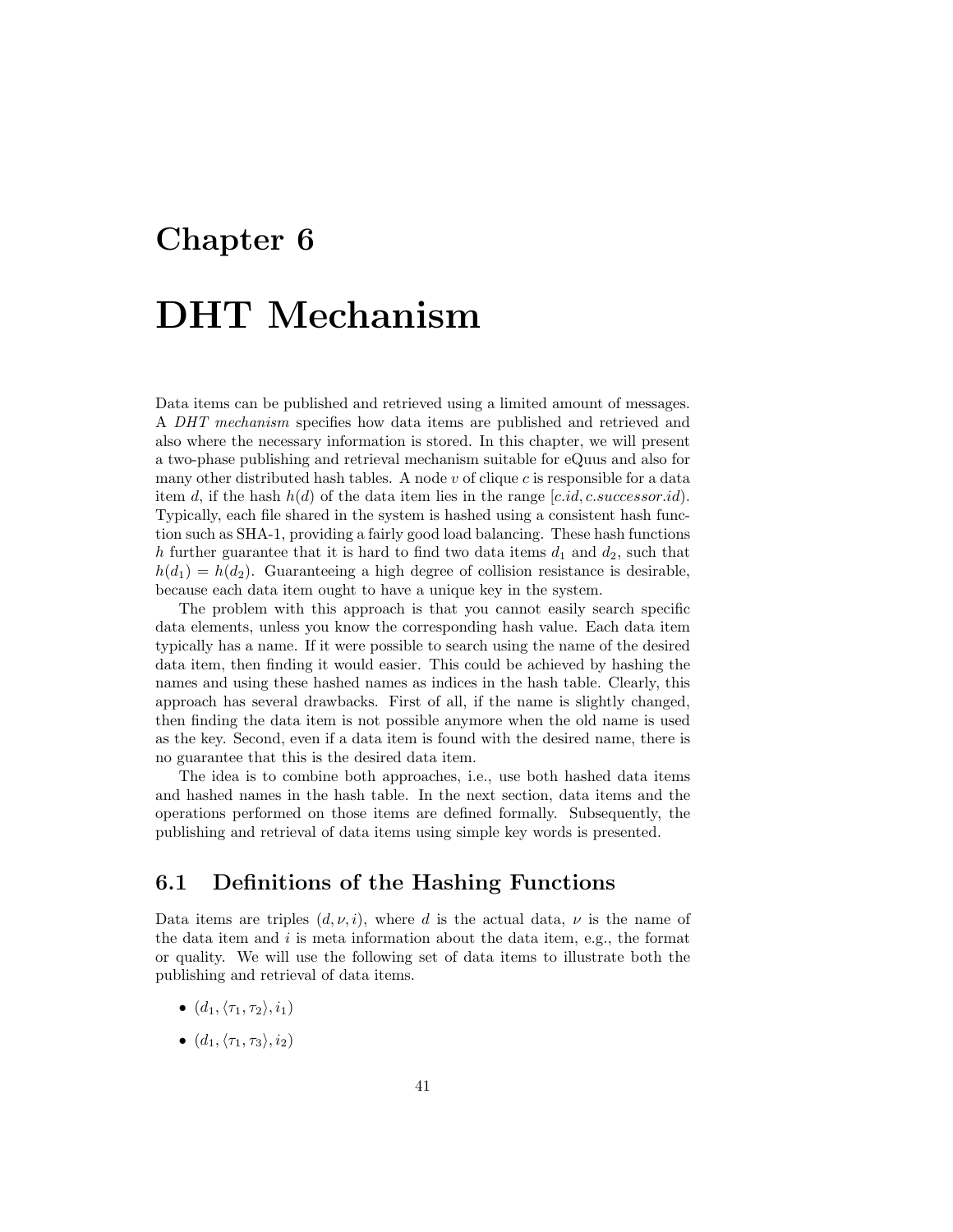- $(d_2,\langle \tau_1,\tau_2\rangle,i_3)$
- $\bullet$   $(d_3, \langle \tau_3 \rangle, i_4)$
- $\bullet$   $(d_3, \langle \tau_1 \rangle, i_5)$

Each name  $\nu$  consists of a sequence of terms or words  $\tau_i$ , i.e.  $\nu = \langle \tau_1, \ldots, \tau_l \rangle$ , where l is the number of terms in the name  $\nu$ . Let T be the set of all term sequences and let  $\gamma : \mathcal{T} \to \mathcal{T}$  be a function that given a name, i.e. a sequence of terms, as input, returns a globally ordered sequence of the same terms. Due to this global ordering, permutations of the terms do not have to be considered. Let F be the set of all data elements d. Furthermore, let  $\mathcal{H}: \mathcal{F} \to \{0,1\}^d$  be the consistent hash function that maps data elements to bit strings of length  $d$ and let  $h: \mathcal{T} \to \{0,1\}^d$  be the consistent hash function that maps names to bit strings of length  $d$ . We further generalize the hash function  $h$  and the global ordering function  $\gamma$ , by allowing lists of names as input. The results are simply the list of all the corresponding hash values and the list of all the corresponding ordered sequences of terms, respectively:  $h : [T_1, \ldots, T_m] \to [h(T_1), \ldots, h(T_m)]$ and  $\gamma : [T_1,\ldots,T_m] \to [\gamma(T_1),\ldots,\gamma(T_m)]$ . Using these generalized functions, we can now easily express the essential function when it comes to indexing data items in the network. The basic form of the function is  $\Psi : \mathcal{T} \to h(\gamma(2^T))$ , where  $2^X$  denotes the power set of X. The idea is that, for each subsequence of the terms, the  $\gamma$ -function is applied, thus the terms are ordered in each subsequence. Subsequently, each element of this list of ordered term sequences is hashed, producing a list of  $2^{|{\mathcal{T}}|}$  hash values. This function has to be modified, since we do not want this list of hash values to be arbitrarily large. We therefore modify the  $\gamma$ -function in two ways. First, in the ordered list, all terms that bear little significance are removed. For example, terms like "a" or "the" can typically be dropped without losing any information. Second, if after the removal of insignificant terms the number of terms still exceeds  $log d$ , then other terms are ignored as well, in order to reduce the number of terms to log d. This is not a serious restriction, since every data element can usually be described using a few terms only. How the additional terms are removed is not investigated any further. A simple heuristic would be to take the first  $\log d$  terms and remove the last ones, because typically the first few terms contain the essential information about the data item. Let  $\gamma^*$  be this modified function. We can then modify our index function and get

$$
\Psi^*: \mathcal{T} \to h(\gamma^*(2^{\mathcal{T}})).
$$

Note that the resulting list of hash values has a length of at most  $d-1$ , since the empty sequence is always removed.

#### 6.2 Description of the PUBLISH Algorithm

If a node has a data item  $(d, \nu, i)$  that has to be inserted in the network, the following steps are carried out.

First, the hash of the file  $\mathcal{H}(d)$  is computed. The clique that is responsible for this bit string is looked up using a SEARCH call with  $\mathcal{H}(d)$  as its argument. Once a list of nodes in this clique is obtained, a PUBLISH notification is sent to such a node, including the hash  $\mathcal{H}(d)$ ,  $\nu$  and i. The node that received this message verifies if it is really responsible for this data item by checking if the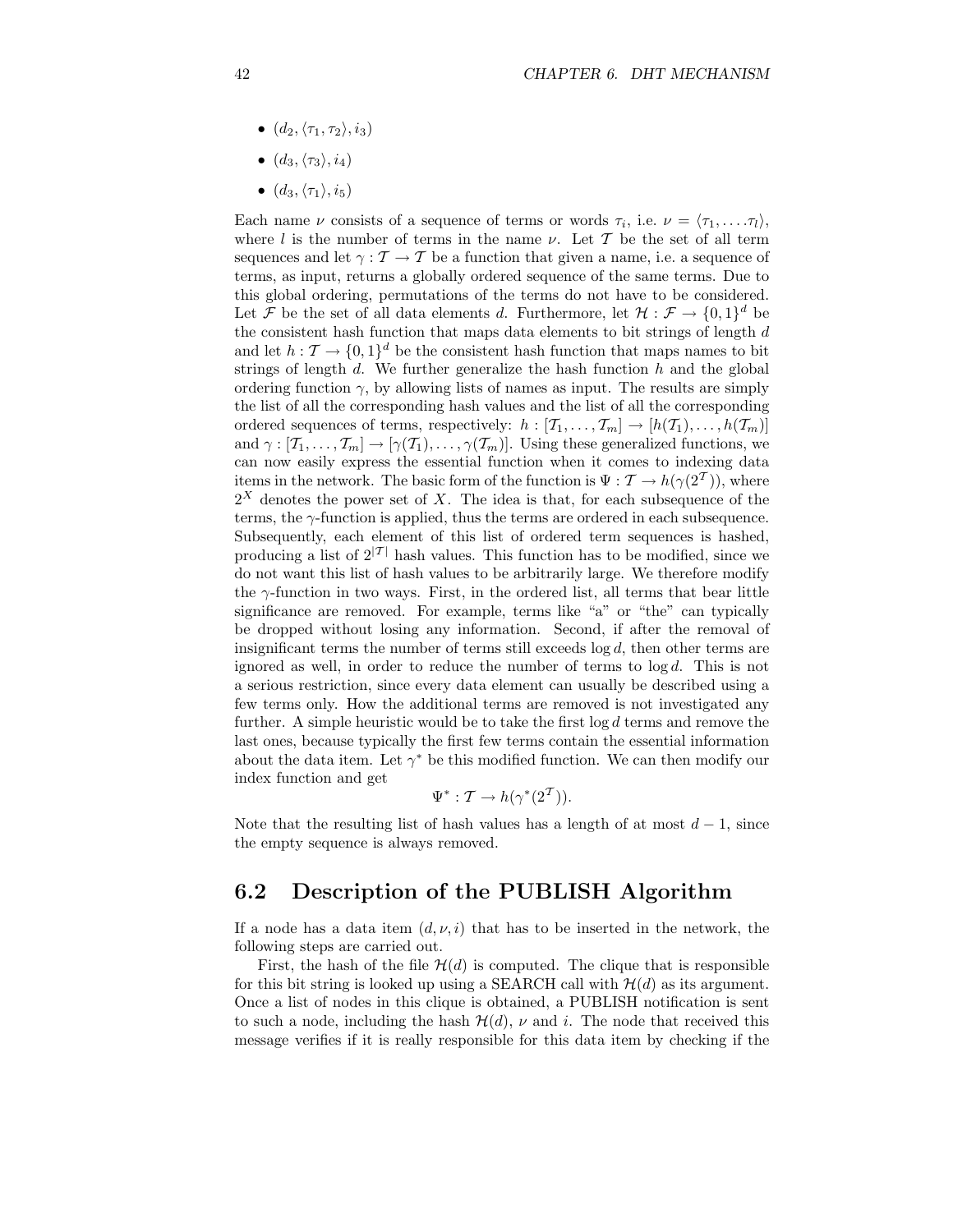hash value lies between the ID of its own clique and the ID of its successor. If this is the case, it is checked if there is already an entry for this hash value in the *data hash table*. The data hash table contains, for each hash value  $\mathcal{H}(d)$ , a list of the addresses of all currently active nodes in the system possessing a copy of the data item  $(d, \nu, i)$  and also all meta information received for this data item. For example, assuming there is a clique that is responsible for both  $\mathcal{H}(d_1)$  and  $\mathcal{H}(d_3)$ , its data hash table contains the following entries.

| Hash               | Titles                                                           | Meta Information | Holders          |
|--------------------|------------------------------------------------------------------|------------------|------------------|
| $\mathcal{H}(d_1)$ | $\langle \tau_1, \tau_2 \rangle, \langle \tau_1, \tau_3 \rangle$ | $i_1, i_2$       | $a_1,\ldots,a_r$ |
| $\mathcal{H}(d_3)$ | $\langle \tau_3\rangle, \langle \tau_1\rangle$                   | $i_4, i_5$       | $a_1,\ldots,a_s$ |

If there is no entry for this particular hash value, an entry is created. Then, it is checked if the title  $\nu$  is already stored under this hash value. If it is not, the title is added, together with the meta information  $i$ . Only if this is a new title in the data hash table, for a new or an old hash value, the hash values  $\Psi^*(\nu)$  of the name  $\nu$  are computed and the necessary information, i.e.  $\mathcal{H}(d)$ ,  $\nu$ and  $i$ , is forwarded to all other members of the clique, in order for them to update their data hash tables as well. Otherwise, the clique members only have to learn that a new holder of the data item  $d$  has joined the network. Subsequently, for each hash in  $\Psi^*(\nu)$ , an ADD\_INDEX message is sent to a node in the clique responsible for the specific hash value, probably after looking it up, together with the hash  $\mathcal{H}(d)$  and the name  $\nu$ . Each node that receives such an ADD INDEX message also verifies if it is truly responsible for this hash value. If this is the case, the node checks if there is a table for this hash value in its name hash table. This table consists of multiple tables, namely one for each hash value. For each of those tables, the hash value acts as its ID. There is an entry in such a table for each name  $\nu$  that contains a subset s whose hash value  $h(\gamma^*(s))$  matches the ID of the table and for each such name, the hash values of the data items bearing this particular name are stored. For example, all nodes in the clique responsible for  $h(\langle \tau_1 \rangle)$  contain the following table.

| $h(\langle \tau_1 \rangle)$      |                                      |
|----------------------------------|--------------------------------------|
| Titles                           | Hashes                               |
| $\langle \tau_1, \tau_2 \rangle$ | $\mathcal{H}(d_1), \mathcal{H}(d_2)$ |
| $\langle \tau_1, \tau_3 \rangle$ | $\mathcal{H}(d_1)$                   |
| $\langle \tau_1 \rangle$         | $\mathcal{H}(d_3)$                   |

Note that there are both several titles for the same data hash value and several data hash values for a particular title.

If there is no table for this particular hash value  $h$ , a new table with ID  $h$  is created. Afterwards, it is checked whether the name  $\nu$  is already stored in this name hash table. If it is not stored, it is added to the table, together with the hash value  $\mathcal{H}(d)$ . This hash value and the title are also sent to all other nodes in the clique, thereby ensuring that all name hash tables are kept consistent. This operation concludes the publishing of a data item.

Figure 6.1 summarizes the whole publishing process. Node  $v$  publishes a data item, by sending a PUBLISH message to the clique responsible for this data item, which is clique  $c_1$  in this case. An update message is sent to all other nodes in this clique and all other cliques that are responsible for the hashes in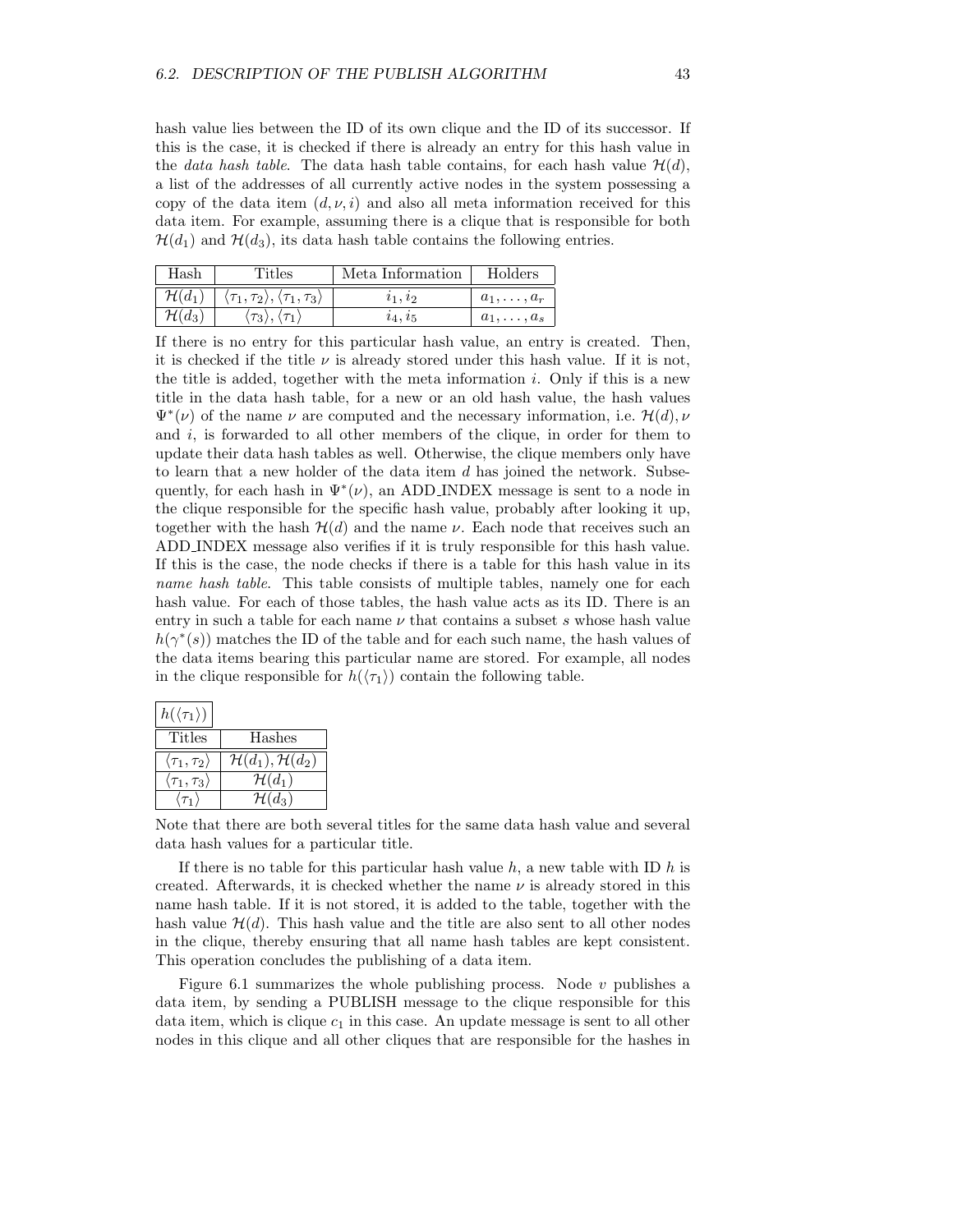

Figure 6.1: The messages sent in order to publish a data item.

 $\Psi^*(\nu)$ , which are cliques  $c_2, c_3$  and  $c_4$ . Within those cliques, this information is broadcast in order to establish consistency.

### 6.3 Description of the RETRIEVE Algorithm

When a node wants to retrieve a certain data item, it has to choose an appropriate search string  $\sigma = \langle \tau_1, \ldots, \tau_p \rangle$ , in order to find the desired item.

The functions  $\gamma^*$  and h are applied to this search string and the clique c responsible for this hash value is looked up. A node in this clique is queried, using  $\sigma$  as the argument. A node receiving such a query verifies if it is indeed responsible for it, by computing  $h(\gamma^*(\sigma))$  and checking if its in the range [c.id, c.successor.id]. After this has been verified, the node returns a list of all names  $\nu_1, \ldots, \nu_t$  such that  $\sigma \subseteq \nu_j$ , i.e. the name  $\nu_j$  contains all terms of the search string  $\sigma$ , for all  $1 \leq j \leq t$  and all the data hashes associated with those names. However, it is more useful to have a list of all hash values and, for each hash value, a list of all the names associated with this hash value. The node answering the query can perform this transformation and return the transformed list straight away or the node issuing the query might transform the list after receiving it. Either way, the transformation has to be performed, since the issuing node is primarily interested in obtaining a list of hash values. The various names associated with a particular hash value is merely a criterion for the node to determine if it is interested in the corresponding data item. As a second and arguably more accurate and effective criterion for the quality of a data item, a node can obtain additional information of a particular data item, by inquiring all meta information available from any node in the clique responsible for the hash value of the data item. If the meta information were already stored in the name hash table, then this lookup would not be necessary. However, since the meta information is strongly connected to the hash value of the data item itself and not to the hash of any name the data item might have, it is reasonable to store this information in the data hash table. What is more, all nodes that possess a copy of the data item contact the nodes in the clique that is responsible for the hash of the data item, thus all meta information is naturally accumulated in the data hash table, which is not true for the name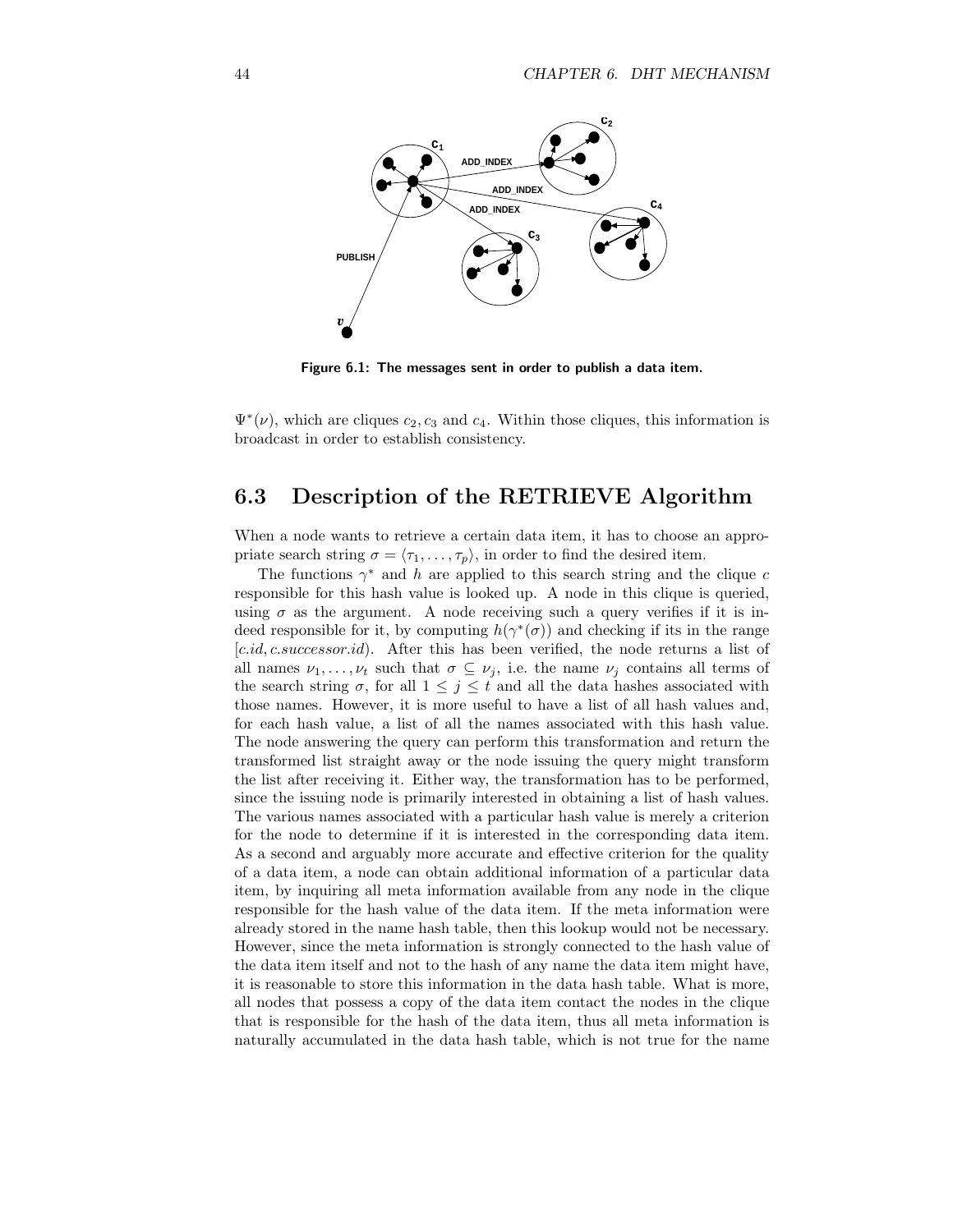hash table.

If all meta information has been received and the node is interested in acquiring a copy, it will send another request to a node in the clique responsible for the particular data item. Upon receiving such a request, the node in this clique will return the list of all addresses of the holders that are currently in the system. The issuing node can then contact any number of those nodes in order to initiate the transfer, potentially from many sources at once.

A clear advantage of obtaining a list of several or even all holders as opposed to solely querying the immediate surroundings in order to find the nearest holder according to a suitable proximity metric<sup>1</sup> is that it is more robust in the sense that a new request only has to be started if all nodes in the received list have disappeared. By sending ping messages, it cannot only be controlled which nodes are still alive, but it also provides a simple way to continuously select the closest source—or sources—among all live nodes.



Figure 6.2: Messages sent in order to retrieve a particular data item.

Figure 6.2 depicts the process of finding nodes that possess a copy of the desired data item. In the first step, node u sends its search string  $\sigma$  to a node in the clique responsible for this search string, which is clique  $c_3$  in this example. Upon receiving a list of all hashes in the second message, node  $u$  sends a message to a node in clique  $c_1$  in order to obtain a list of all the nodes that own a copy of the data item. After receiving this list, node  $u$  can obtain a copy, e.g. by requesting a transfer from node  $v$ , which is a holder of the desired data item.

#### 6.4 Formal Analysis of the DHT Mechanism

A pivotal concern of any publishing and retrieval mechanism of a DHT is the load balancing among all participating nodes in the system. The assignment of nodes to cliques in eQuus ensures that no node is responsible for much more data items than any other node. The following theorem states that the amount of data each node is responsible for is only a logarithmic factor larger than in the optimal case, with high probability.

<sup>1</sup>Other systems do so, mainly in order to ensure good locality properties such as a low stretch.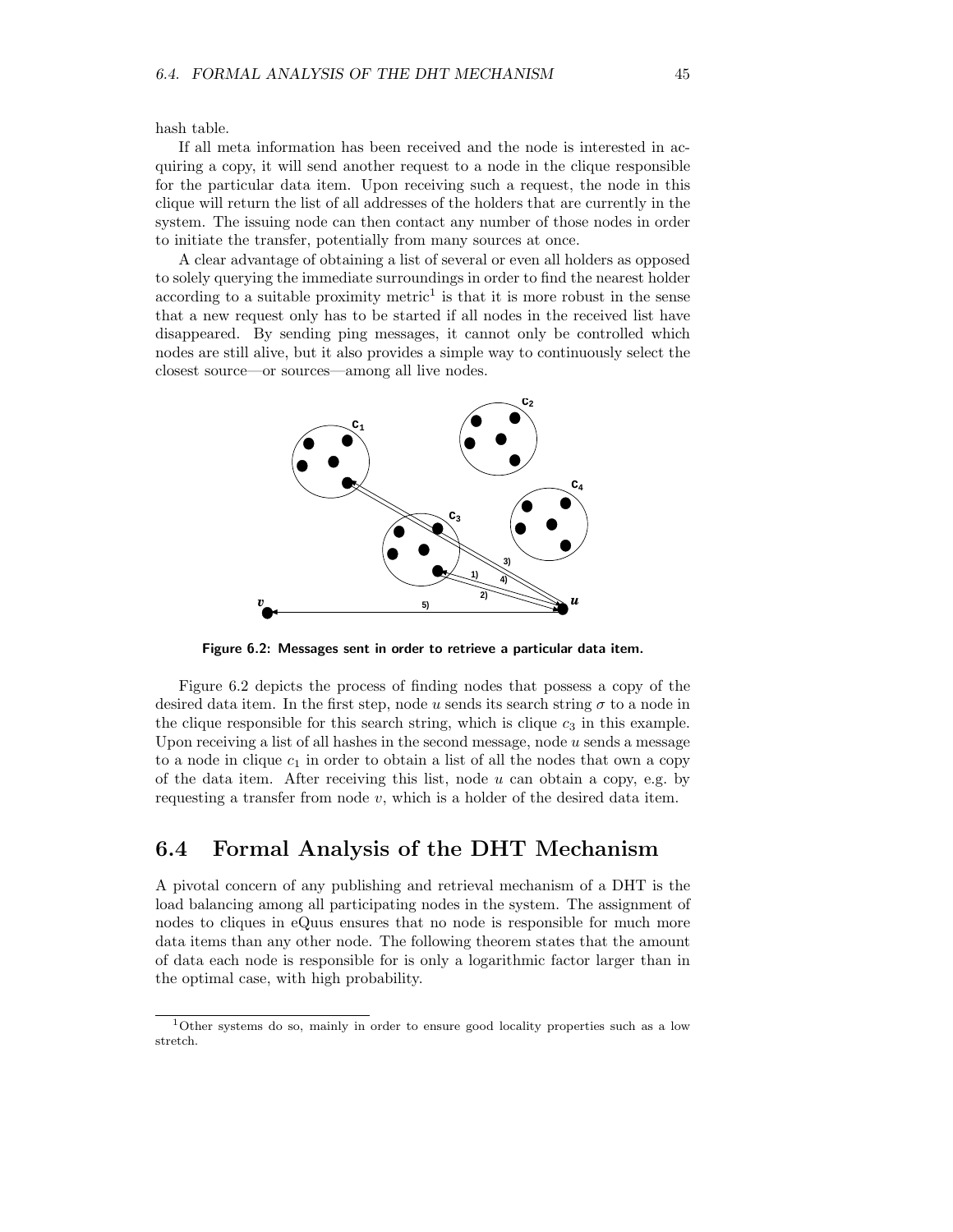Theorem 6.4.1 If all n nodes are uniformly distributed in a network of dimension d, each node is responsible for  $O(D^{\frac{d \log n}{n}})$  data elements w.h.p.

PROOF. The probability that a fraction  $\xi$  of the ID space is not divided by N cliques is clearly  $(1 - \xi)^N$ . Thus the probability that a fraction  $2^{-i}$  is not divided by  $q2^i \ln N$  cliques is  $(1 - 2^{-i})^{q2^i \ln N} < e^{-q \ln N} = N^{-q}$ . By setting  $i := \log(\frac{N}{q \log N})$ , we get that the probability that a fraction  $q \frac{\ln N}{N}$  is not divided by N cliques is less than  $N^{-q}$ . There are at most N such fractions, thus the probability that any of them is not divided is less than  $N \cdot N^{-q} = N^{-q+1}$ . By choosing  $q \geq 3$ , such that  $n > (2d)^{\frac{q-1}{q-2}}$ , it follows that  $N^{-q+1} < \frac{1}{n}$ , since  $N > \frac{n}{2d}$ . Because  $N = \Theta(\frac{n}{d})$ , it follows that each node has to store at most a fraction of  $\mathcal{O}(D^{\frac{d \log n}{n}})$  of all D data elements.

 $\Box$ 

Guaranteeing that both the publishing and retrieval of data items can be accomplished fast is another objective of a DHT mechanism. In particular, the time and message complexities of both the PUBLISH and RETRIEVE operation are of interest. The following theorem summarizes the results for the PUBLISH operation.

**Theorem 6.4.2** If all n nodes are uniformly distributed in a network of dimension d and base b, The publishing of a data item has  $\mathcal{O}(\log_2 n)$  time and  $\mathcal{O}(d^2)$ message complexity w.h.p.

PROOF. First, we will proof that the message complexity is  $\mathcal{O}(d^2)$ . After routing to the clique responsible for the data item, which requires  $\mathcal{O}(\log_{2^b} n)$  messages w.h.p. according to Theorem 3.5.2, another  $\mathcal{O}(d)$  messages are required in order to broadcast this information within the clique. Apart from that, indexing messages have to be sent to at most  $d-1$  cliques that are responsible for the indexing. Each of those lookups requires  $\mathcal{O}(\log_2 h)$  messages w.h.p. In each of those up to  $d-1$  cliques, this indexing information has to be broadcast, which requires  $\mathcal{O}(d)$  messages in each clique. In total, the message complexity is  $\mathcal{O}(\log_2 b n) + \mathcal{O}(d) + (d-1) \cdot \mathcal{O}(\log_2 b n) + (d-1) \cdot \mathcal{O}(d) = \mathcal{O}(d^2)$ . This holds due to the fact that d is much larger than  $\log_2 n$  for all reasonable values n. Routing to the clique that is responsible for the data item takes  $\mathcal{O}(\log_{2^b} n)$  time w.h.p. Broadcasting the information within the clique can be achieved in  $\mathcal{O}(1)$ time. Sending the indexing messages in parallel to all up to  $d-1$  cliques that are responsible for the indexing requires  $\mathcal{O}(\log_2 n)$  time w.h.p. Broadcasting within those cliques requires again only constant time, thus the overall time complexity is  $\mathcal{O}(\log_2 n) + \mathcal{O}(1) + \mathcal{O}(\log_2 n) + \mathcal{O}(1) = \mathcal{O}(\log_2 n)$  w.h.p.

 $\Box$ 

The RETRIEVE operation has even better complexities. For the sake of completion, we will state and proof the following theorem.

**Theorem 6.4.3** If all n nodes are uniformly distributed in a network of dimension d and base b, the retrieval of a data item has  $\mathcal{O}(\log_{2^b} n)$  time and  $\mathcal{O}(\log_{2^b} n)$ message complexity w.h.p.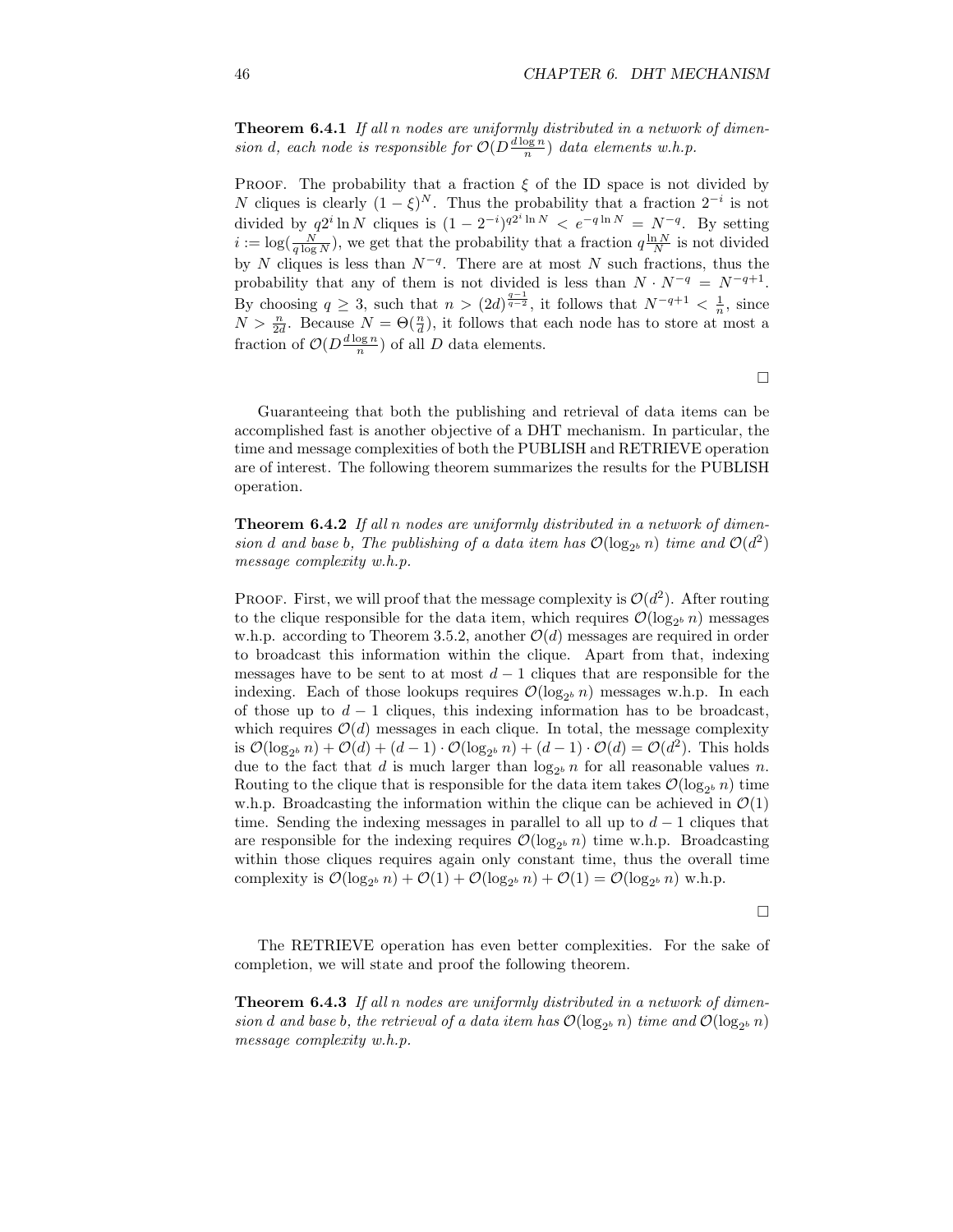PROOF. In order to find the clique that is responsible for the hash value of the search string,  $\mathcal{O}(\log_2 n)$  messages are required w.h.p. This lookup also requires  $\mathcal{O}(\log_2 h)$  time. Once the necessary hashes are obtained, the clique responsible for the chosen hash value can be found requiring again  $\mathcal{O}(\log_2 n)$  messages in  $\mathcal{O}(\log_{2^b} n)$  time w.h.p. At this point, the addresses of all holders can be obtained directly, thus both the time and message complexities are  $\mathcal{O}(\log_{2^b} n)$  +  $\mathcal{O}(\log_2 n) + \mathcal{O}(1) = \mathcal{O}(\log_2 n)$  w.h.p.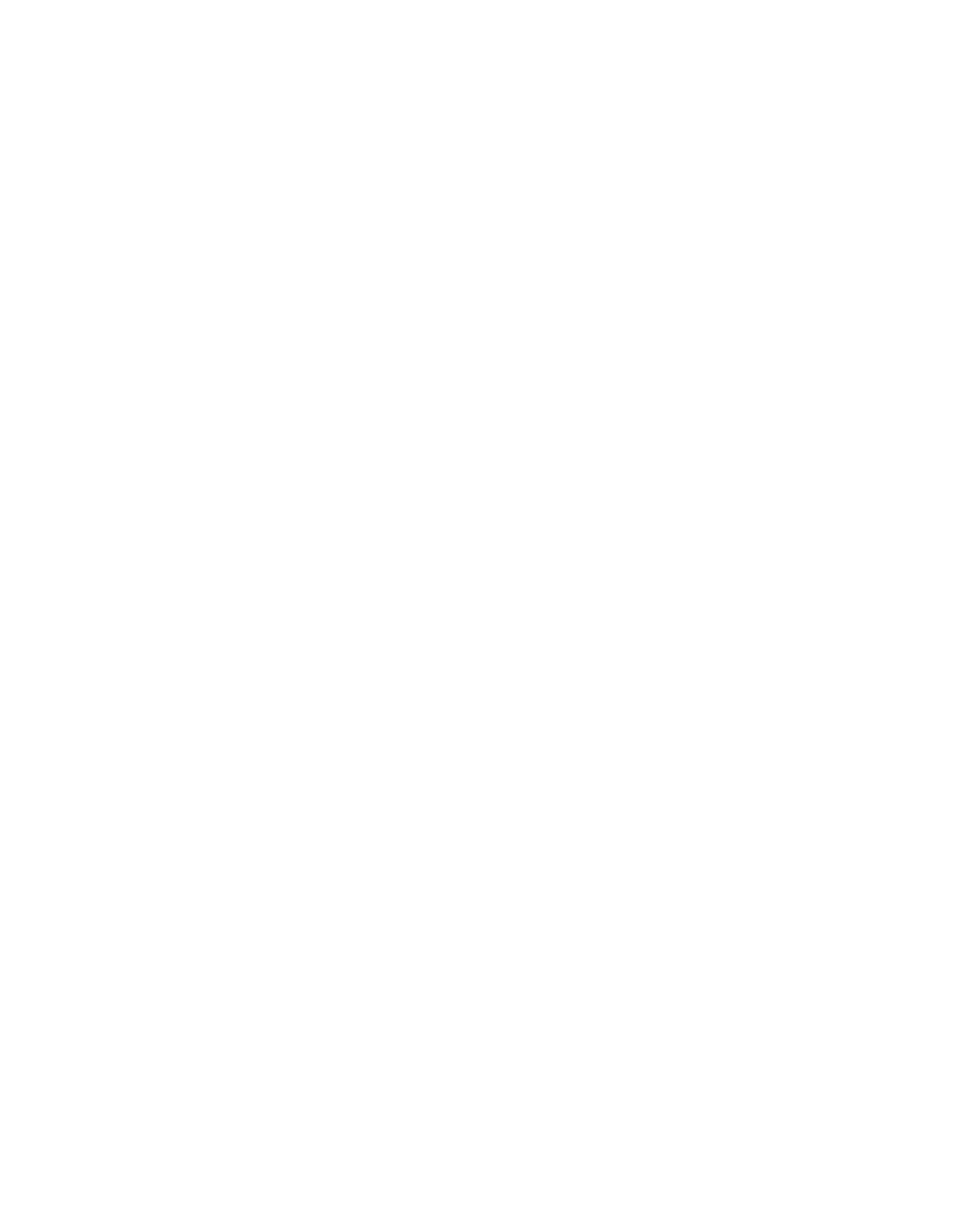### Chapter 7

# Outlook

While several essential aspects have been studied, some other important criteria still need to be considered. In the following sections, a variety of additional problems is presented. Section 7.1 deals with the issue of achieving an expedient assignment of nodes to cliques, thereby ensuring short lookup paths and a good load balancing. In Section 7.2, security problems in p2p systems are addressed. Lastly, Section 7.3 touches upon the subject of guaranteeing fair access to data items for all participating nodes. The goal is to design a scheme in which it is impossible or at least undesirable for any node to act selfishly.

### 7.1 ID assignment

Theorem 6.4.1 states that the load is balanced quite well among all nodes, if the nodes are uniformly distributed. The uniform distribution of nodes further ensures that, with high probability, lookup paths consist of at most  $\lceil \log_{2^b} n \rceil$  +  $o(1)$  hops, according to Theorem 3.5.2.

The question is how a good ID assignment can be enforced such that the load is spread roughly equally among all nodes and the maximum number of hops remains low, even if the true node distribution does not bear any resemblance to a uniform distribution. One approach to solve this problem is to derive results for a more general class of node distributions. An often used assumption about the network density is the following. If there are  $\kappa$  nodes at a distance of at most r from any node v, then there are at most  $\kappa$  times a constant nodes within a radius of 2r. Such a network is said to be growth-bounded.

Definition 7.1.1 (Γ-Growth-Bounded) A network is Γ-growth-bounded for a constant  $\Gamma > 1$ , if for all nodes v and radiuses  $r > 0$  such that  $|B_v(r)| > 0$ , it holds that  $|B_v(2r)| \leq \Gamma |B_v(r)|$ .

Unfortunately, no acceptable worst-case bound can be derived in this model. On the contrary, it can be shown that a vast imbalance can be caused by a certain joining sequence of nodes, without violating the growth-bounded property.

**Lemma 7.1.1** If the minimum distance between any two nodes is 1, there is a joining sequence in a growth-bounded network such that the cliques whose IDs start with 1 are responsible for  $\mathcal{O}(\Gamma^{\log \Delta})$  times more data items than the cliques whose IDs start with 0.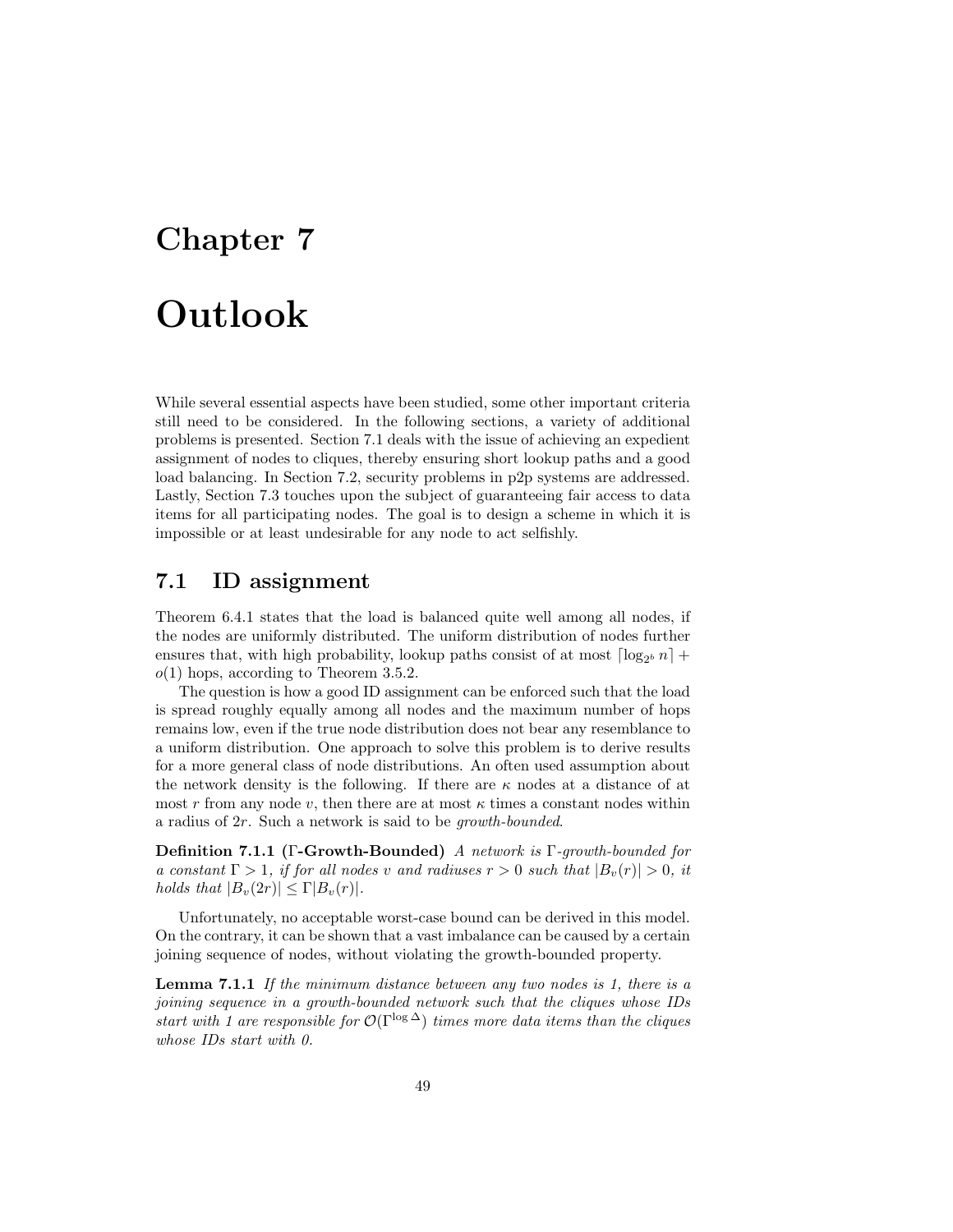PROOF. Let the first 2d nodes in the system be close to each other, such that after the clique split, the distance between the cliques with IDs  $0^d$  and  $10^{d-1}$  is around 1. The next batch of nodes joins at a distance of 2 to the clique with ID  $0^d$  and distance 1 to the clique with ID  $10^{d-1}$ . There can be up to  $\Gamma$  more cliques at distance 2. In general, approximately  $\Gamma^i$  cliques can join the system at a distance of  $2^i$  to the clique with ID  $0^d$  in the <sup>*ith*</sup> step. After  $\log \Delta$  times, the maximum diameter is reached. All those nodes join a clique whose ID has the prefix 1, thus there are  $\mathcal{O}(\Gamma^{\log \Delta})$  times more cliques whose IDs bear the prefix 1.

It is easy to see that there are also worst-case joining sequences in growthbounded networks that lead to a large number of bits required to identify all cliques and thus resulting in lookup paths consisting of a potentially large number of hops. Of course, such joining sequences are improbable and will not occur in any real network. Therefore, the result does not measure the quality of the joining mechanism accurately.

Instead of trying to find likely node distributions for which it can be shown that the load is balanced with high probability, it is worthwhile to modify and extend the protocols in such a way that the desired properties hold independently of the node distribution. These load balancing mechanisms have to operate given the limited knowledge of any node in the system alone. Similar to the load balancing mechanism described in [20], in eQuus a clique can request the size of its predecessor and successor clique and use this knowledge in order to decide if some of its nodes have to migrate to one of those two cliques. Naturally, the clique with the lowest ID cannot send nodes to its predecessor clique and the clique with the highest ID cannot deliver nodes to its successor clique, since these cliques are potentially far apart. Ideally, the number of nodes in a clique is proportional to the size of the fraction of the ID space it is responsible for. This means that a clique that is responsible for twice as much data items than his predecessor clique ought to contain approximately twice as many nodes in order to increase the changes of splitting and thereby halving its fraction of the ID space.

In expectation, such a mechanism would obviously improve load balancing for any node distribution. It is, however, not easy to devise a simple, local load balancing scheme that provides good worst-case bounds. Moreover, this scheme has to cope with the permanent joining and leaving of nodes. This entails that the protocol has to react quickly, but without causing a large message overhead.

#### 7.2 Security

We have shown in Section 4.1 that permanent node failures can be handled efficiently in eQuus. The system is inherently resistant to correlated failures, because there are always more than  $\frac{d}{2}$  nodes in each clique. In case a much larger number of nodes fail, possibly due to a power outage, data loss cannot be avoided. This problem can again be tackled by extending the basic protocols.

The system can protect itself against correlated failures through backup *cliques.* The entire data table of any clique  $c$  is replicated on another clique  $\tilde{c}$ , its backup clique. The clique  $\tilde{c}$  should be far away from c and it should be

 $\Box$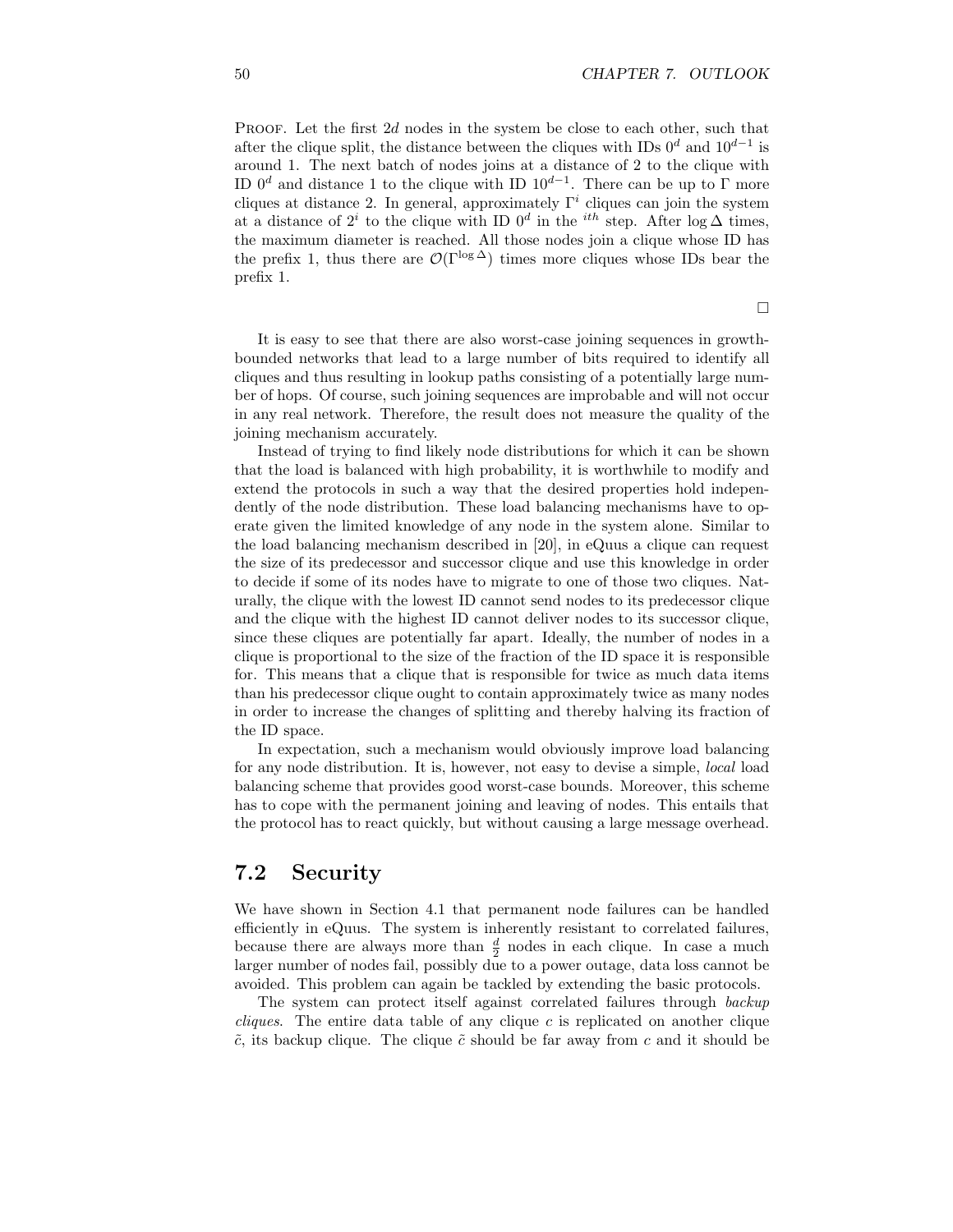clear for all other cliques which clique acts as a backup for any other clique. This can be accomplished e.g. by choosing  $\tilde{c}$  such that  $c.id \oplus 10^{d-1} \approx \tilde{c}$ . There has to be an additional sophisticated protocol that initiates the mending of the ring structure once a certain fraction of cliques has failed. All the data tables have to be copied from the backup cliques to the cliques that are now responsible for these data items, once the ring structure has been reestablished.

Nodes that do not adhere to the protocols are another threat to the system. Such a mischievous node could pretend to belong to any clique, neglect its task to store certain information or refrain from forwarding requests etc. A node could ask other clique members whether a suspected node really belongs to this clique, thus there has to be a certain trust in the cliques. Since nodes in a clique are close-by, it is possible that an entire clique is dishonest. As in other p2p systems where potentially misbehaving nodes are ignored, the same can be done with cliques in eQuus. However, it is not clear what is supposed to happen to good nodes that belong to such evil cliques.

Another concern is the JOIN algorithm. It has to be guaranteed that a node joins the closest clique, otherwise the locality properties will be impaired. A mischievous node could pretend to have measured the distance to other cliques or fake those measurements in order to join its desired clique. It is not clear to what extend this behavior can be prevented.

Controlled attacks against the system pose another major security risk for any p2p system. A simple approach to circumvent a Sybil Attack [6] would be to limit the number of nodes in the system with the same IP address. In order to launch an attack, many computers would be needed in this case. The number of nodes in the system that share the same IP address can be found by hashing the IP address using a consistent hash function and asking the clique that is responsible for this bit string. Thus, cliques would further have to store information about the IP addresses of nodes in their data tables. There are many other attacks that can be launched against a p2p system. Specific algorithms have to be designed that allow for both a quick detection of such attacks and an effective recovery from them, before the system becomes unable to function.

### 7.3 Fairness

In p2p systems, nodes downloading data items from other nodes but without offering any data items themselves are often referred to as free riders. Free riding is a prevalent, undesirable phenomena in today's p2p networks. Studies have shown that a small fraction of peers in the Gnutella network [10] actually provide data items, while most peers are only consumers [3, 24]. Several proposals on how this problem can be tackled and a certain kind of "fair trading" can be established have been published in the last few years.

One particular approach is to introduce a currency in the system. In the economic framework for p2p resource sharing called KARMA [26], each download costs a certain fee which the node downloading this data item or chunk of a data item has to pay. By means of digital signatures, it is verified that the node has actually uploaded the chunk and that it got paid by the node that downloaded it. A set of nodes, denoted the bank-set, is responsible for the transactions of a certain node. This approach has several drawbacks. Since it has to be proved that the transactions were successful and that the accounts of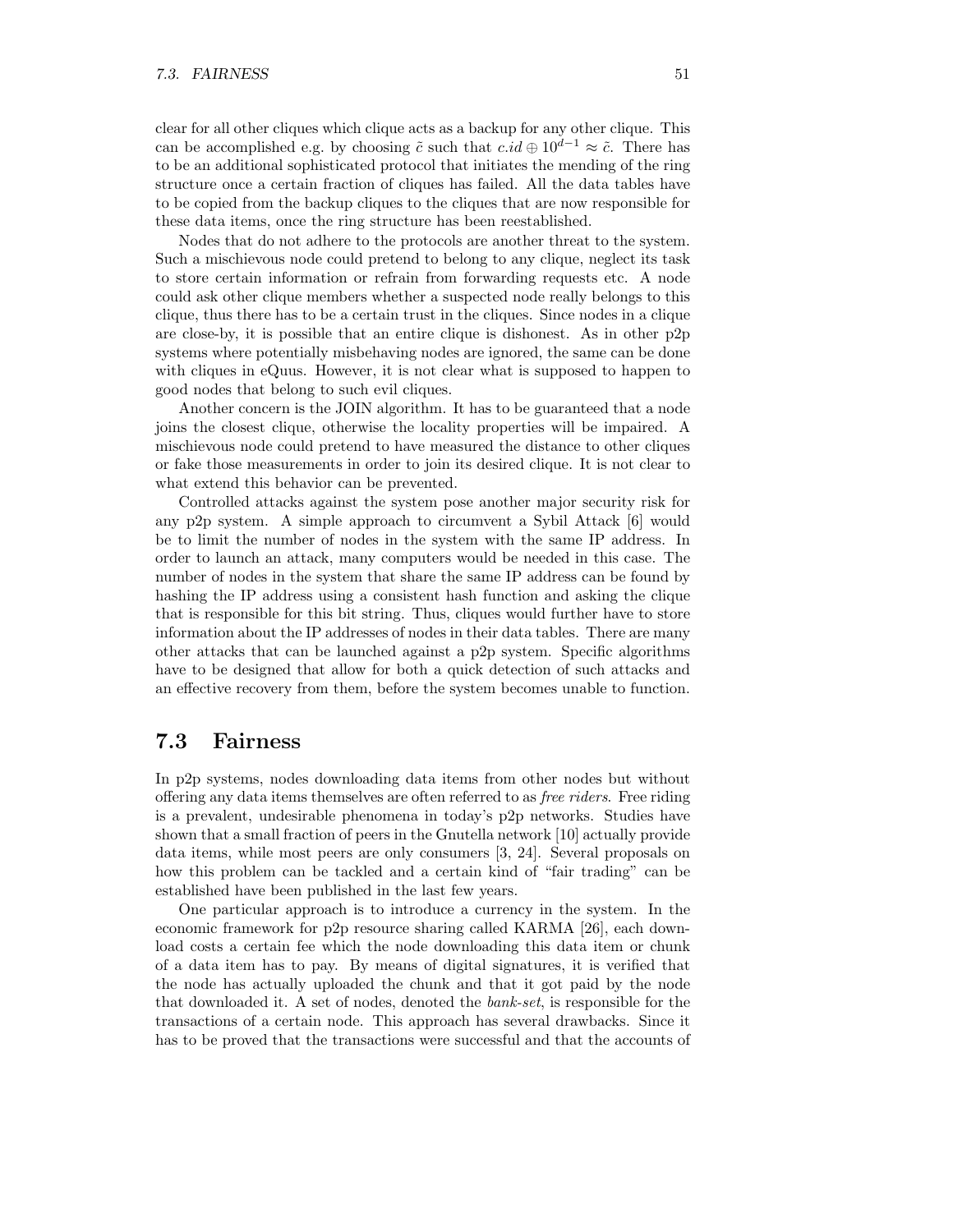the nodes involved have been updated correctly, the message overhead is quite large. Moreover, the system suffers from inflation and deflation, because nodes are joining and leaving quickly, thereby adding to or subtracting from the total amount of credits in the system. A global operation is required to compensate for this effect.

Another intuitive approach is the use of reputations. In EigenRep [12], each node has a reputation depending on how all other nodes rate it. Among those other nodes, the ratings of those nodes that have a good reputation themselves outweigh the rating of the nodes that have a low rating. While this approach is much simpler as it does not require complex transactions, it also has some considerable drawbacks. In order to compute each node's reputation, the left principal eigenvector of the matrix consisting of the ratings of each node about all other nodes has to be computed in a distributed and iterative fashion. This operation has to be performed quickly, because it ought to be repeated regularly in order to include new nodes in the computations and avoid outdated reputations in the system.

The question is whether there are simpler methods to reduce free riding without elaborate transactions and global computation-heavy operations. One idea is to continuously reward the nodes that have uploaded the most. In a certain period of time, each node selects one node that has uploaded the most and sends a reward notification to the clique that is responsible for the gratification of this node, e.g. the clique that is responsible for a hash of the node's IP address. A node uploads to nodes that have recently received the most rewards among all nodes requesting data items from this node. An advantage of this approach is that nodes cannot harm one another. They can merely benefit from uploading and thereby collecting rewards. The drawback of this simple method is that colluding nodes might reward each other without providing anything to the system in reality. It is desirable to find a simple and effective scheme that reduces the occurrence of free riding remarkably without providing a basis for collusion.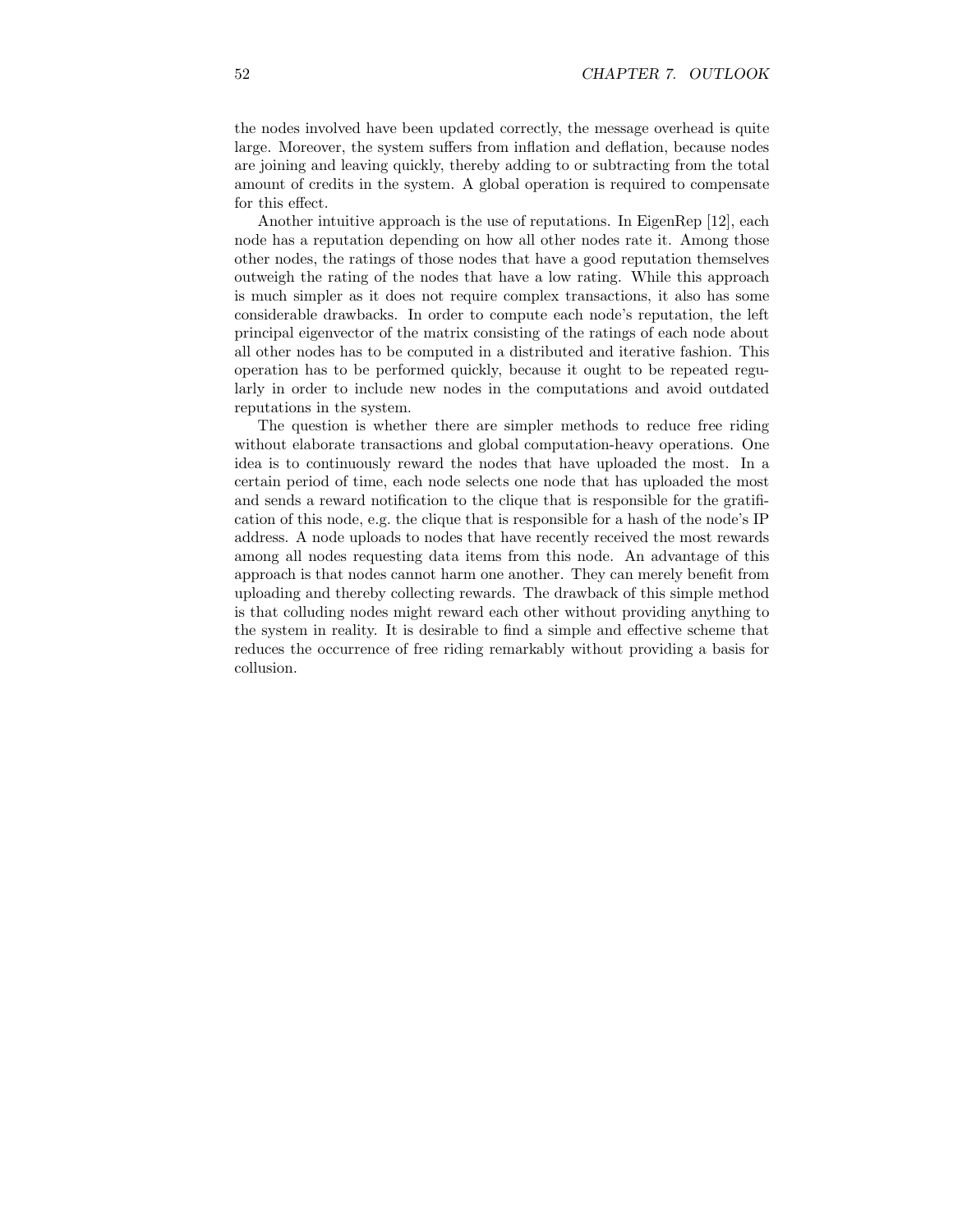### Chapter 8

# Conclusion

We presented a novel p2p system, called eQuus, that inherently exhibits a strong resilience to churn and peer failures. Moreover, the maintenance overhead is relatively low. Most communication triggered by the maintenance protocols is local in nature, thus maintenance operations can be performed quickly and not much wide-area traffic is induced. Each peer stores  $\mathcal{O}(\log n)$  links and keyed lookup requires  $\mathcal{O}(\log n)$  messages. eQuus further has good locality properties, such as a low expected stretch. It is therefore a suitable network overlay for large and highly dynamic networks.

While important factors such as fault tolerance and locality are considered, the system can still be augmented in various ways. When considering deliberate attacks on the network, the appearance or disappearance of a large number of peers in a short time span becomes realistic and appropriate actions need to be taken. While attacks can be launched against any p2p system, other security threats mainly pertain to eQuus, e.g. it is easier to spoof the own ID by claiming to belong to a different clique, since IDs in eQuus are not associated with IP addresses in a fraud resistant manner.

A comparison between several p2p systems as far as the message overhead is concerned—in an environment with high and low dynamics—would give additional insights. These are interesting and challenging directions for future research.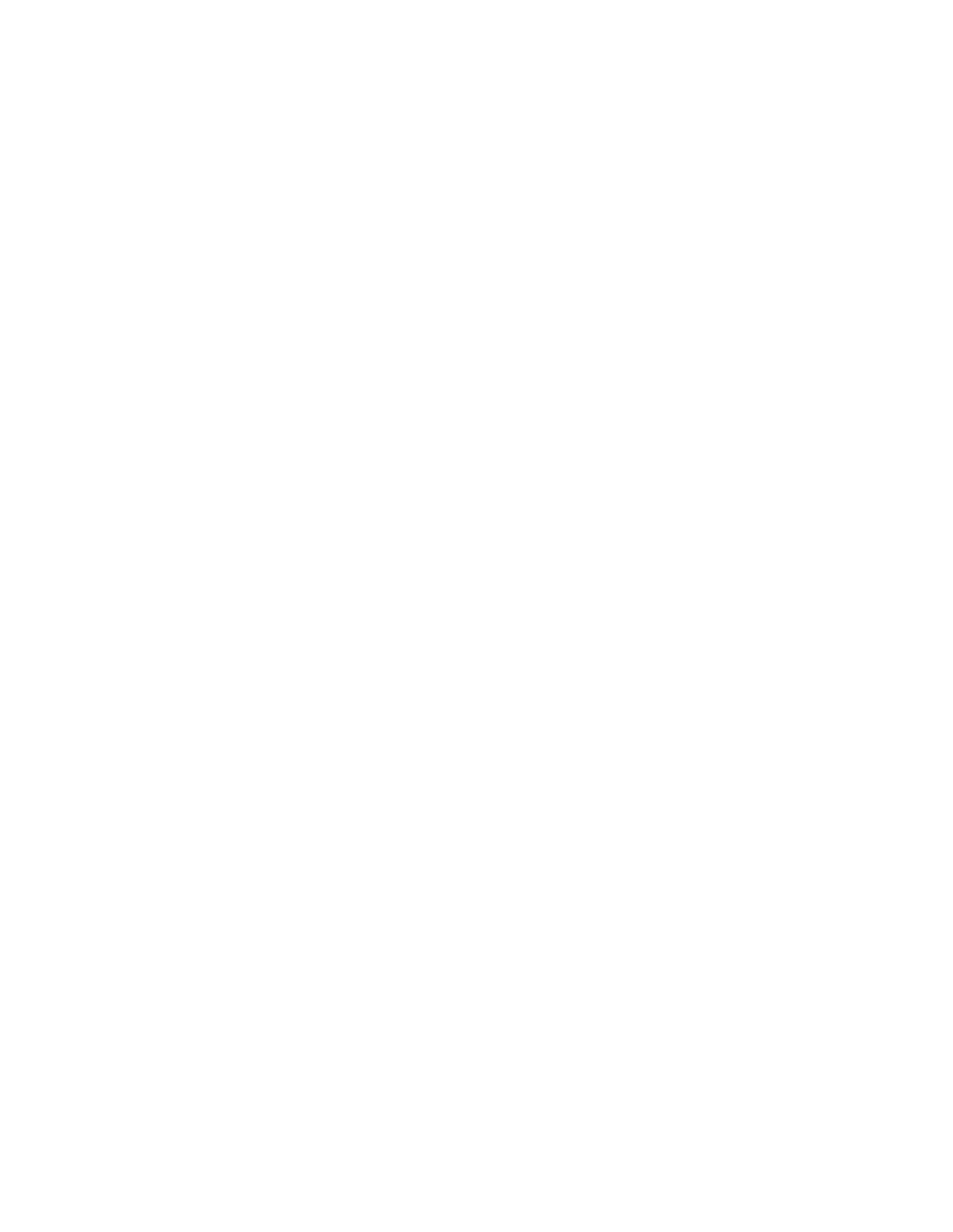# Bibliography

- [1] I. Abraham, A. Badola, D. Bickson, D. Malkhi, S. Maloo, and S. Ron. Practical Locality-Awareness for Large Scale Information Sharing. In Proc. 4th Int. Workshop on Peer-To-Peer Systems (IPTPS), 2005.
- [2] I. Abraham, D. Malkhi, and O. Dobzinski. LAND: Stretch  $(1 + \varepsilon)$  Locality-Aware Networks for DHTs. In Proc. 15th Ann. ACM-SIAM Symp. on Discrete Algorithms (SODA), pages 550–559, 2004.
- [3] E. Adar and B. A. Huberman. Free Riding on Gnutella. First Monday, 2000.
- [4] J. Aspnes and G. Shah. Skip Graphs. In Proc. 14th Ann. ACM-SIAM Symp. on Discrete Algorithms (SODA), pages 384–393, 2003.
- [5] B. Awerbuch and C. Scheideler. The Hyperring: A Low-Congestion Deterministic Data Structure for Distributed Environments. In Proc. 15th Ann. ACM-SIAM Symp. on Discrete Algorithms (SODA), pages 318–327, 2004.
- [6] J. R. Douceur. The sybil attack. In Proc. 1st Int. Workshop on Peer-to-Peer Systems (IPTPS), pages 251–260, 2002.
- [7] eDonkey. www.edonkey2000.com.
- [8] eMule. www.emule-project.org.
- [9] A. Fiat and J. Saia. Censorship Resistant Peer-to-Peer Content Addressable Networks. In Proc. 13th Symp. on Discrete Algorithms (SODA), 2002.
- [10] Gnutella. www.gnutella.com.
- [11] N. J. A. Harvey, M. B. Jones, S. Saroiu, M. Theimer, and A. Wolman. SkipNet: A Scalable Overlay Network with Practical Locality Properties. In Proc. 4th USENIX Symp. on Internet Technologies and Systems (USITS), 2003.
- [12] S. Kamvar, M. Schlosser, and H. Garcia-Molina. Eigenrep: Reputation Management in P2P Networks. In Proc. 12th International World Wide Web Conference (WWW 2003), 2003.
- [13] J. Kubiatowicz, D. Bindel, Y. Chen, P. Eaton, D. Geels, R. Gummadi, S. Rhea, H. Weatherspoon, W. Weimer, C. Wells, and B. Zhao. OceanStore: An Architecture for Globalscale Persistent Storage. In Proc. of ACM ASPLOS, 2000.
- [14] F. Kuhn, S. Schmid, and R. Wattenhofer. A Self-Repairing Peer-to-Peer System Resilient to Dynamic Adversarial Churn. In Proc. 4th Int. Workshop on Peer-to-Peer Systems (IPTPS), 2005.
- [15] X. Li, J. Misra, and C. G. Plaxton. Active and Concurrent Topology Maintenance. In Proc. 18th Ann. Conference on Distributed Computing (DISC), 2004.
- [16] D. Malkhi, M. Naor, and D. Ratajczak. Viceroy: A Scalable and Dynamic Emulation of the Butterfly. In Proc. 21st Ann. Symp. on Principles of Distributed Computing (PODC), pages 183–192, 2002.
- [17] P. Maymounkov and D. Mazières. Kademlia: A peer-to-peer information system based on the XOR metric. In Proc. 1st Int. Workshop on Peer-to-Peer Systems (IPTPS), 2002.
- [18] Napster. www.napster.com.
- [19] C. G. Plaxton, R. Rajaraman, and A. W. Richa. Accessing Nearby Copies of Replicated Objects in a Distributed Environment. In Proc. 9th Ann. ACM Symp. on Parallel Algorithms and Architectures (SPAA), pages 311–320, 1997.